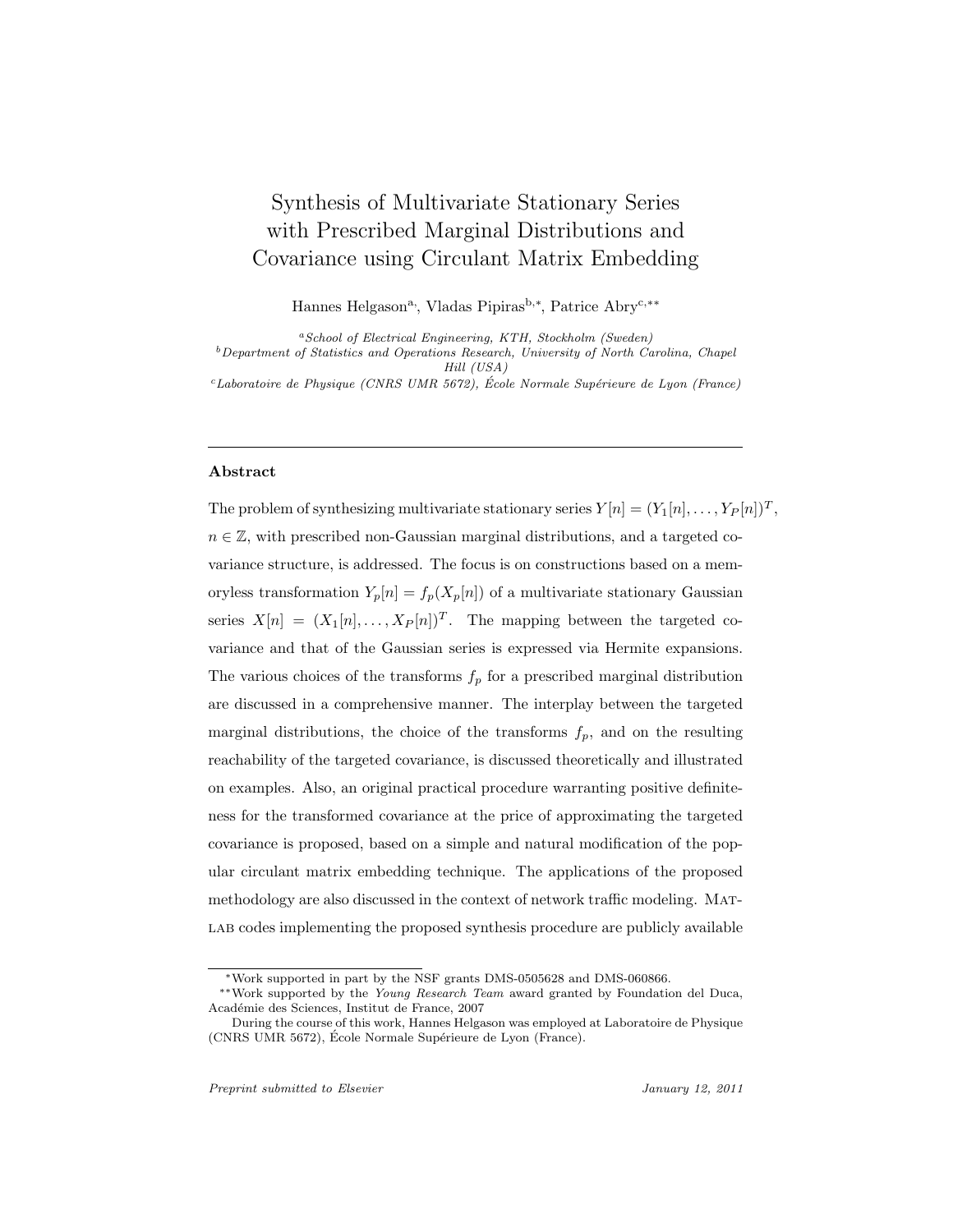# at http://www.hermir.org.

Keywords: Numerical Synthesis, Multivariate Gaussian Series, Circulant Matrix Embedding, Stationarity.

# 1. Introduction

### 1.1. Motivation

While studies in the early days of data analysis were often limited by a high cost of collecting data, the common problem in the modern era is that there is a plethora of data. Indeed, the amount of digital data being acquired and stored has increased dramatically due to the recent technological achievements in, for example, the development and manufacturing of computer hardware, sensors, wireless and digital networks, along with the popularity of social networking and online shopping over the Internet (e.g., Facebook, Twitter, Amazon). Examples are numerous: sensor network monitoring is nowadays increasingly used, e.g., in environmental or health surveillance [1, 2]; neural activity studied via functional magnetic resonance imaging, and hence the joint analysis of the time course of multiple neuron responses  $[3, 4]$ ; human body monitoring in medicine  $[5]$ ; Internet, where traffic might be collected jointly at numerous points of presence [6, 7, 8]; econometrics [9, 10]; etc. In many cases, these large data sets take the form of (not necessarily Gaussian) multivariate time series.

This induces major challenges to scientists and practitioners working in the field of data processing and statistics. Not only is there a need of fast algorithms for processing this ceaselessly rising pile of data, but there is also a necessity for new statistical methods for exploration, in particular, for cases where one has multiple measurements and different views of the same object or related objects of interest. Therefore, before heading out to the real world with new statistical tools and techniques, it is preferable to investigate their strengths and limitations under well-controlled and simplified situations by using academic mathematical models for the objects being studied and measured. However, sophisticated methods are usually analytically intractable, or prohibitively hard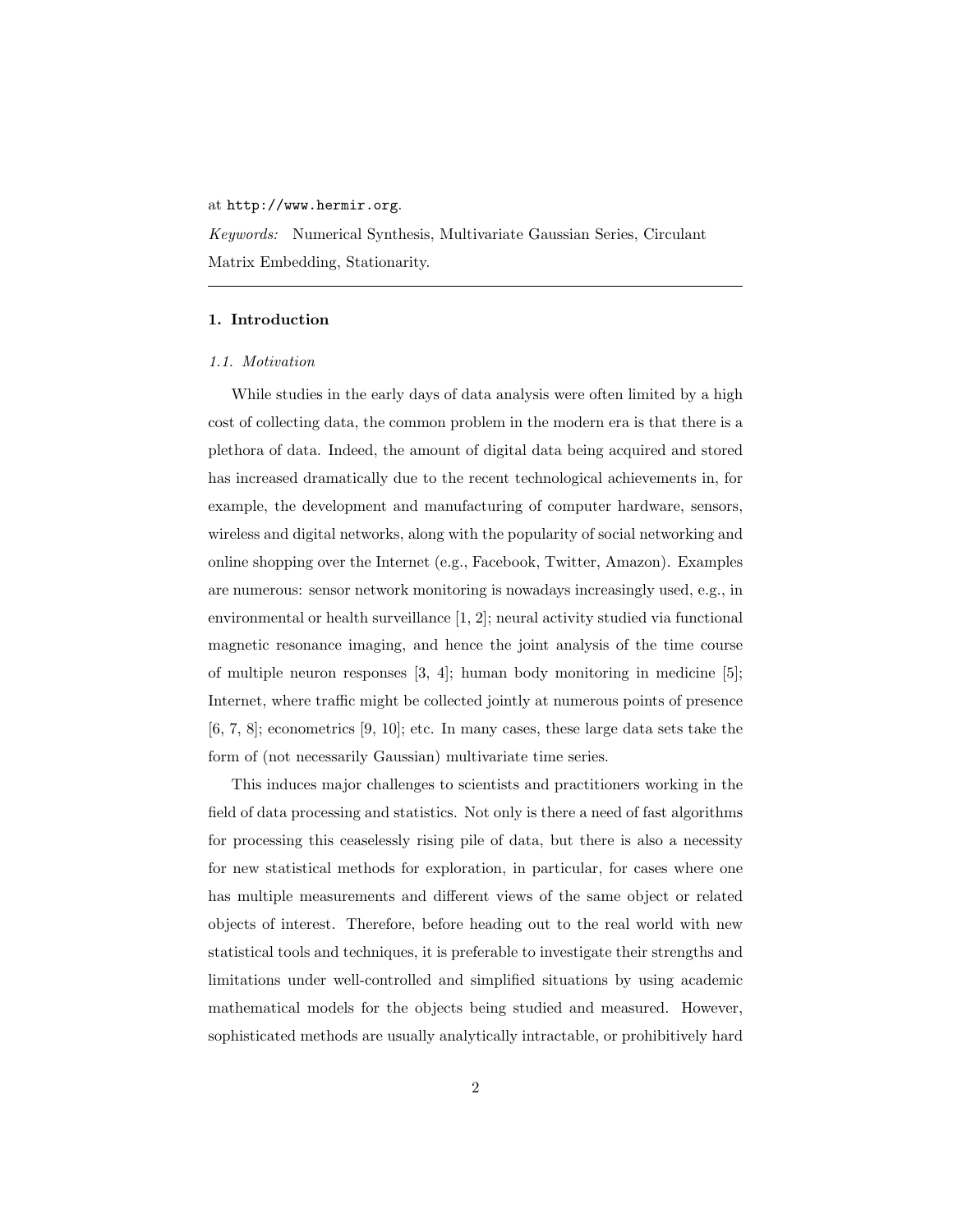to study, even for the simplest models. In such cases, researchers might need to resort to Monte-Carlo simulations to analyze the methods and statistical problems through numerical experiments. Modern data and system analysis hence induces a crucial need for fast, accurate, and memory efficient numerical procedures enabling the synthesis of multivariate time series according to an a priori prescribed mathematical model.

# 1.2. Goals

In this context, the present contribution aims at studying the problem of, and at proposing a fast and efficient theoretical and practical procedure for synthesizing P-variate stationary series

$$
Y[n] = (Y_1[n], \dots, Y_P[n])^T, \quad n \in \mathbb{Z},
$$
\n(1)

whose marginal distributions,  $F_{Y_p}$ , and covariance structure,  $R_Y[n] = E[Y[0]Y[n]^T E[Y[0]E[Y[n]^T]$ , are targeted jointly and given a priori. Because this could be envisaged in different ways, the focus is here on constructions based on nonlinear memoryless (or point) transforms  $Y_p[n] = f_p(X_p[n])$ , where  $X[n] =$  $(X_1[n],...,X_P[n])^T$  is a multivariate stationary Gaussian series.

Note that not every joint selection of prescribed marginals and covariance structure is possible (see for example [11, 12], for the univariate case). This issue will play an important role throughout this article.

## 1.3. State-of-the-art

### 1.3.1. Univariate non-Gaussian synthesis

Most of the studies on synthesis of univariate non-Gaussian series  $Y[n]$  are based on non-linear point transformations  $Y[n] = f(X[n])$ , with  $X[n]$  a zeromean unit variance stationary Gaussian series. One alternative approach is based on superposition of suitable Ornstein-Uhlenbeck processes and is particularly popular in applications to finance [13, 14].

The above constructions  $Y[n] = f(X[n])$  are studied from several directions. One crucial issue is to be able to relate the covariance function  $r^Y$  of Y to  $r^X$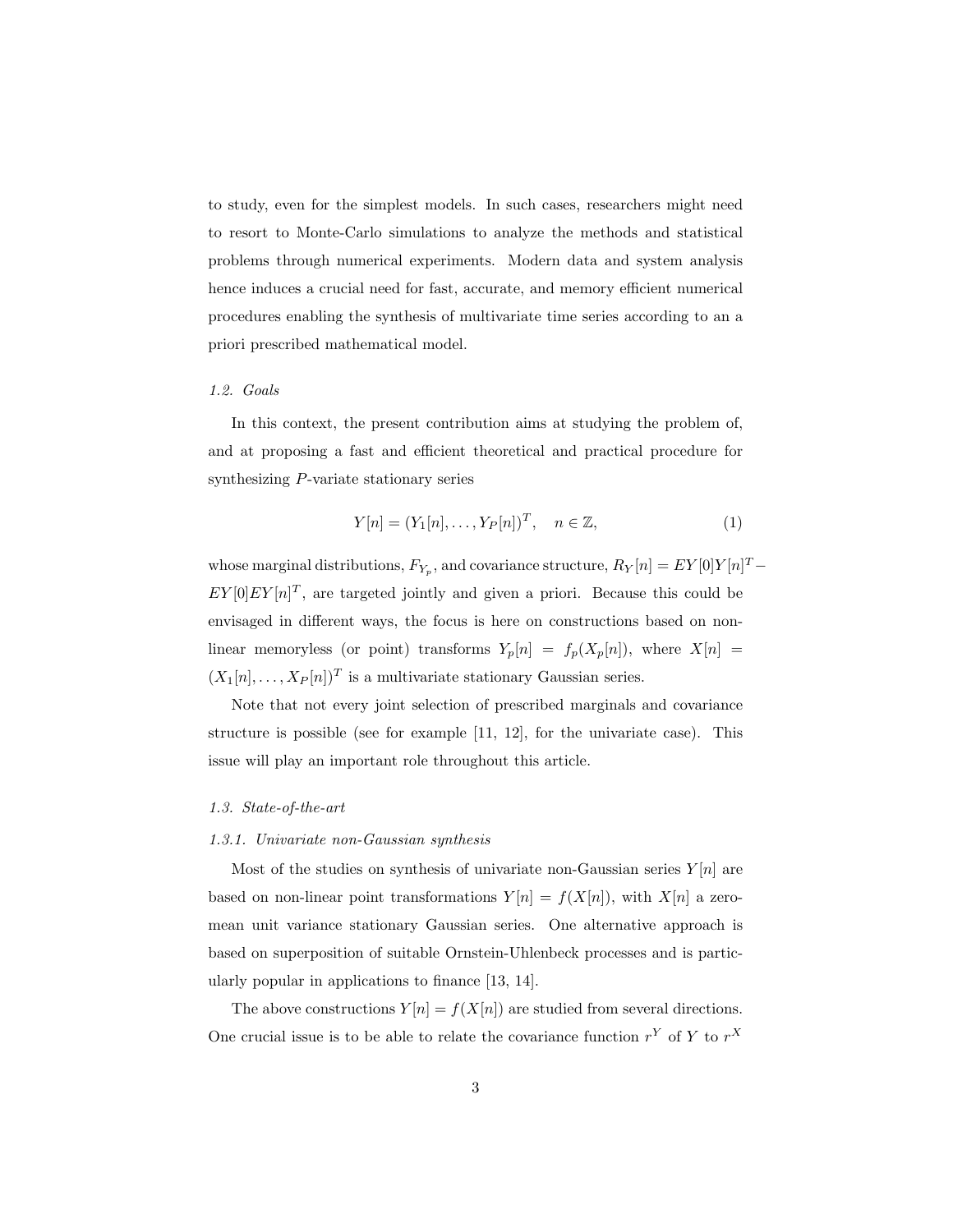that of X, as  $r^{Y}[n] = \tilde{g}(r^{X}[n])$ . The pioneering work is that of Price [15], dating back to 1958, whose formulation in terms of differential equation however limits its practical use to a few possible choices for  $f$  (see also [16]). A number of more recent contributions [17, 18, 19, 11] establish this relationship between  $r<sup>Y</sup>$  and  $r^X$  for general f by using Hermite polynomial expansions. Other approaches can be found in [20, 21] where the decomposition  $X[n + k] = r_X(k)X[n] + Z[n, k],$ with a zero mean Gaussian series  $Z$  independent of  $X$ , is used, and in [22], studies specific analytically tractable cases.

Another related direction concerns synthesizing series  $Y[n]$  with prescribed marginal distribution  $F_Y$  and covariance function  $r^Y$ . To match the marginal distribution exactly, a common choice is to take the transformation  $f(x) =$  $F_Y^{-1}(\Phi(x))$ , where  $\Phi(x)$  denotes the distribution function of a standard Gaussian variable and  $F_Y^{-1}$  the generalized inverse of  $F_Y$ . For a targeted covariance  $r^Y$ , it is natural to write  $r^X$  as  $r^X[n] = \tilde{g}^{-1}(r^Y[n])$ . It is known that  $r^X[n]$  obtained as above does not necessarily define a valid covariance structure [17, 23]. Several constructions of valid covariance structures  $r^X$  which only approximate the targeted  $r^Y$  through  $\tilde{g}(r^X[n])$  in some optimal sense, have been proposed [17, 18, 11, 24]. Another synthesis method, based on the use of surrogates and an iterative algorithm, yields an approximation of the targeted covariance [25]. Methods based on "shuffling" can be found in [26, 27].

Real-world applications of the methods discussed above include, to name but a few, modeling of wind pressure on a building [28], sea wave height [27], Internet traffic [22, 8], neurotransmission signals [20], material properties [29], and sea clutter [30]. See also Section 6 below.

#### 1.3.2. Multivariate non-Gaussian synthesis

The multivariate case seems to have received far less effort, even in the Gaussian case where there are basically two popular approaches: in [31] a fast but approximate method is provided which starts from a given spectral density matrix, and more recent developments [32, 33] provide fast and exact methods starting from the covariance. For non-Gaussian series, the univariate spectral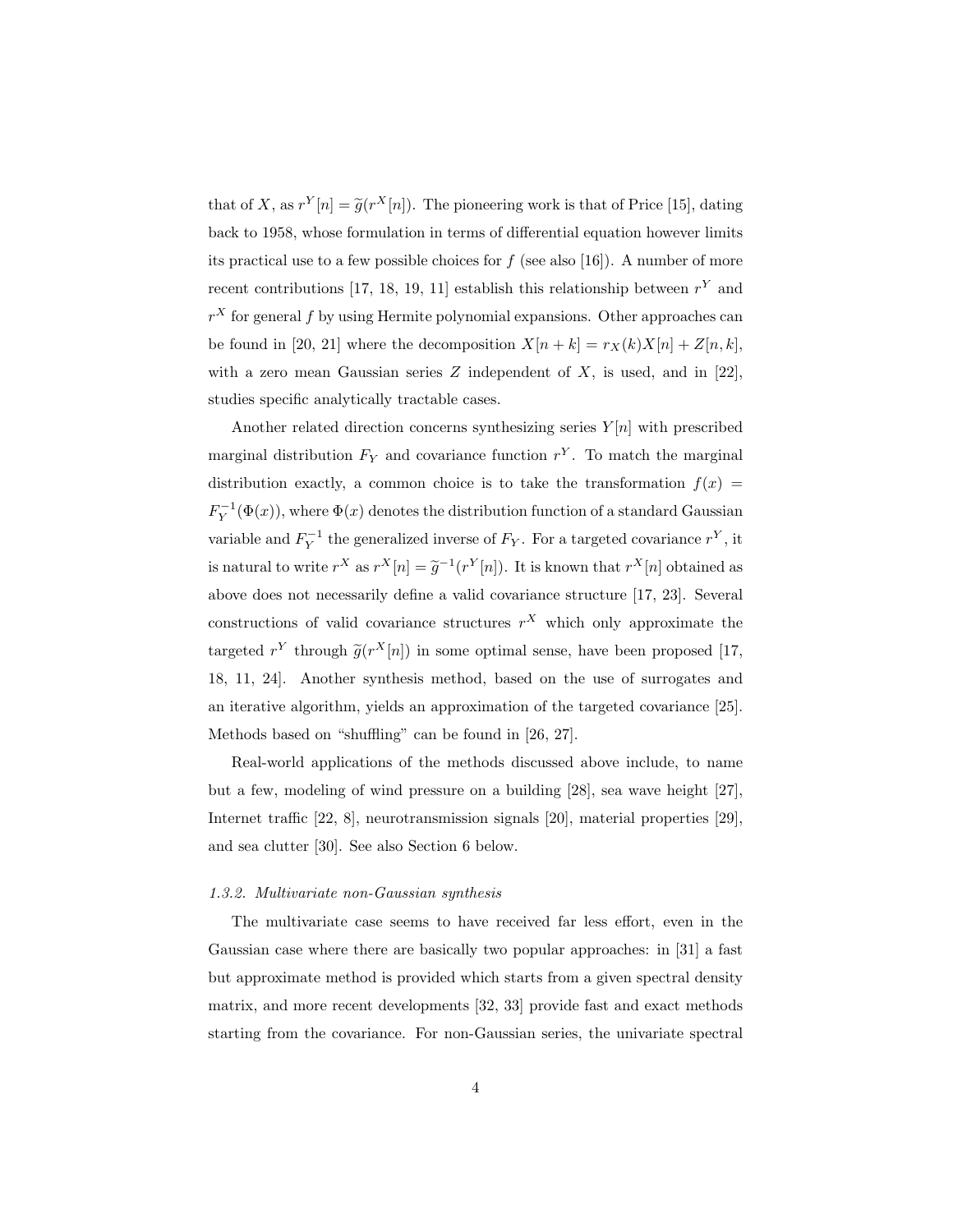representation method has been extended to the multivariate case in [29]. The method is iterative and starts from a given spectral density matrix of  $Y[n]$  and is only valid for constructions of the type  $Y_p[n] = F_{Y_p}^{-1}(\Phi(X_p[n]))$ . A simple illustration of this method with a comparison to the method proposed here is given in Section 4.2.5.

A bivariate construction, extending the approach in [20, 21], has been proposed in [8] to target marginals with Erlang distributions. Its usefulness for other distributions however remains restricted to analytical tractability.

# 1.4. Contributions

In view of the goals listed in Section 1.2, the present work contributes to the existing literature described above in the following main ways.

First, we focus on synthesis of P-variate stationary non-Gaussian series. Most of the available literature concerns the univariate case. The single multivariate paper [29] focuses more broadly on multivariate random fields, and often lacks specifics of the P-variate case alone. Moreover, the approach presented here will be very different from that in [29]. For example, whereas a spectral density matrix is targeted in [29], we focus on covariances alone.

Second, we study other natural ways to match marginals than just the transformation  $f(x) = F_Y^{-1}(\Phi(x))$ . The choice of transformation affects which covariance structures can be achieved and how easily one can practically reach them. But, first and foremost, varying the transformation offers practitioners with a flexibility of synthesizing a variety of different series (having the same marginals and same covariances).

Third, in contrast to earlier work, we pay more attention to numerical issues. In a number of our examples, we work only with numerical values of Hermite coefficients of the transformation  $f_p$  of interest. In the past, examples were typically based on analytic forms of transformations and explicit forms of coefficients.

Fourth and related to the above, we show how the so-called series reversion can be used to obtain  $r^X$  from  $r^X$ , when only numerical values of Hermite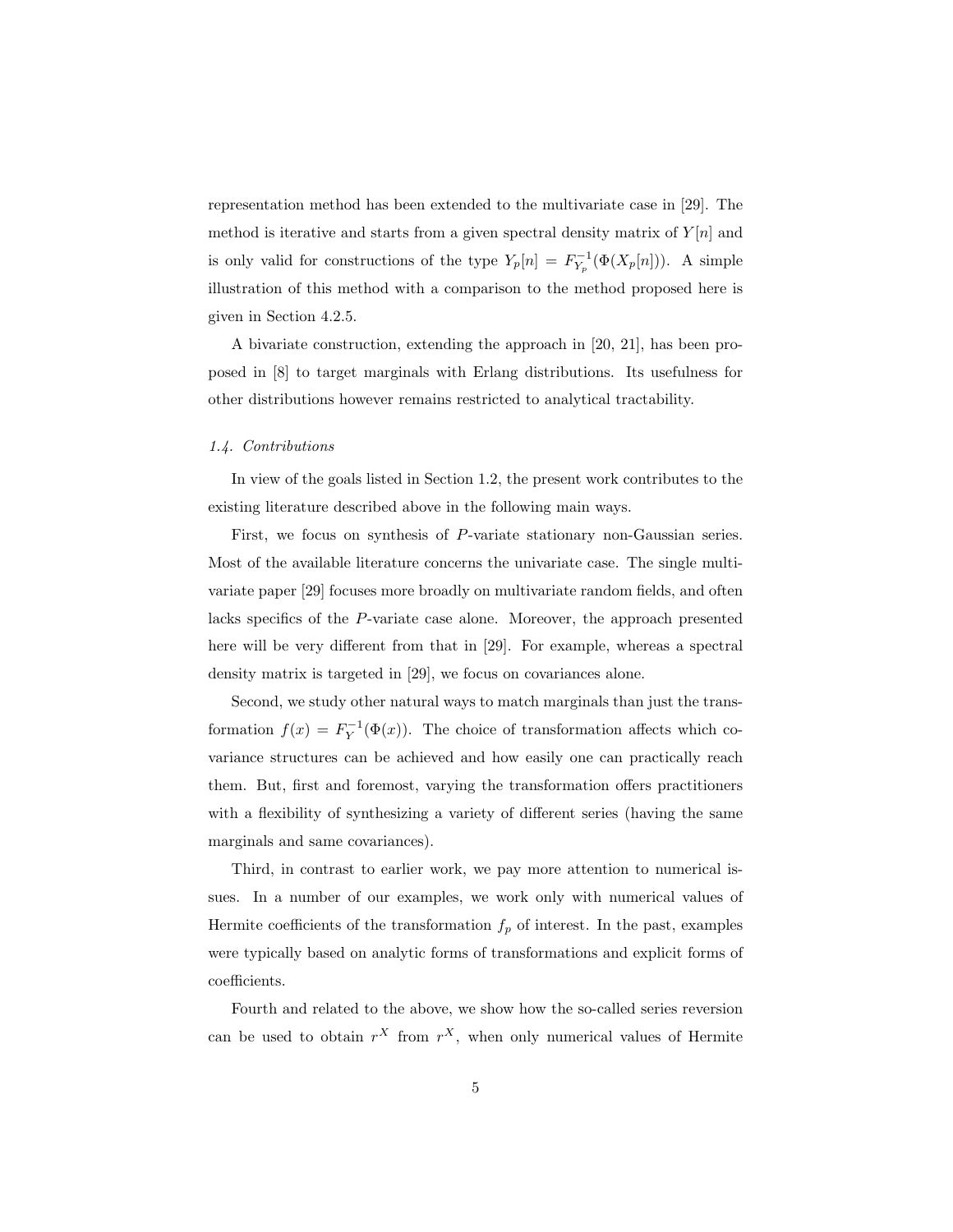coefficients are available. To the best of our knowledge, reversion has not been used yet in this area.

Fifth, for the actual synthesis, we work with the so-called circulant matrix embedding method. This is a fast, exact, and most popular method to generate stationary Gaussian series given its covariance structure. When inversion of targeted covariance structure does not lead to a valid covariance structure, we propose an original and natural modification to the circulant matrix embedding procedure, which provides an approximation to the targeted covariance. The procedure is akin to spectral truncation used in [17], and is argued to be optimal in a suitable sense. We should also emphasize that this seems to be the first work in the area to use the circulant matrix embedding.

We also note that the last four points are new to the area even for the univariate case. For this reason and for the sake of clarity, we shall illustrate some of our ideas with examples which are more univariate than multivariate in spirit.

Matlab routines implementing the synthesis procedure are publicly available at http://www.hermir.org.

### 1.5. Organization

The structure of this article is as follows. Section 2 describes the main framework, based on memoryless transformations  $Y_p = f_p(X_p)$ , and is split into several sections: (i) description of the relationship between the covariances of the targeted series  $Y_p$  and of the underlying Gaussian series  $X_p$  (Section 2.2), (ii) comparison of various possible choices for transforms  $f_p$  in matching prescribed marginals (Section 2.3), (iii) discussion of issues related to restrictions one is faced with when targeting jointly marginals and covariance (Section 2.4), and (iv) illustrations on concrete examples (Section 2.5 and Appendix B). Inversion of the relationship between covariances is discussed in Section 3. Synthesis procedures based on circulant matrix embedding can be found in Section 4; a simple illustration and a comparison to an existing method are given in Sections 4.2.4 and 4.2.5. In Section 6 we discuss the application of the proposed method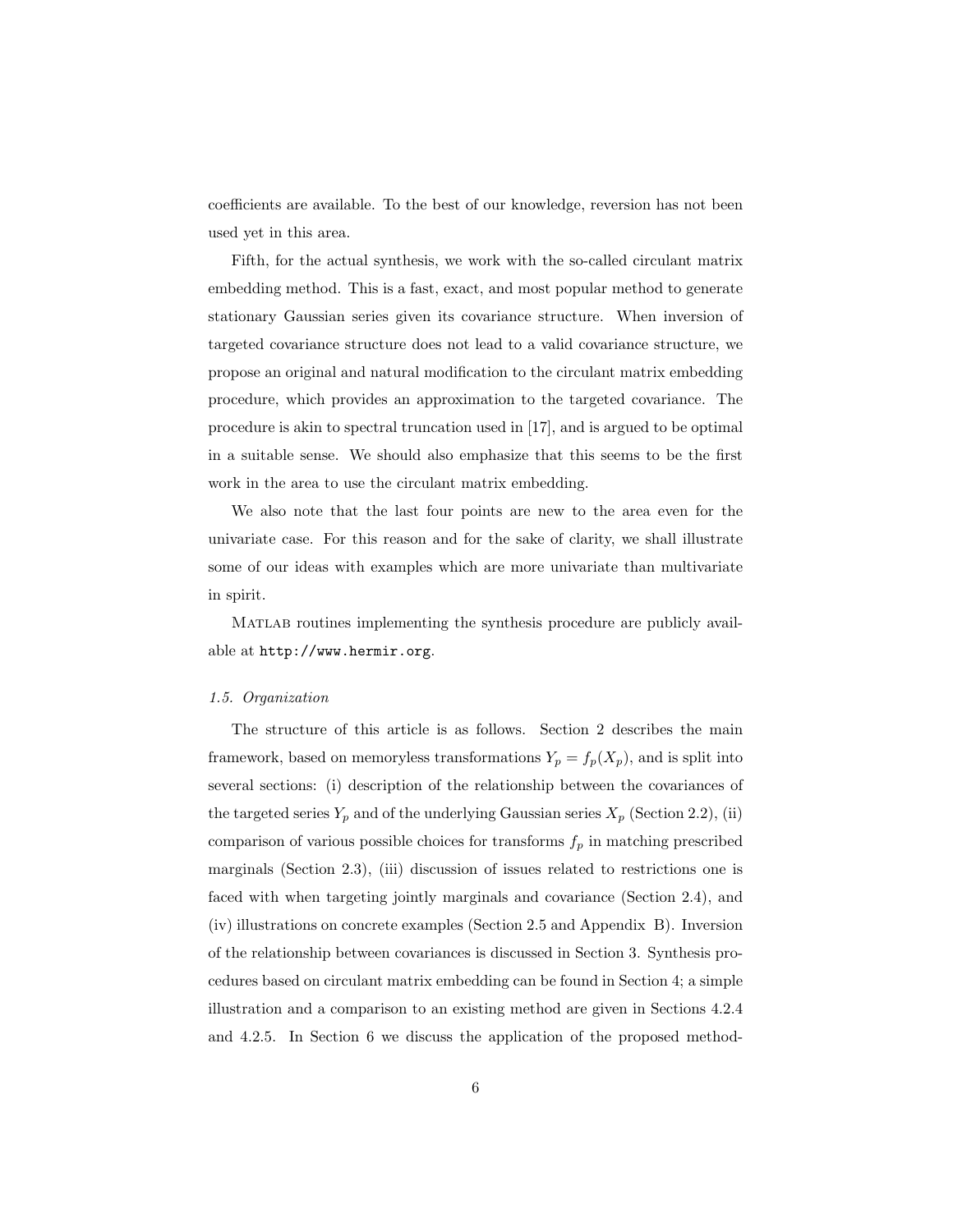ology in network traffic modeling. Some additional details about multivariate Gaussian synthesis are in Appendix A.

In Section 5, the analysis conducted in the earlier sections is extended to the case where the components of the targeted series  $Y$  are obtained not only from a single but from a collection of independent copies of auxiliary Gaussian series. Technical details are in Appendix C and Appendix D.

For practical convenience, we have provided a collection of popular marginals and transformations where the covariance relationship is given by a simple analytic formula which can easily be inverted (Appendix E). Finally, Appendix F gives a step-by-step summary gathering the main results of the paper and showing how one can apply the proposed methodology in practice.

# 2. Component-Wise Transformations of Gaussian Multivariate Series

### 2.1. Framework

We focus here on non-Gaussian stationary series  $Y[n]=(Y_1[n],\ldots,Y_P [n])^T$ obtained as

$$
Y_p[n] = f_p(X_p[n]), \quad n \in \mathbb{Z}, \ 1 \le p \le P,\tag{2}
$$

where  $f_p : \mathbb{R} \to \mathbb{R}$  are real functions, and  $X[n] = (X_1[n], \ldots, X_P[n])^T$  is a Gaussian stationary multivariate series. Set also  $f(x)=(f_1(x_1),...,f_P(x_P))^T$ for  $x = (x_1, \ldots, x_P)^T \in \mathbb{R}^P$ .

For a series  $Z[n]$ , standing for either  $X[n]$  or  $Y[n]$ , denote its covariance structure by

$$
r_{p,p'}^Z[n] = EZ_p[0]Z_{p'}[n] - EZ_p[0]EZ_{p'}[n], \quad n \in \mathbb{Z}, \ 1 \le p, p' \le P,\tag{3}
$$

and let also  $R_Z[n] = EZ[0]Z[n]^T - EZ[0]EZ[n]^T = (r_{p,p'}^Z[n])_{1 \leq p,p' \leq P}$  be the  $P \times P$  auto-covariance matrices. Denote the correlation sequences by

$$
\rho_{p,p'}^Z[n] = \frac{r_{p,p'}^Z[n]}{\sqrt{r_{p,p}^Z[0]r_{p',p'}^Z[0]}}.\tag{4}
$$

We suppose that the series  $X[n]$  is such that  $EX_p[n] = 0$ ,  $EX_p[n]^2 = r_{p,p}^X[0] = 1$ , and therefore,  $r_{p,p'}^X[n] = \rho_{p,p'}^X[n]$ .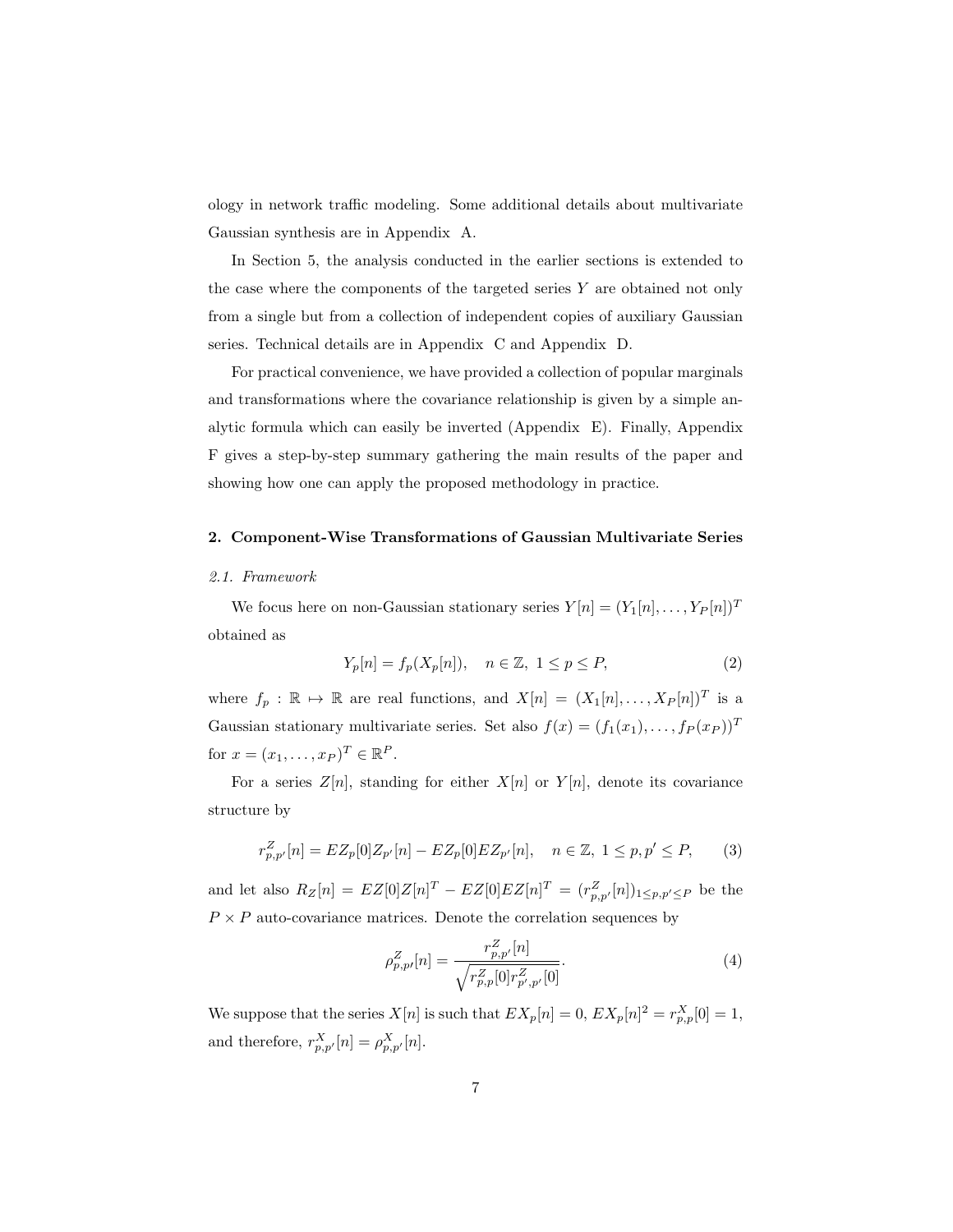# 2.2. Relationships between covariances

We discuss here several relationships between the covariances of the series  $X[n]$  and  $Y[n]$  related through (2). These relations are useful in at least two ways: first, they characterize the covariance structure of the series  $Y[n]$  in terms of that of  $X[n]$  and, second, they will be used in inversion where the goal is to match a targeted covariance structure of  $Y[n]$  by choosing a suitable one for  $X[n].$ 

# 2.2.1. Hermite polynomial expansions

Let  $H_m(x)$ ,  $m = 0, 1, \ldots$ , be univariate Hermite polynomials, that is,  $H_0(x) =$ 1,  $H_m(x)=(-1)^me^{x^2/2}d^me^{-x^2/2}/dx^m$ ,  $m\geq 1$ . Recall that Hermite polynomials form an orthogonal basis of the Hilbert space  $L^2(\mathbb{R}, e^{-x^2/2}dx)$ . Suppose that the functions  $f_p \in L^2(\mathbb{R}, e^{-x^2/2}dx)$  (or equivalently  $Y_p[n] \in L^2(\Omega)$ ) so that they can be expanded in Hermite polynomials as

$$
f_p(x) = \sum_{m=0}^{\infty} c_m^{(p)} H_m(x),
$$
 (5)

where the convergence of the series is in the norm induced by the inner-product  $\langle f,g \rangle = \int_{-\infty}^{\infty} f(x)g(x)e^{-x^2/2}dx$  on the space  $L^2(\mathbb{R}, e^{-x^2/2}dx)$ . Using the relations  $EH_m(Z) = 0, m \ge 1$ , and

$$
EH_m(Z)H_n(W) = \begin{cases} m!(EZW)^m, & \text{if } m = n, \\ 0, & \text{if } m \neq n, \end{cases}
$$

for a Gaussian vector  $(Z, W)$  with standard Gaussian marginals and  $m, n \geq 1$ (see Lemma 1.1. in [34]), we obtain that

$$
r_{p,p'}^Y[n] = \sum_{m=1}^{\infty} c_m^{(p)} c_m^{(p')} m! (r_{p,p'}^X[n])^m.
$$
 (6)

This can also be written as

$$
R_Y[n] = \sum_{m=1}^{\infty} C^{(m)} R_X^{(m)}[n] C^{(m)},
$$
\n(7)

where  $C^{(m)} = diag(c_m^{(1)}, \ldots, c_m^{(P)})$  and

$$
R_X^{(m)}[n] = ((r_{p,p'}^X[n])^m)_{1 \le p,p' \le P} = E\tilde{H}_m(X[0])\tilde{H}_m(X[n])^T
$$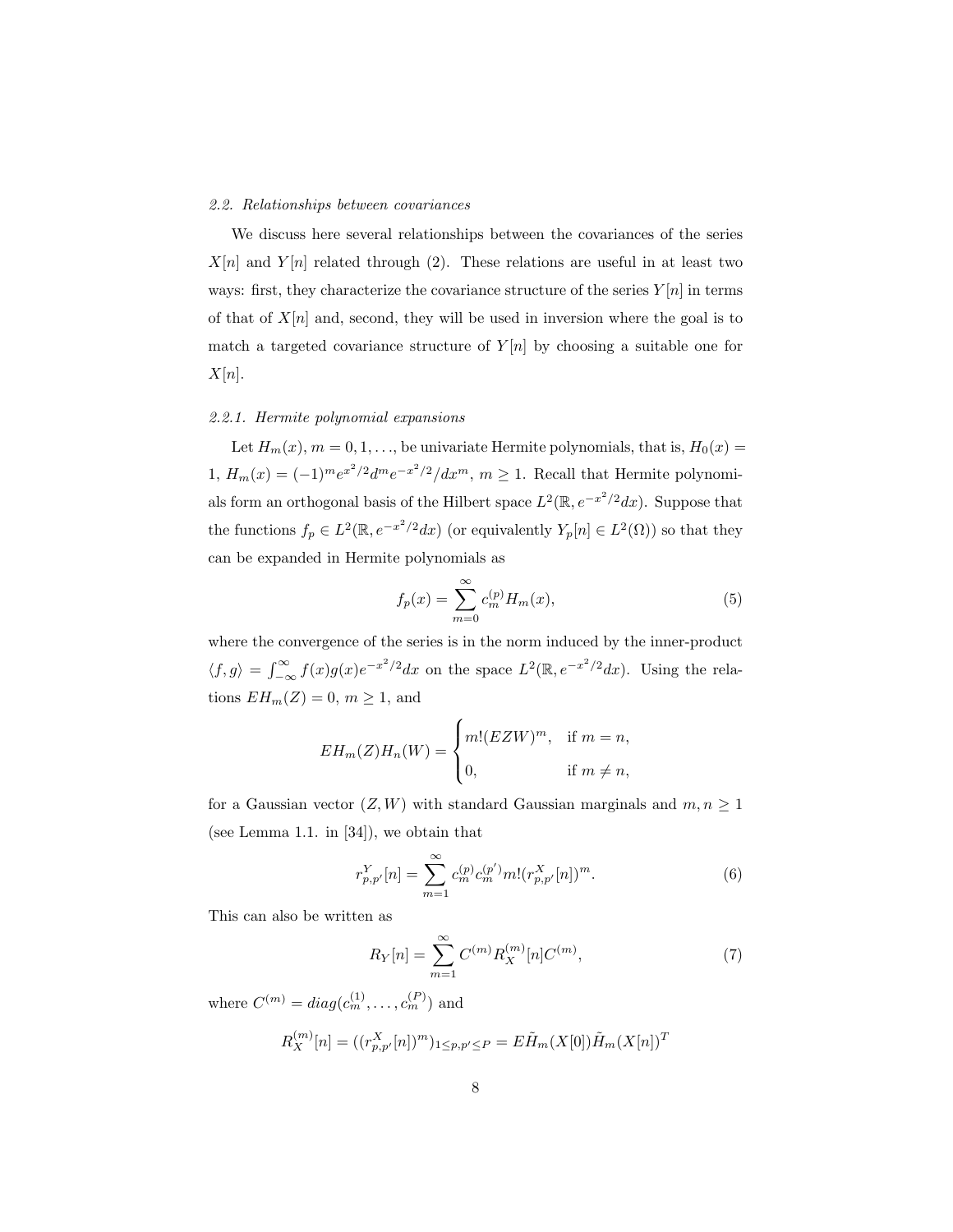is the auto-covariance matrix of the series  $\tilde{H}_m(X[n]) = (H_m(X_1[n]), \ldots, H_m(X_P[n]))^T$ .

# 2.2.2. Price theorem

Another useful relationship follows from Price theorem [15]. More precisely, under further suitable conditions on the functions  $f_p(x)$  and  $f_{p'}(x)$ , and for  $k \geq 1$ , one has

$$
\frac{\partial^k r_{p,p'}^Y[n]}{\partial (r_{p,p'}^X[n])^k} = E \frac{\partial^k f_p(X_p[0])}{\partial x^k} \frac{\partial^k f_{p'}(X_{p'}[n])}{\partial x^k}
$$
\n
$$
= \int_{-\infty}^{\infty} \int_{-\infty}^{\infty} \frac{\partial^k f_p(x_1) \frac{\partial^k f_{p'}}{\partial x^k}(x_2)}{\partial x^k} \frac{1}{2\pi \sqrt{1 - r_{p,p'}^X[n]^2}}
$$
\n
$$
\exp \left\{ -\frac{x_1^2 + x_2^2 - 2r_{p,p'}^X[n]x_1 x_2}{2(1 - r_{p,p'}^X[n]^2)} \right\} dx_1 dx_2. \quad (8)
$$

When  $p = p'$ , one set of sufficient conditions on function  $f_p$  for (8) to hold can be found in [23], Proposition 2 (though stated without a proof). Obtaining such conditions for (8) to hold, however, is not our focus here.

#### 2.3. Matching marginals: Various possibilities

Apart from covariances, we are interested first of all in matching the prescribed marginals of the component series  $Y_p[n]$ . The bijective transformation

$$
f(x) = F_Y^{-1} \left( \Phi(x) \right) \tag{9}
$$

of a standard Gaussian variable leads to a desired marginal distribution  $F_Y$ , where  $F_Y^{-1}(u) = \inf\{x : F_Y(x) = u, 0 < u < 1\}$  is the generalized inverse; when the cumulative distribution function is strictly monotone,  $F_Y^{-1}$  is simply the inverse of  $F_Y$ . This transformation is the one commonly used in previous general constructions. We shall later refer to it as a standard transformation.

Other choices than (9) are possible to match the marginal, and will be given below. Unlike the standard transformation, for example, these other transformations may have explicit forms and hence might be easier to implement in practice (Section 2.5.1 below). Another important point to keep in mind is that marginal distribution and covariance structure do not characterize a non-Gaussian series. While there is only one Gaussian series with a given a priori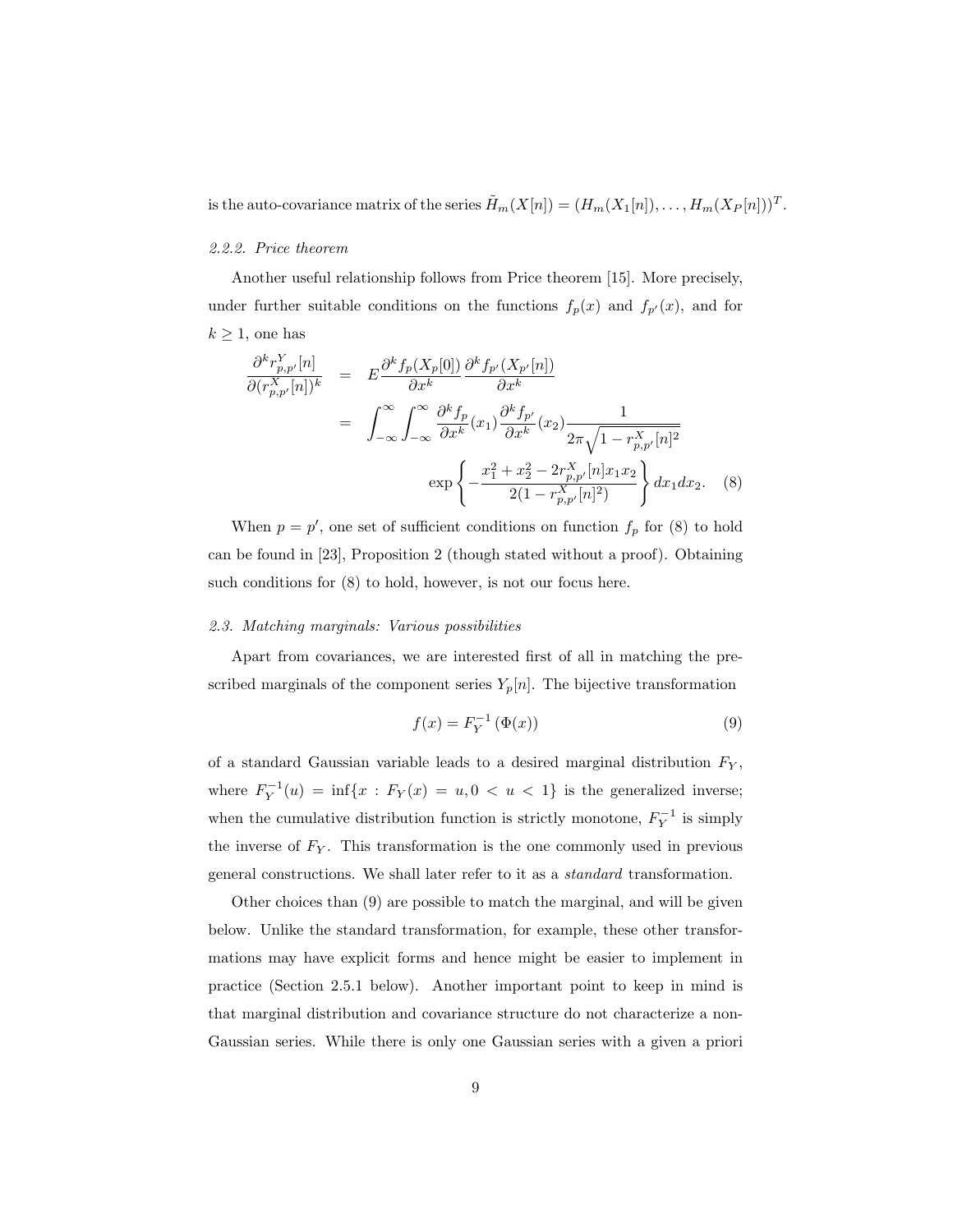prescribed covariance, there are infinitely many different non-Gaussian series that have the same covariance functions and the same marginal distributions. It is of crucial importance to have at disposal a procedure allowing for many different non-Gaussian series, even with identical marginals and covariances. For further discussion on this in the context of network traffic modeling, see Section 6. See also [28] where higher order moments are targeted as well.

The basic idea behind (9) is that  $\Phi(X)$  is  $U(0,1)$  (uniform on  $(0,1)$ ) variable for a standard Gaussian variable  $X$ . Other transformations could be introduced by other constructions of  $U(0, 1)$  variables. Another way to get a  $U(0, 1)$  variable is to take  $2(\Phi(|X|) - 1/2)$  which leads to a transformation

$$
f(x) = F_Y^{-1} \left( 2(\Phi(|x|) - 1/2) \right). \tag{10}
$$

Note that this transformation is necessarily even, that is,  $f(x) = f(-x)$ ,  $x \in \mathbb{R}$ . In the same spirit, another large class of transformations can be obtained as

$$
f(x) = F_Y^{-1} (\xi (\Phi(x))), \qquad (11)
$$

where  $\xi : [0,1) \to [0,1)$  is a bijective mapping, continuously differentiable except perhaps on a finite number of points and with the derivative

$$
\xi'(v) = \pm 1,
$$

where it exists. For such mapping, there are finite number of points  $0 =$  $v_0 \le v_1 \le \cdots \le v_L = 1$  such that  $\xi$  is bijective and continuously differentiable with derivative  $\xi'$  equal to +1 or −1 throughout each interval  $(v_{l-1}, v_l)$ ,  $l = 1, \ldots, L$ . On each image  $(\xi(v_{l-1}), \xi(v_l)) =: (u_{l-1}, u_l)$ , with the definition  $\xi(v_L) = \xi(1) := \lim_{v \to v_L^-} \xi(v)$ , the inverse function  $\xi^{-1}$  is bijective and continuously differentiable with the derivative  $(\xi^{-1})'$  equal to  $-1$  or  $+1$ . Note now that  $\xi$  takes a  $U(0,1)$  variable V to another  $U(0,1)$  variable  $\xi(V)$  since, for bounded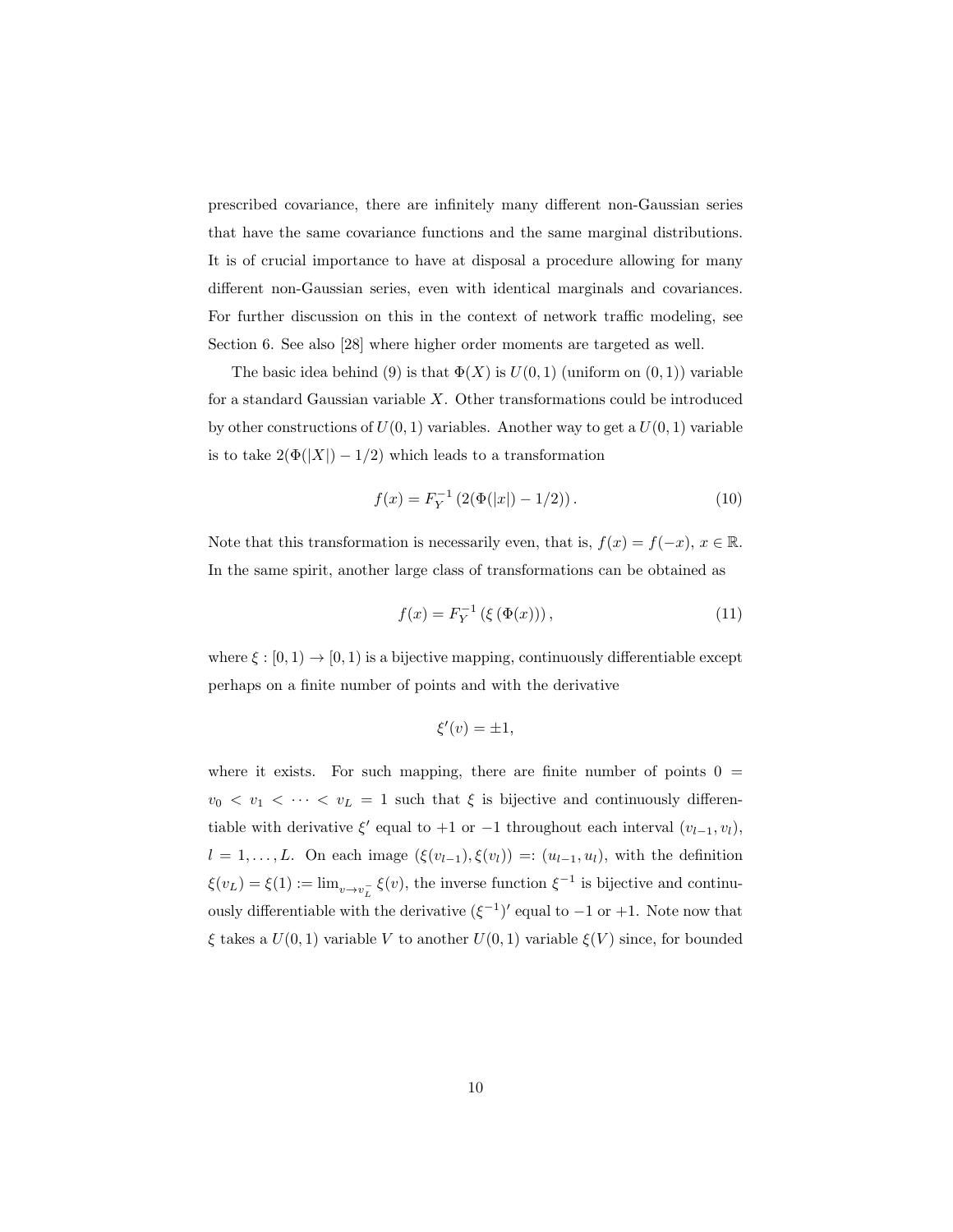functions h,

$$
Eh(\xi(V)) = \int_0^1 h(\xi(v))dv
$$
  
= 
$$
\sum_{l=1}^L \int_{(v_{l-1}, v_l)} h(\xi(v))dv = \sum_{l=1}^L \int_{\xi^{-1}(u_{l-1}, u_l)} h(\xi(v))dv
$$
  
= 
$$
\sum_{l=1}^L \int_{(u_{l-1}, u_l)} h(\xi(\xi^{-1}(u))) |(\xi^{-1})'(u)|du
$$
  
= 
$$
\int_0^1 h(u)du,
$$

by using the change of variables  $v = \xi^{-1}(u)$  and the fact that  $(\xi^{-1})'(u) = \pm 1$ . This shows that the transformation (11) of a standard Gaussian variable indeed leads to a marginal distribution function  $F_Y$ . For a concrete example, one can take  $\xi(v) = 1 - v$  or  $\xi(v) = v - \frac{1}{2}$ sign  $(v - \frac{1}{2})$ , which interchanges the images of the function  $\xi(v) = v$  on  $[0, 1/2)$  and  $[1/2, 1)$ . More involved examples can be constructed by further swapping parts of the image of  $\xi(v) = v$ . For example, let  $I_{\ell} = [a_{\ell}, a_{\ell+1}), \ell = 1, ..., L$ , with  $a_{\ell} = (\ell - 1)/L$ , be a partition of [0,1). Let also  $\pi$  be a permutation of  $\{1,\ldots,L\}$ . Then, one can take  $\xi$  defined as  $\xi(v) = v - a_\ell + a_{\pi(\ell)}$  for  $v \in I_\ell$ .

Note that different transformations  $(9)$ ,  $(10)$ , and  $(11)$  are likely to have different Hermite expansions in general. Hence, the relationship (6) between covariances  $r^Y$  and  $r^X$  will be different, and will likely affect what covariance structure  $r<sup>Y</sup>$  could be reached for various transformations. It remains an open, interesting, and, in our view, difficult question on whether and which particular transformation leads to the largest class of attainable covariances  $r^Y$ . In fact, we suspect that this might be the case with the standard transformation. But even if the standard transformation were to lead to the largest class of attainable covariances, other transformations should still be considered. As indicated above, other transformations may allow, for example, for easier implementation and having different time series with the same marginal and covariance structure. See also Section 2.5.2 below.

Section 2.4 below further expands this discussion by detailing the restric-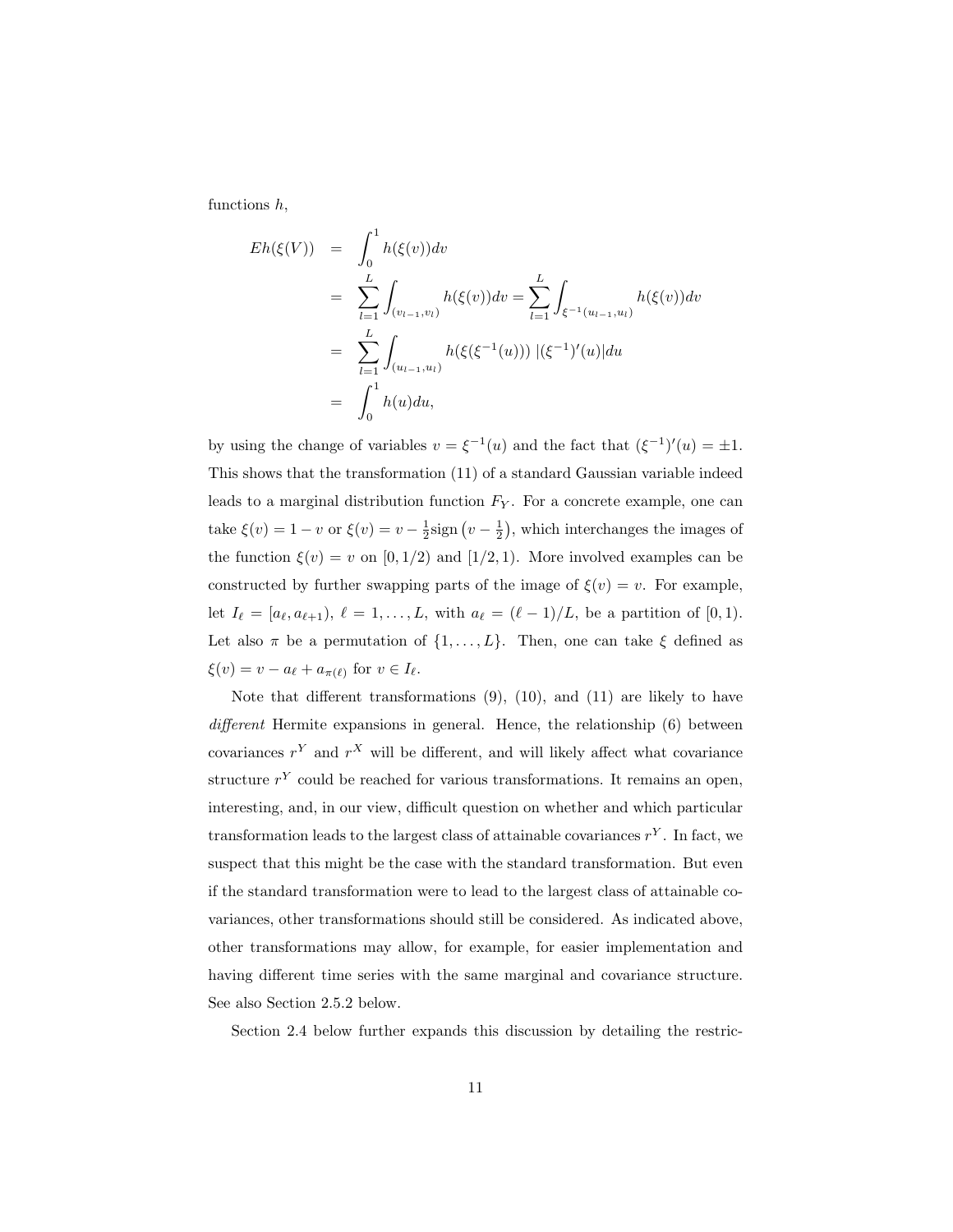tions on the achievable covariance stemming from the goal of matching jointly prescribed marginals and covariances, while Section 2.5 illustrates, on concrete examples, the effects of varying  $f$  when targeting the same set of given marginal distributions.

# 2.4. Joint matching of marginals and covariance: Restrictions

According to Section 2.3 above, the prescribed marginals of component series  $Y_p[n]$  can be matched exactly in a variety of ways. For any such fixed transformations and for a suitable choice of the series  $X[n]$ , however, not every targeted covariance structure of  $Y[n]$  can be matched exactly. One reason for this is that the transformation (6) may already impose restrictions on the range of values that can be taken by the targeted covariances  $r_{p,p'}^Y[n]$ .

Before discussing this further, we rewrite relationship (6) in terms of correlation sequences

$$
\rho_{p,p'}^Y[n] = \sum_{m=1}^{\infty} \frac{c_m^{(p)} c_m^{(p')} m!}{\sqrt{r_{p,p}^Y[0] r_{p',p'}^Y[0]}} (\rho_{p,p'}^X[n])^m.
$$
\n(12)

Note that this relationship imposes  $|\rho_{p,p'}^Y[n]| \leq |\rho_{p,p'}^X[n]|$ . Indeed, this is so because

$$
\begin{array}{rcl}\n|\rho_{p,p'}^{Y}[n] & = & \left| \sum_{m=1}^{\infty} \frac{c_m^{(p)} c_m^{(p')} m!}{\sqrt{r_{p,p}^{Y}[0] r_{p',p'}^{Y}[0]}} (\rho_{p,p'}^{X}[n])^m \right| \\
& \leq & \sum_{m=1}^{\infty} \frac{|c_m^{(p)}| \sqrt{m!}}{\sqrt{r_{p,p}^{Y}[0]}} \cdot \frac{|c_m^{(p')}| \sqrt{m!}}{\sqrt{r_{p',p'}^{Y}[0]}} |\rho_{p,p'}^{X}[n]|^m \\
& \leq & |\rho_{p,p'}^{X}[n]| \left( \sum_{m=1}^{\infty} \frac{(c_m^{(p)})^2 m!}{r_{p,p}^{Y}[0]} \right)^{1/2} \left( \sum_{m=1}^{\infty} \frac{(c_m^{(p')})^2 m!}{r_{p',p'}^{Y}[0]} \right)^{1/2} \\
& = & |\rho_{p,p'}^{X}[n]| \sqrt{\rho_{p,p}^{Y}[0] \rho_{p',p'}^{Y}[0]} = |\rho_{p,p'}^{X}[n]|,\n\end{array}
$$

using the triangular inequality, the fact  $|x|^m \le |x|, m \ge 1$ , for  $|x| \le 1$ , and the Cauchy-Schwarz inequality (the inequality can also be found in [35]). Relationship (12) can be written as  $\rho_{p,p'}^Y[n] = g_{p,p'}(\rho_{p,p'}^X[n])$ , where the function  $g_{p,p'}$  is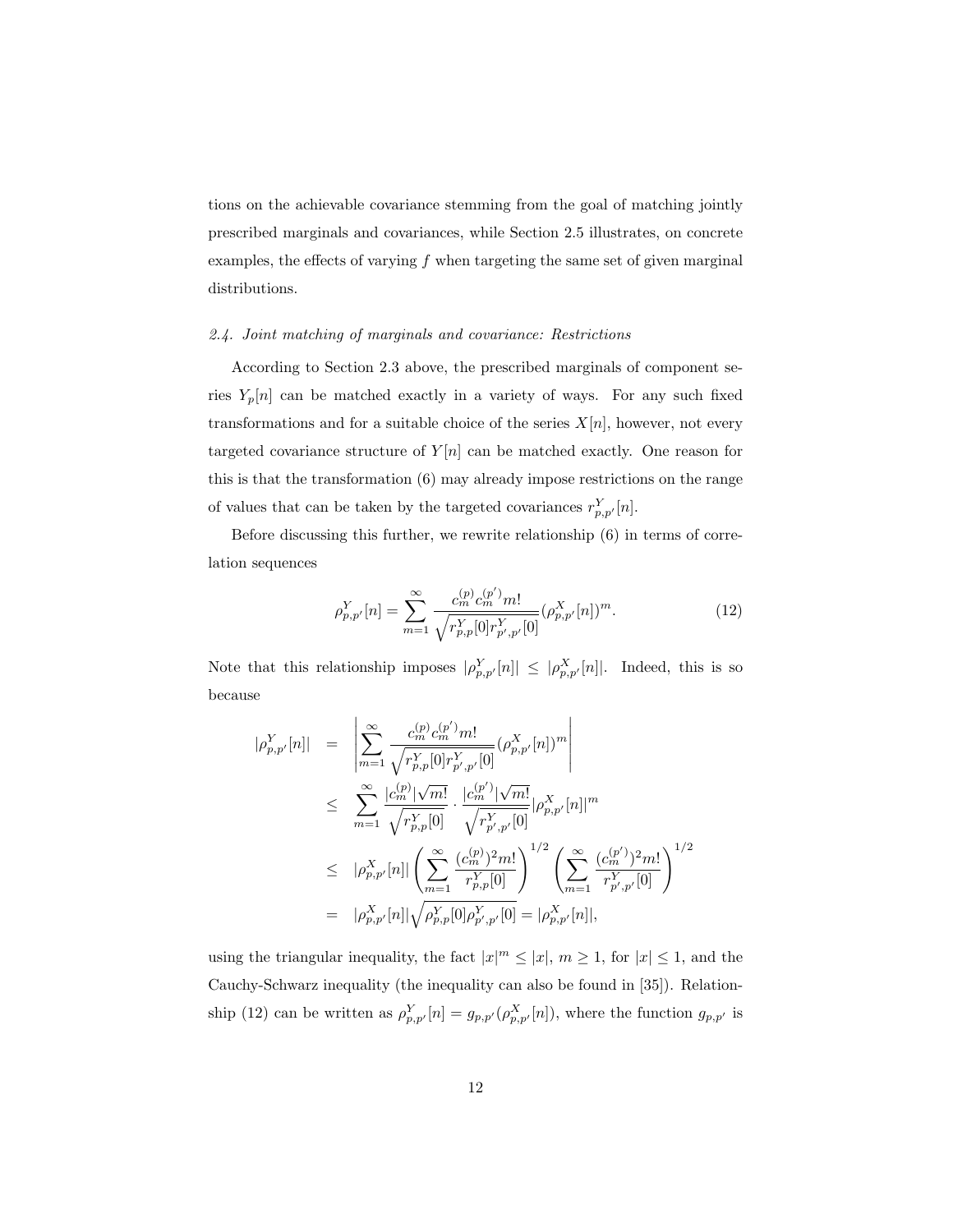defined as

$$
g_{p,p'}(z) = \sum_{m=1}^{\infty} \frac{c_m^{(p)} c_m^{(p')} m!}{\sqrt{r_{p,p}^Y[0] r_{p',p'}^Y[0]}} z^m =: \sum_{m=1}^{\infty} b_m^{(p,p')} z^m.
$$
 (13)

It is clear that the range of  $g_{p,p'}(z)$  for  $z \in [-1,1]$  defines the range of reachable values for the correlation sequences  $\rho_{p,p'}^Y[n]$ . This range is in general not equal to  $[-1, 1]$ . In practice, when given transforms  $f_p$  and targeted covariance  $R_Y$ , one should first check that the correlation sequences actually fall into this range. This can be done numerically, as discussed in Section 2.5 below. On the other, theoretical side, some results about this range are discussed in the remainder of this section.

# 2.4.1. Theoretical bounds for auto-correlation sequences

First consider (13) for  $p = p'$ , which corresponds to auto-correlation sequences. Note that  $g_{p,p}(0) = 0$  and  $g_{p,p}(1) = \sum_{m=1}^{\infty} (c_m^{(p)})^2 m! / r_{p,p}^Y[0] = 1$ , where we used (6) and  $r_{p,p}^X[0] = 1$ . Since  $b_m^{(p,p)} \ge 0$ , this shows that the function  $g_{p,p}(z)$ is monotonically increasing from  $z = 0$ ,  $g_{p,p}(0) = 0$  to  $z = 1$ ,  $g_{p,p}(1) = 1$ . Thus, the range of function  $g_{p,p}(z)$  for  $z \in [0,1]$  is  $[0,1]$ , and any *positive* value of the targeted covariance can in principle be reached.

The situation turns out to be quite different for the range of the function  $g_{p,p}(z)$  for  $z \in [-1,0]$ . It is generally not true that this range includes the whole interval  $[-1, 0]$ . For example, with the even transformation (10), the Hermite coefficients  $c_m^{(p)}$  are zero at odd  $m = 1, 3, \ldots$  The function

$$
g_{p,p}(z) = \sum_{k=1}^{\infty} \left( c_{2k}^{(p)} / \sqrt{r_p^Y[0]} \right)^2 (2k)! z^{2k}
$$
 (14)

is then even, and necessarily non-negative for all  $z \in [-1,1]$ . In particular, with this transformation, negative values of the targeted covariance can not be reached.

There are several attempts to quantify theoretically the range of  $g_{p,p}(z)$  for  $z \in [-1,0].$  In the case where  $f_p$  is monotone, Price theorem (Eq. (8)) with  $k = 1$  shows, since  $\frac{\partial f_p(u)}{\partial x} \frac{\partial f_p(v)}{\partial x} > 0$ , ∀u, v ∈ ℝ, that  $g_{p,p}(z)$  is monotonically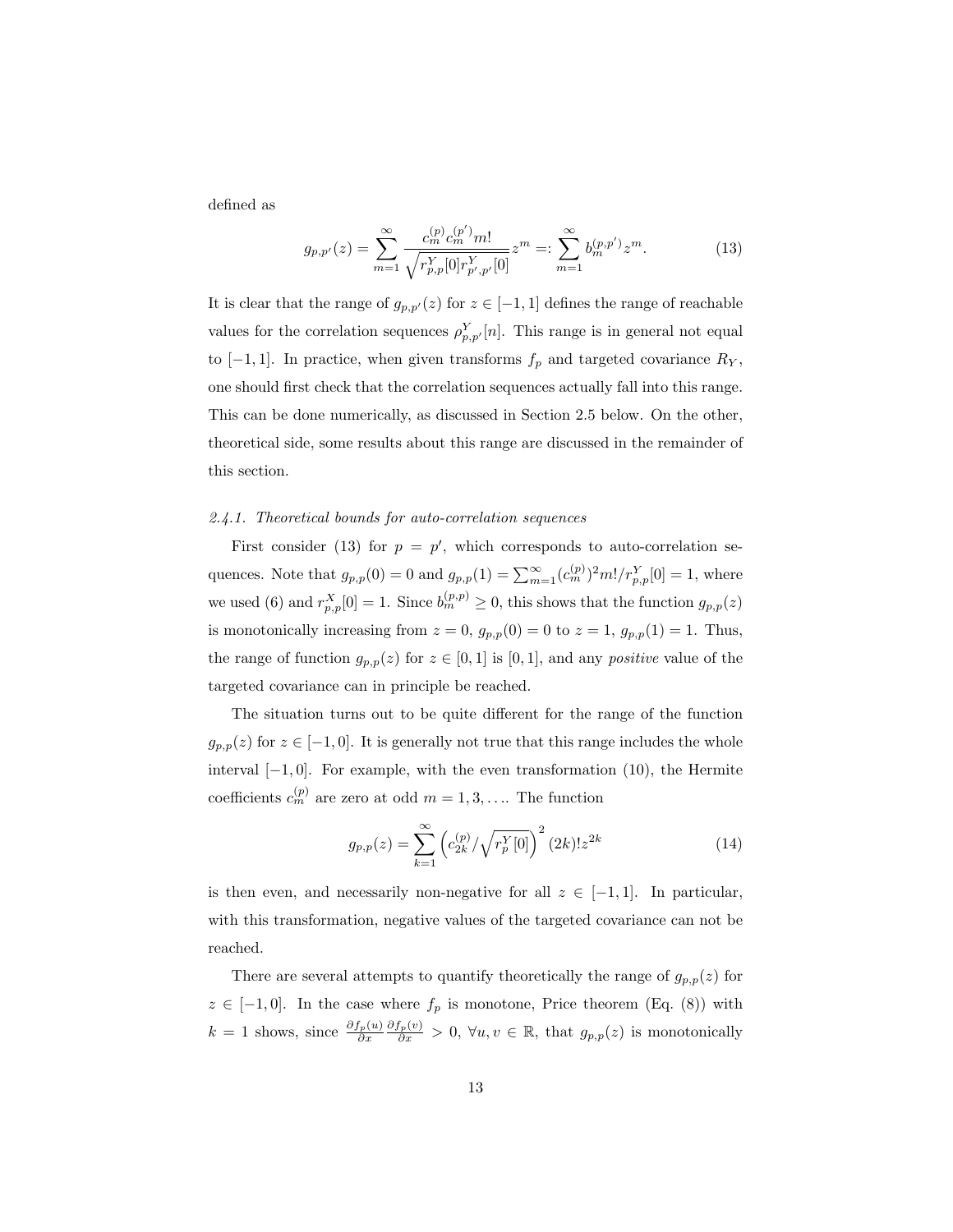increasing [12]. Then

$$
g_{p,p}(z) \ge \xi_p^* \tag{15}
$$

with

$$
\xi_p^* = \frac{\text{Cov}(f_p(X), f_p(-X))}{\text{Var}(f_p(X))} = g_{p,p}(-1),
$$

where X is a  $\mathcal{N}(0, 1)$  variable and the last equality follows by using the Hermite expansion (5) of  $f_p(x)$ . A sufficient condition for  $\xi_p^* = -1$  to hold is that  $f_p$  is odd,  $f_p(-x) = -f_p(x)$ ,  $\forall x \in \mathbb{R}$  (see [12]). Otherwise,  $\xi_p^*$  is typically not equal to −1, as illustrated by the example in Figure 1 in Section 3.2.3 below.

The relation (15), however, is obviously not true for the even function (14), where  $\xi_p^* = g_{p,p}(-1) = g_{p,p}(1) = 1$ . Another inequality akin to (15) can be found in [17], at the end of Section III. It is unclear, however, whether that inequality actually provides a tight lower bound on targeted covariances.

### 2.4.2. Theoretical bounds for cross-correlation sequences

Less can be said about the range for functions  $g_{p,p'}(z)$ ,  $p \neq p'$ . However, if  $f_p$  and  $f_{p'}$  are both either monotonically increasing or decreasing, then  $\frac{\partial f_p(u)}{\partial x} \frac{\partial f_{p'}(v)}{\partial x} > 0$ ,  $\forall u, v \in \mathbb{R}$ , and the same Price theorem shows that  $g_{p,p'}(z)$ is monotonically increasing. In those cases, the interval  $[g_{p,p'}(-1), g_{p,p'}(1)]$  is the reachable range for  $\rho_{p,p'}^Y$ . Let us further note that if  $f_p$  and  $f_{p'}$  are equal,  $g_{p,p'} \equiv g_{p,p}$ , and the analysis in Section 2.4.1 will also hold for  $g_{p,p'}$ .

### 2.5. Examples

We give here several examples illustrating the ideas of the previous Sections 2.2, 2.3 and 2.4. We consider several prescribed marginal distributions, and discuss possible transformations and properties of resulting covariances of non-Gaussian series. The first two examples assume that  $f_1 = \cdots = f_P$  in Eq. (2).

# 2.5.1.  $\chi_1^2$  marginals and negative correlations

The classical way a  $\chi_1^2$  marginal can be achieved is by taking  $f_p(x) = x^2$ . One can check that this corresponds to the construction (10), that is,  $x^2 =$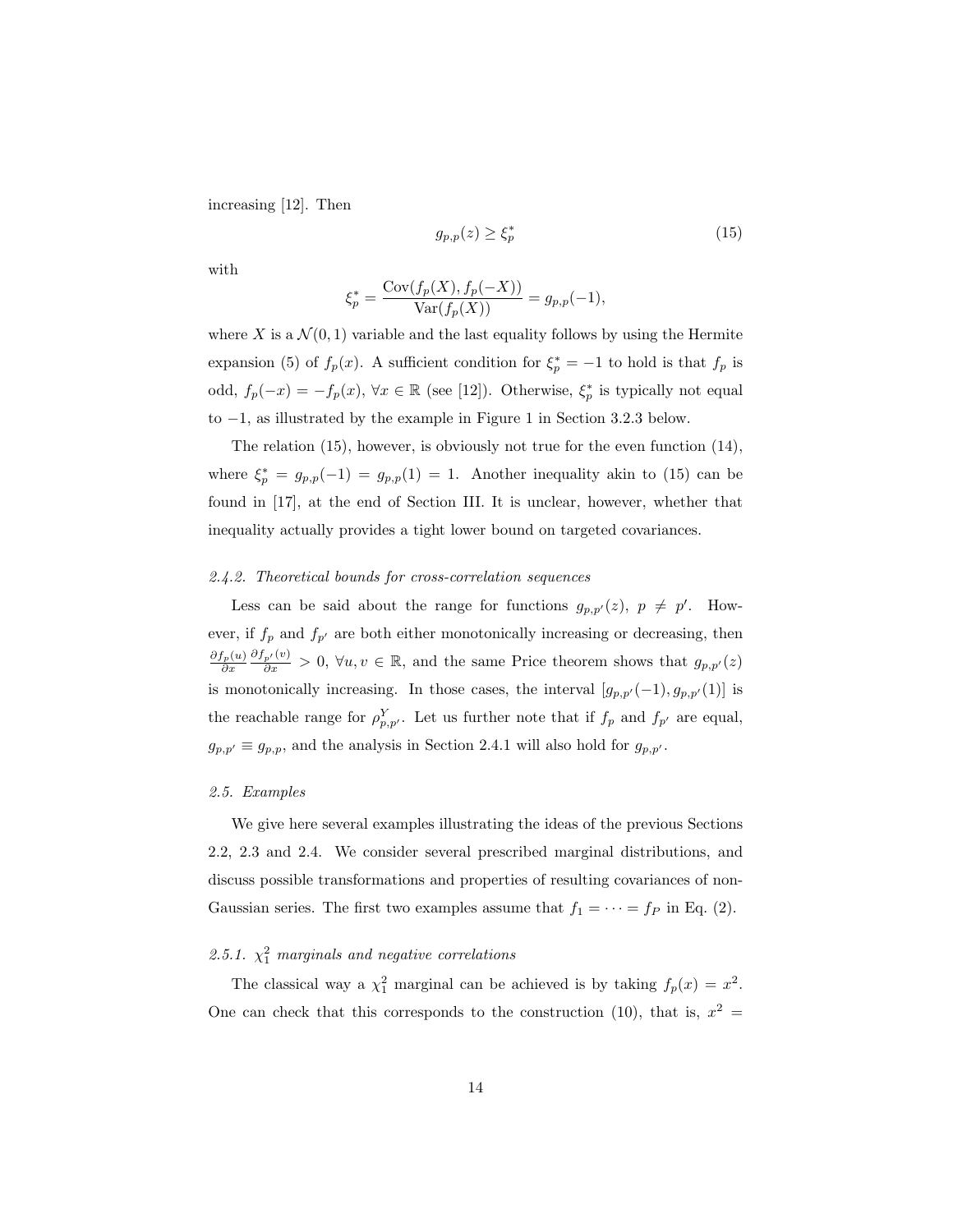$F_{\chi_1^2}^{-1} (2(\Phi(|x|) - 1/2)).$  The relevant Hermite expansion here is

$$
f_p(x) = x^2 = H_0(x) + H_2(x)
$$
\n(16)

and hence the only nonzero coefficients in the expansion (5) are  $c_0^{(p)} = c_2^{(p)} = 1$ . Then (12) and  $r_p^Y[0] = \text{Var}(Y_p[n]) = 2$  give that

$$
\rho_{p,p'}^Y[n] = (\rho_{p,p'}^X[n])^2 \tag{17}
$$

and the corresponding function in (13) is  $g_{p,p\prime}(z) = z^2 \equiv g(z)$ . Eq. (17) shows, in particular, that with transformation (16), the series with  $\chi_1^2$  marginals can be only positively correlated. This is a special case of the general discussion around (14) in Section 2.4. Note that (17) can also be easily obtained using Price theorem (see Appendix B).

Another possibility to match the marginal is to take

$$
f_p(x) = F_{\chi_1^2}^{-1} (\Phi(x)).
$$
 (18)

In fact, the function (18) significantly differs from (16). For example, observe that  $f_p(x) \to 0$ , as  $x \to -\infty$ , with (18), while  $f_p(x) \to +\infty$ , as  $x \to -\infty$ , with (16). The Hermite coefficients for the transformation (18) and hence the functions  $g_{p,p}(z) \equiv g(z)$  in (13) can only be computed numerically. The plot of the function  $g(z)$  can be found in Section 3.2.3, Figure 1 (solid line). Note that, unlike the function  $g(z) = z^2$  for (16),  $g(z)$  for (18) now takes negative values. In particular, with the transformation (18) and in contrast to (16), when the series  $X_p$  has negative correlations, the series  $Y_p$  with  $\chi_1^2$  marginal will also have negative correlations.

### 2.5.2. Same marginal and covariance but different series

Further using the  $\chi_1^2$  marginal example, let us now choose an always positive targeted covariance, for example, an AR(1) correlation  $\rho^{Y}[n] = \phi^{|n|}$  with a positive parameter  $0 < \phi < 1$ . It can be easily shown that using both transformations (16) and (18), time series with the desired  $\chi_1^2$  marginal and AR(1) covariance can be synthesized exactly. For (16), it is straightforward to check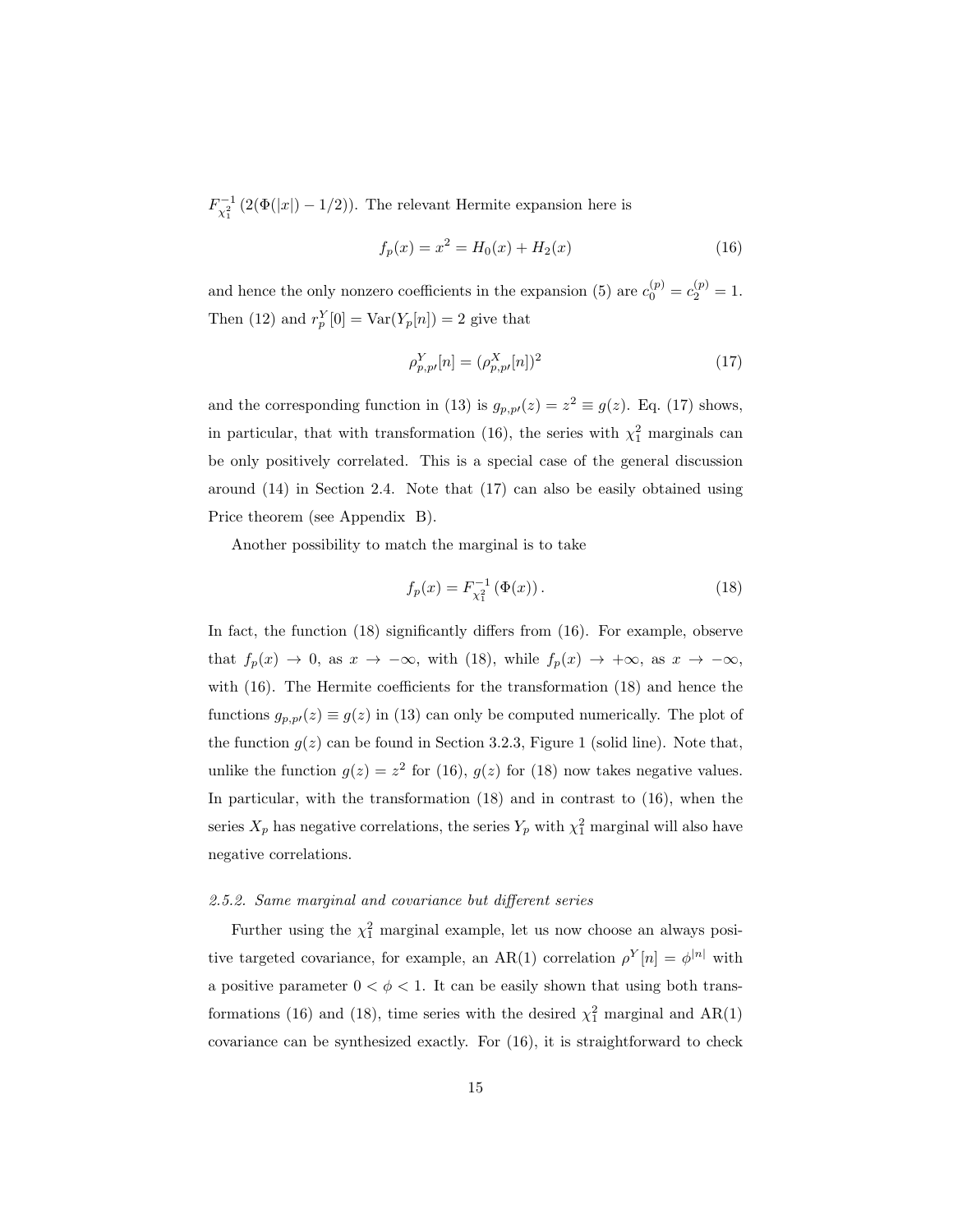analytically, since  $\rho^X[n] = (\sqrt{\phi})^{|n|}$  is a valid covariance structure, and for (18), the procedure proposed in the present contribution enables to check this numerically in a simple manner. This example can be readily extended to the multivariate case. Therefore, we have here easily synthesized time series that have identical marginal and covariance, but are yet different in the sense that their joint higher order statistics differ. This possibility is of major practical importance, enabling practitioners to test the impact of higher order statistics on the system they are studying, while keeping the first and second order moments fixed.

### 2.5.3. Log-normal (LN) marginals and negative correlation

Let us now consider another example of major practical importance: time series with log-normal marginals, chosen as the emblematic representative of heavy tailed distributions. A natural choice here is to take  $f_p(x) = e^{\sigma x + \mu}$ ,  $\sigma > 0, \mu \in \mathbb{R}$ . One can check that this choice corresponds to the standard transformation (9), that is,  $f_p(x) = e^{\sigma x + \mu} = F^{-1}_{LN}(\Phi(x))$ . Consider the case  $\mu = 0$ . Using the well-known identity

$$
e^{xt - t^2/2} = \sum_{m=0}^{\infty} \frac{t^m}{m!} H_m(x),
$$
 (19)

one gets

$$
f_p(x) = e^{\sigma x} = \sum_{m=0}^{\infty} \frac{e^{\sigma^2/2} \sigma^m}{m!} H_m(x),
$$

from which the Hermite coefficients are  $c_m^{(p)} = e^{\sigma^2/2} \sigma^m/m!$ . Eq. (12) and  $r_p^Y[0] =$  $\text{Var}(Y_p[n]) = e^{2\sigma^2} - e^{\sigma^2} =: c^2_\sigma$  now give

$$
\rho_{p,p'}^Y[n] = \sum_{m=1}^{\infty} \frac{e^{\sigma^2}}{c_{\sigma}^2 m!} (\sigma^2 \rho_{p,p'}^X[n])^m = \frac{e^{\sigma^2}}{c_{\sigma}^2} (e^{\sigma^2 \rho_{p,p'}^X[n]} - 1).
$$
 (20)

Changing to general  $\mu$  only introduces the same multiplicative factor  $e^{\mu}$  to each component  $Y_p$  and therefore the relationship between the correlation sequences stays the same. Relation (20) can also be obtained using Price theorem (see Appendix B).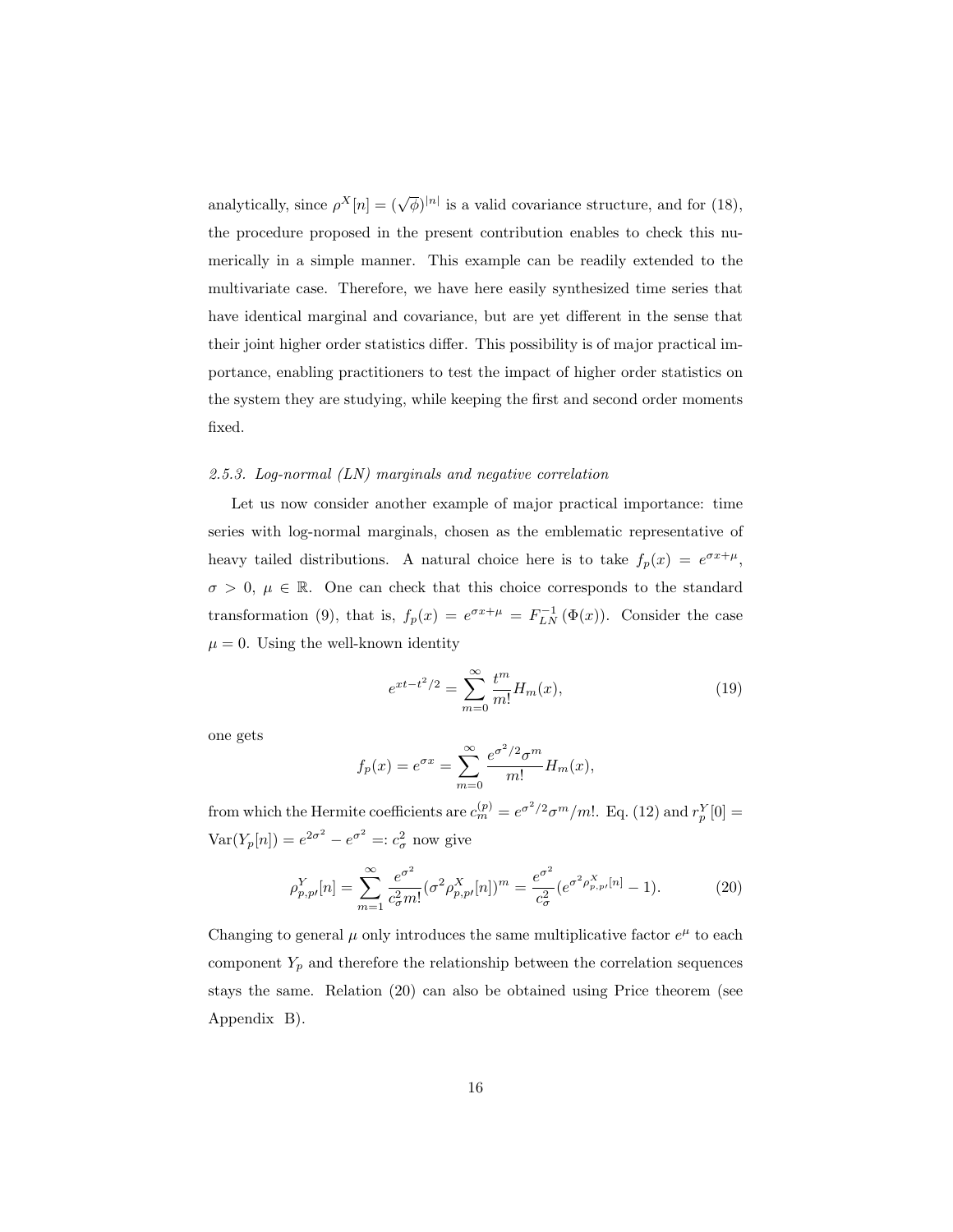Another possibility to get log-normal marginals is to consider transformation (10), that is,

$$
f_p(x) = F_{LN}^{-1} \left( 2(\Phi(|x|) - 1/2) \right). \tag{21}
$$

This is a different transformation from the one considered above. As discussed around (14) in Section 2.4, with transformation (21) the series with log-normal marginals can only be positively correlated. Plots of the function  $g_{p,p}(z) \equiv g(z)$ for transformation (21) can be found in Section 3.2.3, Figures 2 and 3.

# 2.5.4. One component series with Gaussian marginal

Consider  $f_1(x) = x$  and suppose that  $f_p(x)$  is nonlinear for  $p \ge 2$ . In other words, the first component series has a Gaussian marginal while other components have not. Since  $f_1(x) = H_1(x)$ , the only nonzero coefficient in its Hermite expansion is  $c_1^{(1)} = 1$ . From Eq. (6), we have

$$
r_{1,p}^Y[n] = c_1^{(p)} r_{1,p}^X[n].
$$

In particular, if  $c_1^{(p)} = 0$ , then necessarily  $r_{1,p}^Y[n] = 0$ . For example, this occurs with  $f_p(x) = x^2$ . Thus, a Gaussian series cannot be correlated with a series having  $\chi_1^2$  marginal obtained through transformation  $x^2$ . If the transformation  $f_p(x) = F_{\chi_1^2}^{-1}(\Phi(x))$  is used instead for  $\chi_1^2$  marginal, we can check numerically that  $c_1^{(p)} \neq 0$  and hence that the two series can be correlated. This again points to the fact that various possibilities discussed in Section 2.3 lead to series with very different properties.

### 3. Inversion

The synthesis of  $Y[n]$ , with a priori targeted covariance  $r_{p,p'}^Y$ , will rely on applying the transforms  $f_p$  to series  $X[n]$ , synthesized using the circulant embedding procedure which is based on  $r_{p,p'}^X$  (Section 4 below). This implies the need to express  $r_{p,p'}^X$  in terms of  $r_{p,p'}^Y$ , that is, to invert the relation (6). Issues related to this practical inversion are addressed in the present section. Inversion per se does not guarantee a valid covariance structure. The handling of this issue is postponed to Section 4.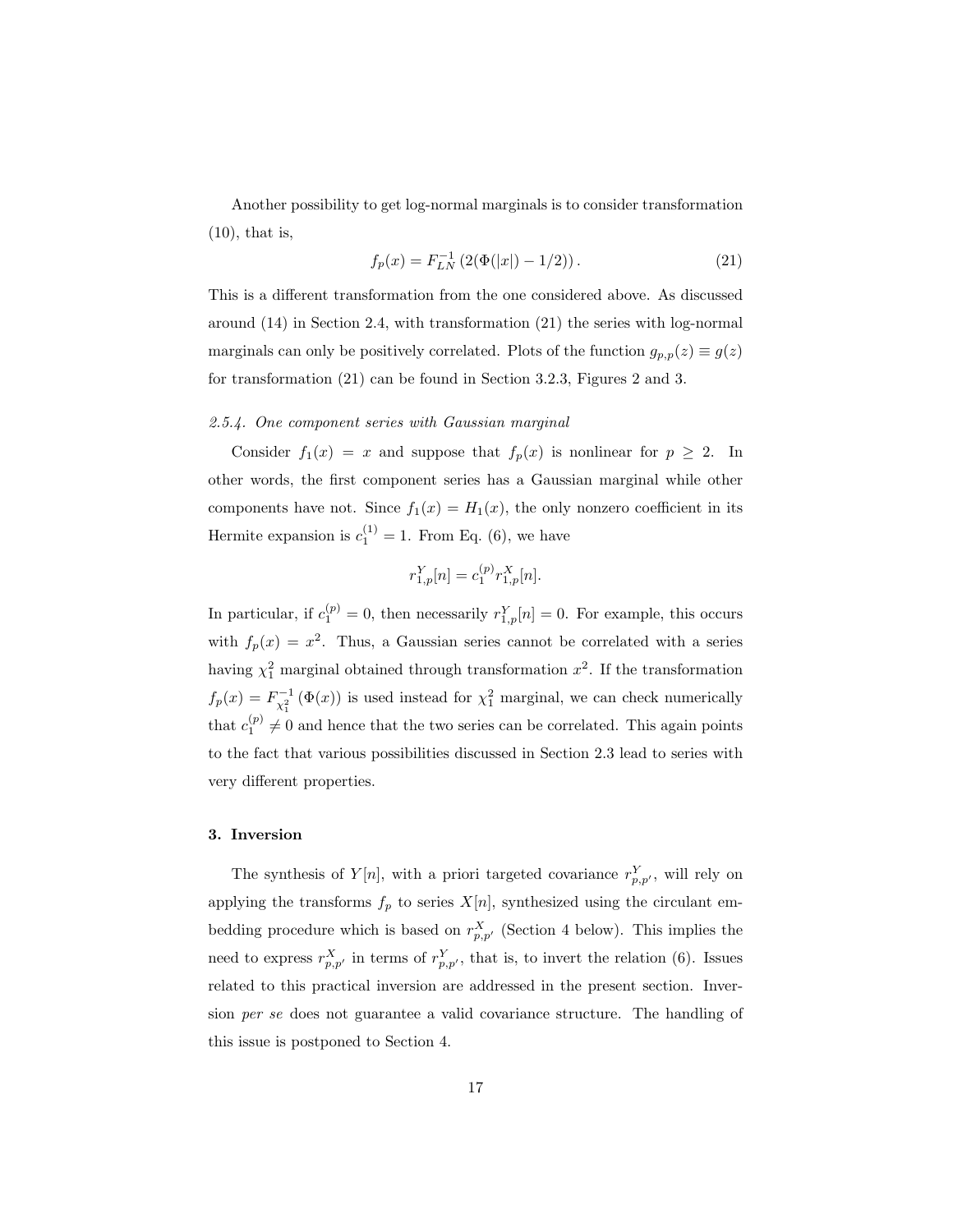### 3.1. Examples of inversion through explicit formula

As seen from the examples in Section 2.5, in some cases inversion can be carried out through an explicit formula.

(a) With  $\chi_1^2$  marginals and if  $f_p(x) = x^2$ , the relation (17) can be be inverted as  $\rho_{p,p'}^X[n] = \pm \sqrt{\rho_{p,p'}^Y[n]}$ . Using (4) with  $r_{p,p}^Y[0] = 2$  and  $r_{p,p}^X[0] = 1$ , the formula for the covariances becomes

$$
r^{X}_{p,p\prime}[n]=\pm\sqrt{\frac{r^{Y}_{p,p\prime}[n]}{2}}.
$$

This inversion formula restricts input covariance structures  $r_{p,p}^Y$  to be nonnegative. Moreover, the output is not necessarily a valid covariance structure.

More specifically,  $\pm \sqrt{r[n]}$  may not be nonnegative definite for (nonnegative) autocovariance function  $r[n]$ . For example, the function  $r[n]$  with  $r[0] = 1$ ,  $r[n] = 0, n \geq 2$ , is nonnegative definite if and only if  $|r[1]| \leq 1/2$  (Example 2.1.1 on p. 48 in [36]). For a finite length sequence  $r[n], n = 0, \ldots, N-1$ , with  $r[0] = 1, r[n] = 0, 2 \le n \le N - 1$ , the sequence is nonnegative definite if and only if  $|r[1]| \leq -1/(2 \cos(N\pi/(N+1)))$  (see [37]). The same condition has to hold for the sequence  $\sqrt{r[n]}$  in order for it to be nonnegative definite. Therefore  $r[1]$  would have to satisfy the stronger inequality  $r[1] \leq 1/(2\cos(N\pi/(N+1)))^2,$ where the right side tends to  $1/4$  as  $N \to \infty$ .

(b) With log-normal marginals and if  $f_p(x) = e^{\sigma x + \mu}$ , the relation (20) can be inverted as

$$
\rho_{p,p}^X[n] = \frac{1}{\sigma^2} \log(c_{\sigma}^2 e^{-\sigma^2} \rho_{p,p}^Y[n] + 1).
$$
\n(22)

This relationship imposes  $\rho_{p,p'}^Y[n] > -c_{\sigma}^{-2} e^{\sigma^2}$ . Note that the parameter  $\mu$  does not appear in this restriction. As in part (a) above, we also expect that the output in (22) is not necessarily a valid covariance structure.

#### 3.2. Series reversion

In many cases, the relationship (6) between covariances is available only in the series form with numerically computed coefficients and an explicit formula for inversion cannot be obtained. This is the case, for example, in Section 2.5.1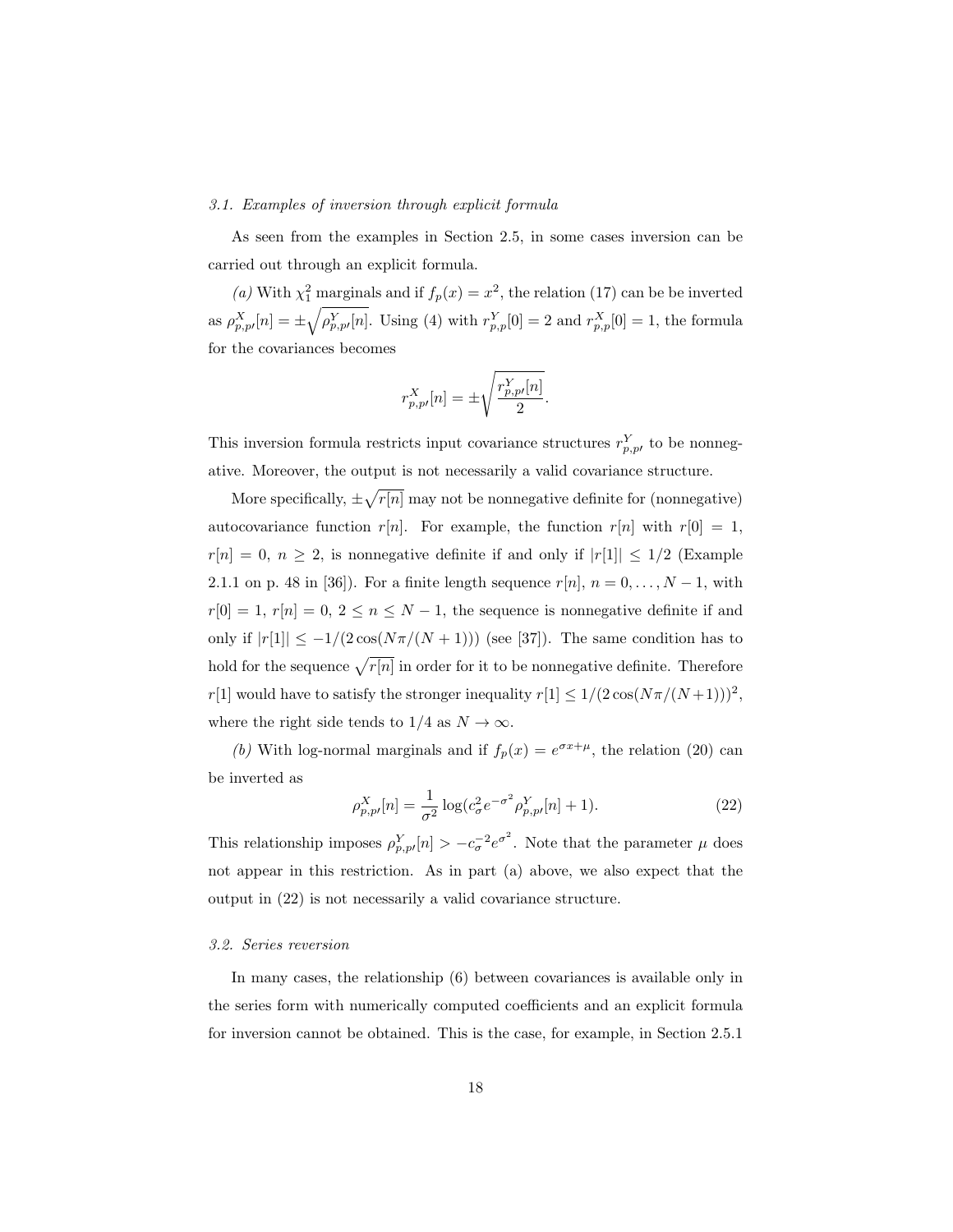when using transformation (18), and in Section 2.5.3 when using transformation (21). In these instances, one possible way to invert (6) is to use the so-called series reversion (see, for example, Section 1.7 in [38]). We next discuss series reversion in two practical situations of interest. We note again that the use of reversion in the context of non-Gaussian series simulation appears to be new.

### 3.2.1. Reversion when first Hermite coefficient is nonzero

Inversion of (6) is equivalent to inverting the function  $g_{p,p'}(z)$  defined in (13). To simplify notation, we omit indices  $p, p'$  and write

$$
g(z) = \sum_{m=1}^{\infty} b_m z^m.
$$

Suppose that

$$
b_1 \neq 0. \tag{23}
$$

The radius of convergence of the series defining the function  $g$  (e.g. in the sense of [38]) is at least 1 and, in particular, is positive. Then, by Theorem 2.4c in [38], p. 97, the function  $g(z)$  has an inverse  $g^{-1}$  in a small neighborhood of  $z = 0$ (that is,  $g(z)$  is one-to-one and  $g^{-1}(g(z)) = z$  in this neighborhood), and the inverse  $g^{-1}$  can be expressed as

$$
g^{-1}(w) = \sum_{m=1}^{\infty} d_m w^m
$$

for small enough neighborhood of  $w = 0$ , where the sequence  $\{d_m\}_{m\geq 1}$  is defined by the so-called reversion of the sequence  $\{c_m\}_{m\geq 1}$  (Section 1.7 of [38]). Reversion is a straightforward operation where the coefficient  $d_m$  is expressed in terms of  $b_1, \ldots, b_m$ , for example,  $d_1 = b_1^{-1}$ ,  $d_2 = -b_1^{-3}b_2$ ,  $d_3 = b_1^{-5}(2b_2^2 - b_1b_3)$ , etc. Formally, the coefficients  $d_m$  can be obtained by substituting the series  $g^{-1}(w)$  and  $g(z)$  into  $g^{-1}(g(z)) = z$  and equating the coefficients  $d_m$  at the powers of  $z$  of both sides of the equation. Numerically, the coefficients are easy to compute using Theorem 1.7c in [38], p. 47. An implementation of sequence reversion is included in the publicly available software package mentioned in Section 8.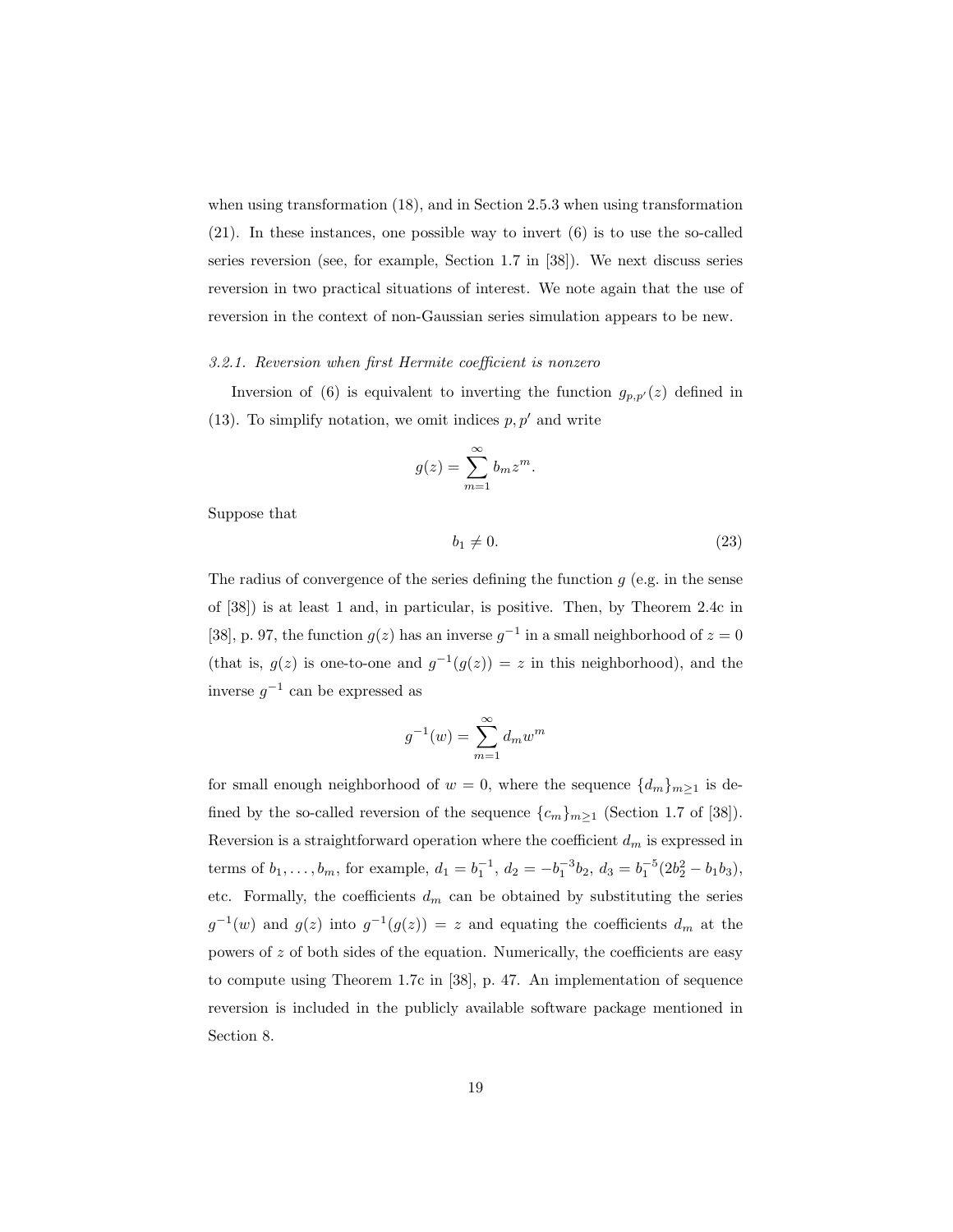A theoretical and technical issue with the reversion above is that the radius of convergence of  $g^{-1}$  cannot be determined easily from the coefficients  $b_m$  of g. (The best one knows seems to be the lower bound found after the proof of Theorem 2.4b in [38], p. 99. Though even this is difficult to use just having the coefficients  $b_m$ .) A related difficulty is that it is also difficult to determine in theory where exactly  $g^{-1}$  defines the inverse of g.

From a practical perspective, the issues above could be sidestepped at the expense of the following more careful analysis. By plotting  $(z, g(z))$  for  $z \in \mathbb{R}$  $[-1, 1]$ , one can determine a range  $R_{0,g}$  of values w where  $g^{-1}$  is expected. By plotting  $(g^{-1}(w), w)$  for  $w \in R_{0,g}$  (and where  $g^{-1}(w)$  is obtained by reversion), one can determine the range  $R_g \text{ }\subset R_{0,g}$  where  $g^{-1}(w)$  can be taken as the inverse of g. The inverse  $g^{-1}(w)$  could then be used when the targeted values  $\rho_{p,p'}^Y[n]$  fall in this range  $R_g$ . This is further discussed in Section 3.2.3 below.

### 3.2.2. Series reversion for even functions

The approach in Section 3.2.1 above assumes that the first Hermite coefficient  $c_1^{(p)}$  of  $f_p$  is nonzero as in (23). This is not the case, for example, when  $f_p(x)$  is even, for which the function  $g_{p,p'}(z)$  has the form (14). Dropping indices  $p, p'$ , we thus have

$$
g(z) = \sum_{k=1}^{\infty} b_{2k} z^{2k} = \sum_{k=1}^{\infty} a_k y^k =: h(y),
$$

where  $a_k = c_{2k}$  and  $y = z^2$ . In this case and when

$$
b_2 \neq 0,\tag{24}
$$

the following natural approach can be followed.

Use the reversion of  $\{a_k\}_{k\geq 1}$   $(a_1 \neq 0$  by  $(24))$  to obtain

$$
h^{-1}(w) = \sum_{k=1}^{\infty} d_k w^k.
$$

Then  $h^{-1}(g(z)) = h^{-1}(h(y)) = y = z^2$  so that

$$
z = \pm \sqrt{\sum_{k=1}^{\infty} d_k g(z)^k}
$$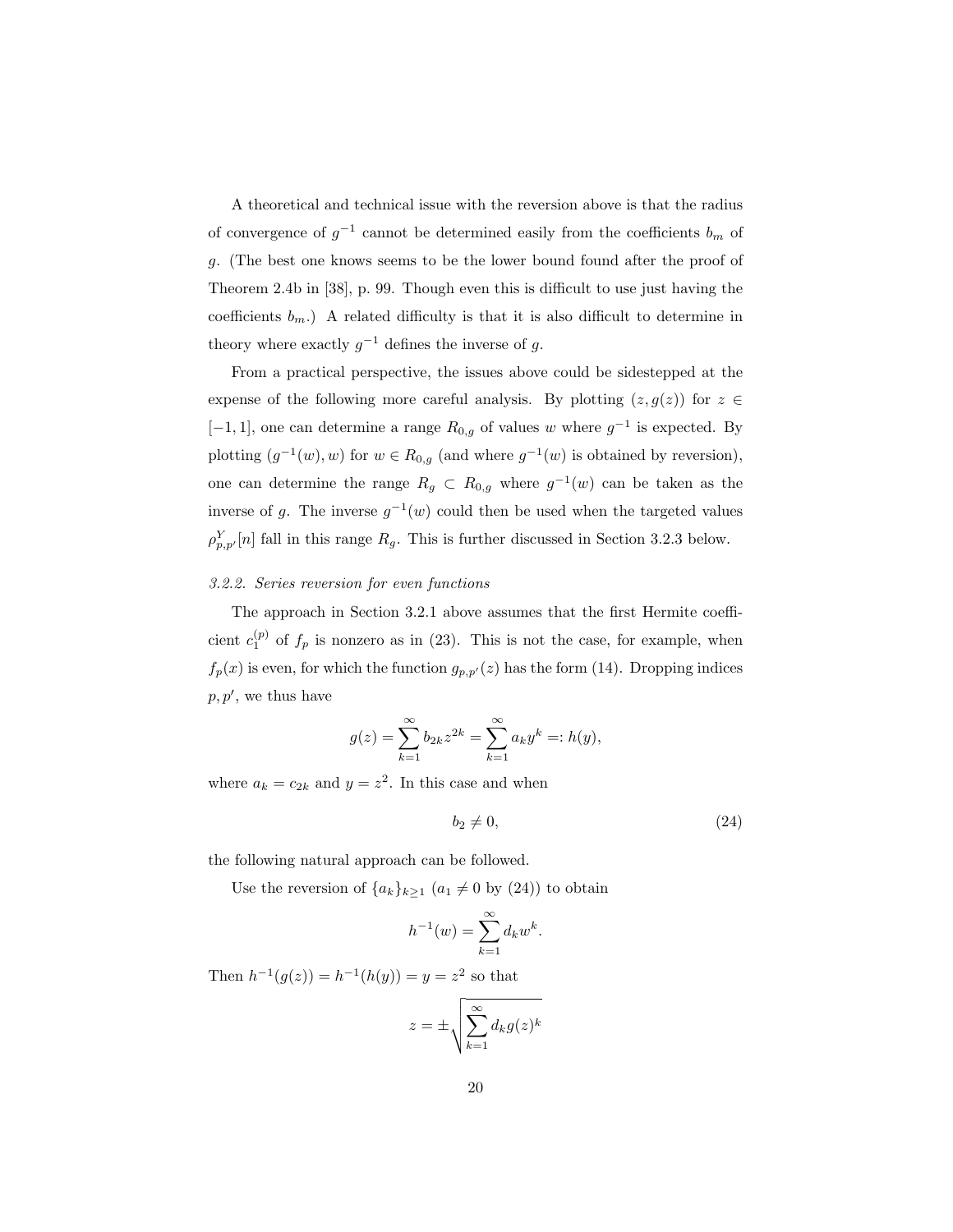

Figure 1: Plots of  $g(z)$  and  $g^{-1}(w)$  when  $f_p(x)$  is given by (18). The curve  $(g^{-1}(w), w)$ (broken line) overlaps with the curve  $(z, g(z))$  until  $w \approx 0.47$ .

or  $g^{-1}(w) = \pm \sqrt{h^{-1}(w)}$ .

# 3.2.3. Numerical illustrations

We illustrate the ideas above through several examples.

(a) Consider the case of  $\chi^2$  marginals where the transformation  $f_p(x)$  is given by (18). Recall that for this transformation,  $g_{p,p'}(z) \equiv g(z)$  or its inverse do not have explicit forms, and only numerical values of the coefficients  $c_m^{(p,p')} \equiv c_m$ are available. In Figure 1, we provide the plots of  $g(z)$  and its inverse  $g^{-1}(w)$ obtained by reversion. As discussed in Section 2.4, note that the range of  $g(z)$ ,  $z \in [-1,1]$ , is not the whole interval  $[-1,1]$  but rather  $R_{0,g} = [g(-1),1]$  with  $g(-1)$  around  $-0.44$ . As indicated in Section 3.2.1 above, note also that  $g^{-1}(w)$ defines the inverse of  $g(z)$  not on the whole interval  $R_{0,g}$  but rather on a smaller domain  $R_g = [g(-1), \eta^*]$ , where  $\eta^*$  is about 0.47.

(b) Consider the case of lognormal marginals where the transformation  $f_p(x)$ is given by (21) and  $\mu = 0$ . This is another example where no explicit forms are available for  $g_{p,p'}(z) \equiv g(z)$  or its inverse. The functions  $f_p(x)$  and  $g(z)$  are even and we use here reversion as in Section 3.2.2 above. In Figures 2 and 3, we similarly provide plots of  $g(z)$  and its inverse  $g^{-1}(w)$  obtained by reversion. We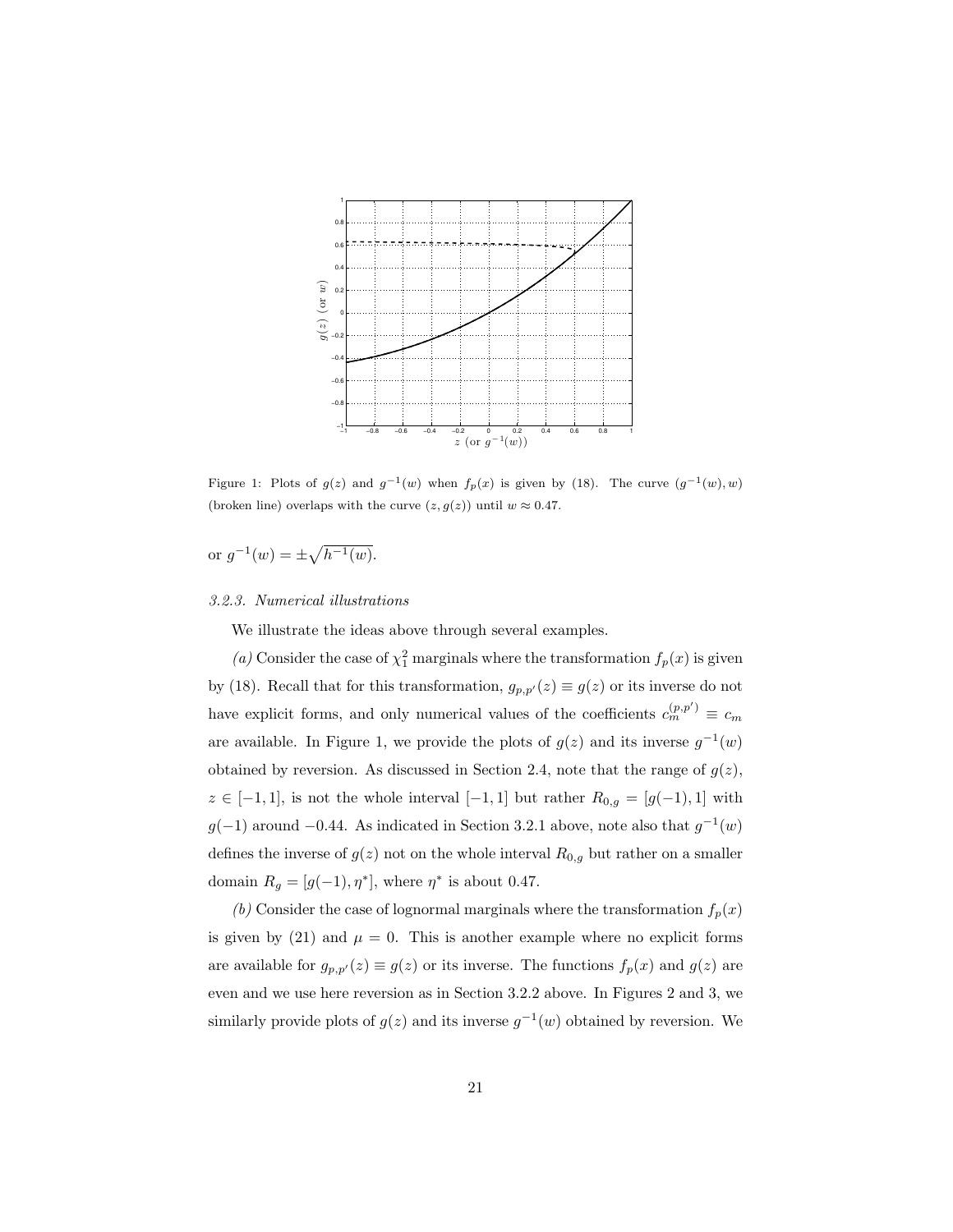

Figure 2: Plots of  $g(z)$  and  $g^{-1}(w)$  when  $f_p(x)$  is given by (21) for  $\sigma = 1$ . The two curves overlap.

plot only  $g(z)$  for  $z \in [0, 1]$  and its inverse with positive values. We also consider two choices of  $\sigma = 1$  and  $\sigma = 1.5$  for illustration. For  $\sigma = 1$ ,  $g^{-1}(w)$  provides an inverse on the whole interval  $R_{0,g} = [0,1]$ . But for  $\sigma = 1.5$ , as with  $\chi_1^2$  marginals above,  $g^{-1}(w)$  provides an inverse on a smaller domain  $R_g = [0, \eta^*]$ , where  $\eta^*$ is about 0.36.

### 3.2.4. Reversion versus direct inversion

A number of questions arise naturally in view of numerical illustrations and general considerations above. Why should reversion be used in the first place? Why should it be used if it only leads to the inverse of  $g(z)$  on a smaller domain  $R_g$  of the desired full domain  $R_{0,g}$  for the inverse? What can be done if inversion is needed for  $R_{0,g} \setminus R_g$ ? Which of the domains,  $R_g$  or  $R_{0,g} \setminus R_g$  is more relevant?

Regarding these questions, reversion provides a convenient and numerically explicit way to define the inverse of the function  $g(z)$ . Another, simple-minded possibility would be to solve  $g(z) = w$  numerically for a fixed w to obtain an inverse  $z = g^{-1}(w)$ . This is, however, numerically cumbersome if inversion is needed for many values of w. This is the case when long non-Gaussian series need to be synthesized and for which  $z = r_{p,p'}^X[n] (= \rho_{p,p'}^X[n])$  need to be com-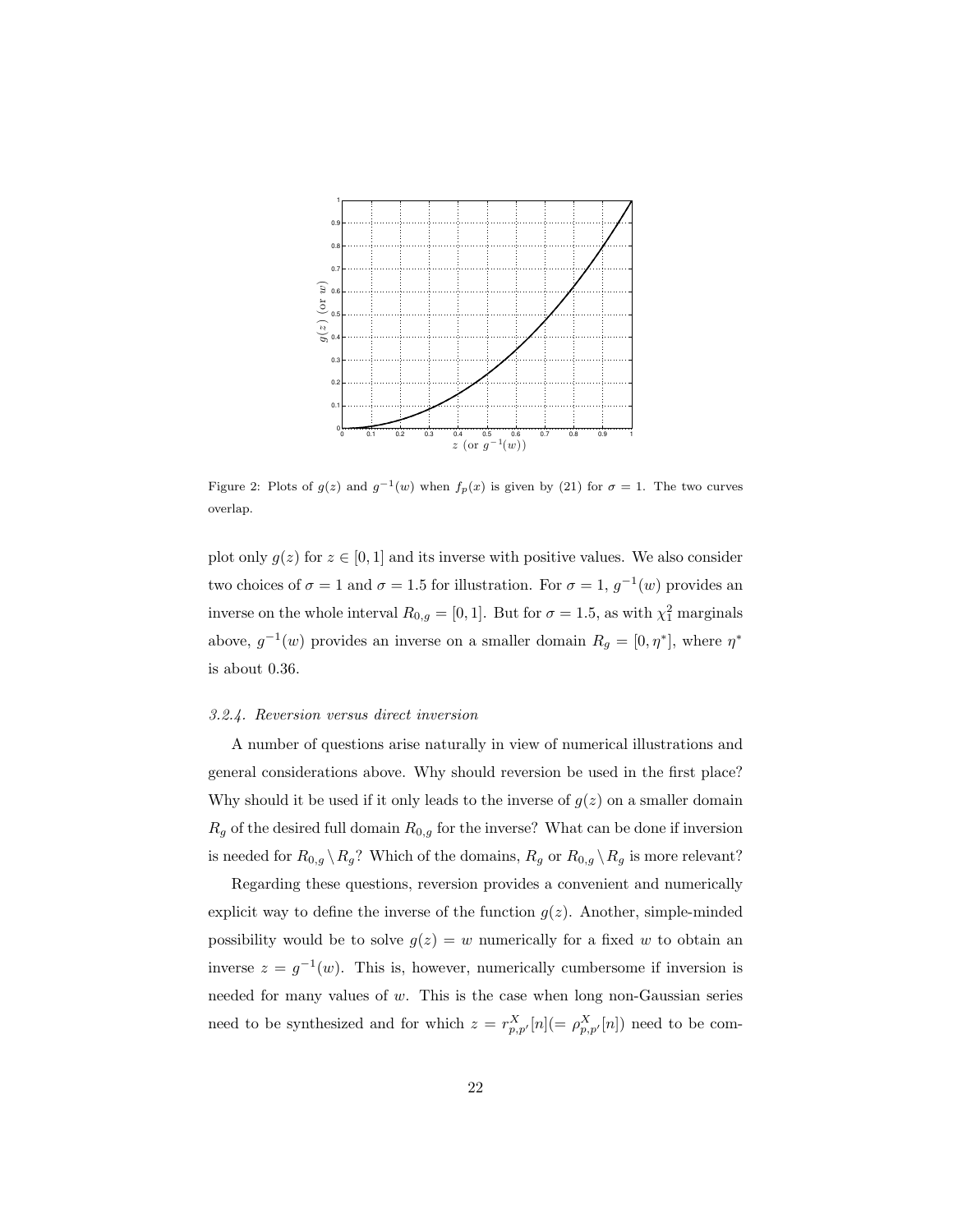

Figure 3: Plots of  $g(z)$  and  $g^{-1}(w)$  when  $f_p(x)$  is given by (21) for  $\sigma = 1.5$ . The curve  $(g^{-1}(w), w)$  (broken line) overlaps with the curve  $(z, g(z))$  until  $w \approx 0.36$ .

puted through inversion from  $w = \rho_{p,p'}^Y[n]$  for  $n = 1, ..., N$  with large N. The reversion allows computing these  $r_{p,p'}^X[n]$  in an efficient manner. Note also that most of  $r_{p,p'}^X[n]$  are expected to be small (close to zero) and hence to fall in the domain  $R_g$  where  $g^{-1}(w)$  obtained through reversion coincides with the inverse of g. In this sense, the domain  $R_g$  is much more relevant than  $R_{0,g} \setminus R_g$ . If inversion is needed on  $R_{0,q} \setminus R_g$ , it could be achieved by solving  $g(z) = w$ numerically. Again, this is expected to be needed only for a small number of values of  $w = \rho_{p,p'}^Y[n]$ .

# 4. Approximations of Targeted Covariances (Through Circulant Embedding)

As mentioned in Section 2.4, starting from a valid positive definite covariance  $r_{p,p'}^Y$  and a set of transforms  $f_p$ , there is no way to guarantee that  $r_{p,p'}^X$  obtained through inversion constitutes a valid positive definite covariance structure. This section further addresses this issue by proposing a practical procedure that ensures positive definiteness of  $r_{p,p'}^X$ , at the price of yielding series  $\tilde{Y}_p$  whose covariance  $\tilde{r}_{p,p'}^Y$  constitutes an approximation of the targeted covariance  $r_{p,p'}^Y$ . This section first details a procedure, based on Circulant Matrix Embedding,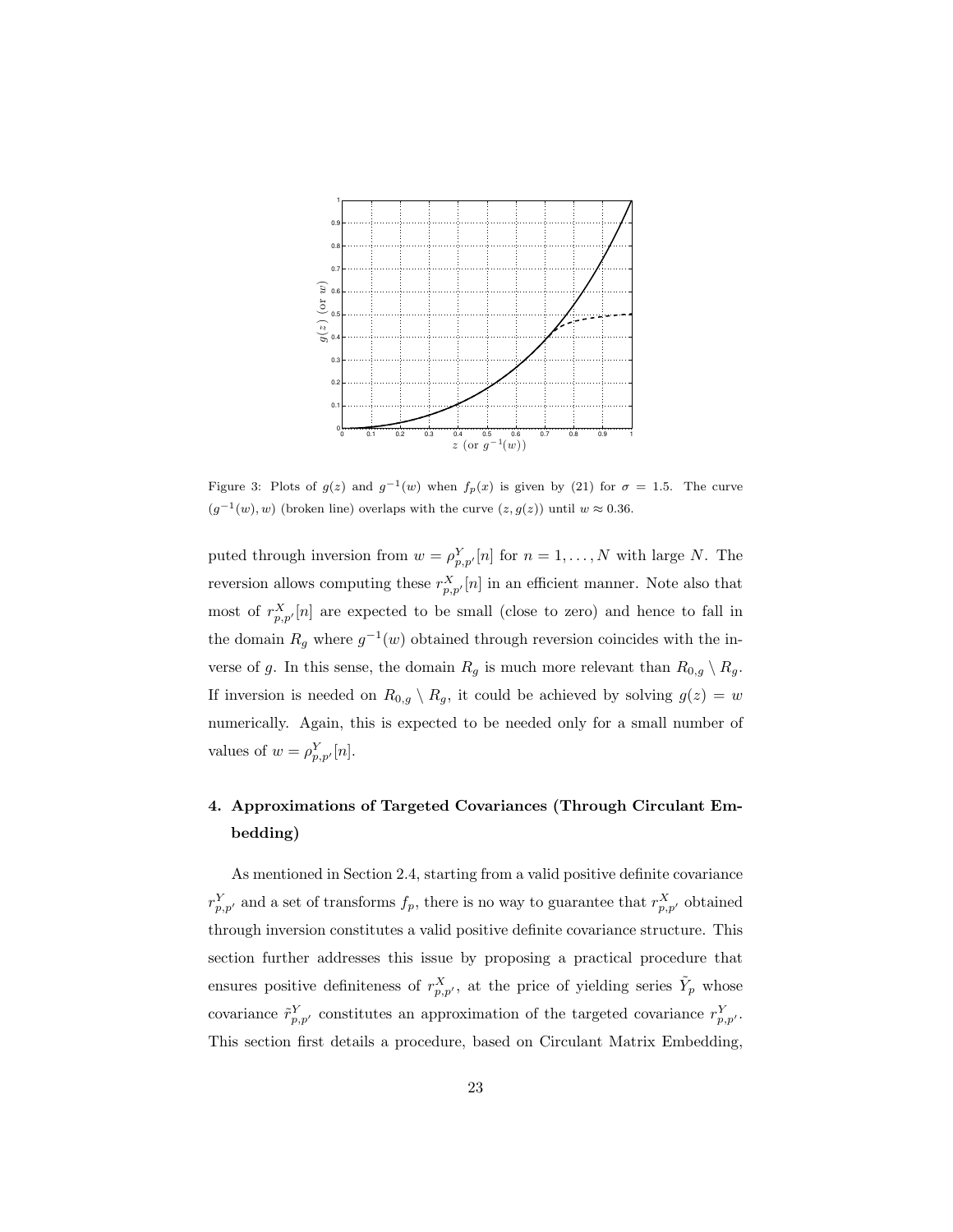for the synthesis of multivariate Gaussian time series (Section 4.1). Then, it details the approximation algorithm (Section 4.2.1), discusses the quality of the obtained approximation (Section 4.2.2) and addresses a form of optimality of this approximation (Section 4.2.3). Finally, the procedure is illustrated on an example (Section 4.2.4) and briefly discussed in respect to other available methods (Section 4.2.5).

Let us emphasize again that this procedure is new and original, even for the univariate case,  $P = 1$ .

# 4.1. Synthesis of multivariate stationary Gaussian series

Before describing the proposed procedure, we need to recall the key steps of the multivariate stationary Gaussian series synthesis procedure in [32, 33], using circulant matrix embedding.

For the synthesis of N samples  $X[n], n = 0, \ldots, N-1$ , consider  $N \times 1$  vectors  $X_p = (X_p[0], \ldots, X_p[N-1])^T, p = 1, \ldots, P$ , of component series of X. Let

$$
\Sigma_{p,p'} = EX_p X_{p'}^T = (r_{p,p'}^X[n'-n])_{1 \le n,n' \le N}
$$

which completely characterize the covariance structure of  $X[n], n = 0, \ldots, N-1$ . The synthesis algorithm is based on circulant embedding of the matrices  $\Sigma_{p,p'}$ .

For  $1 \le p \le p' \le P$ , let  $\widetilde{\Sigma}_{p,p'}$  be a circulant matrix with the first row

$$
(r_{p,p'}^X[0] \cdots r_{p,p'}^X[N-1] \; r_{p,p'}^X[N] \; r_{p,p'}^X[-N+1] \cdots r_{p,p'}^X[-1]).
$$

For  $1 \le p' < p \le P$ , set  $\Sigma_{p,p'} = \Sigma_{p',p}^T$ , which is also circulant. In all the cases,  $\widetilde{\Sigma}_{p,p'}$  contain  $\Sigma_{p,p'}$  in their upper-left corner. Another simpler embedding is described in Appendix A for the case where the covariance matrices  $\Sigma_{p,p'}$  are symmetric.

Because the discrete Fourier basis diagonalizes circulant matrices, one can write

$$
\Sigma_{p,p'} = F^* \Lambda_{p,p'} F,\tag{25}
$$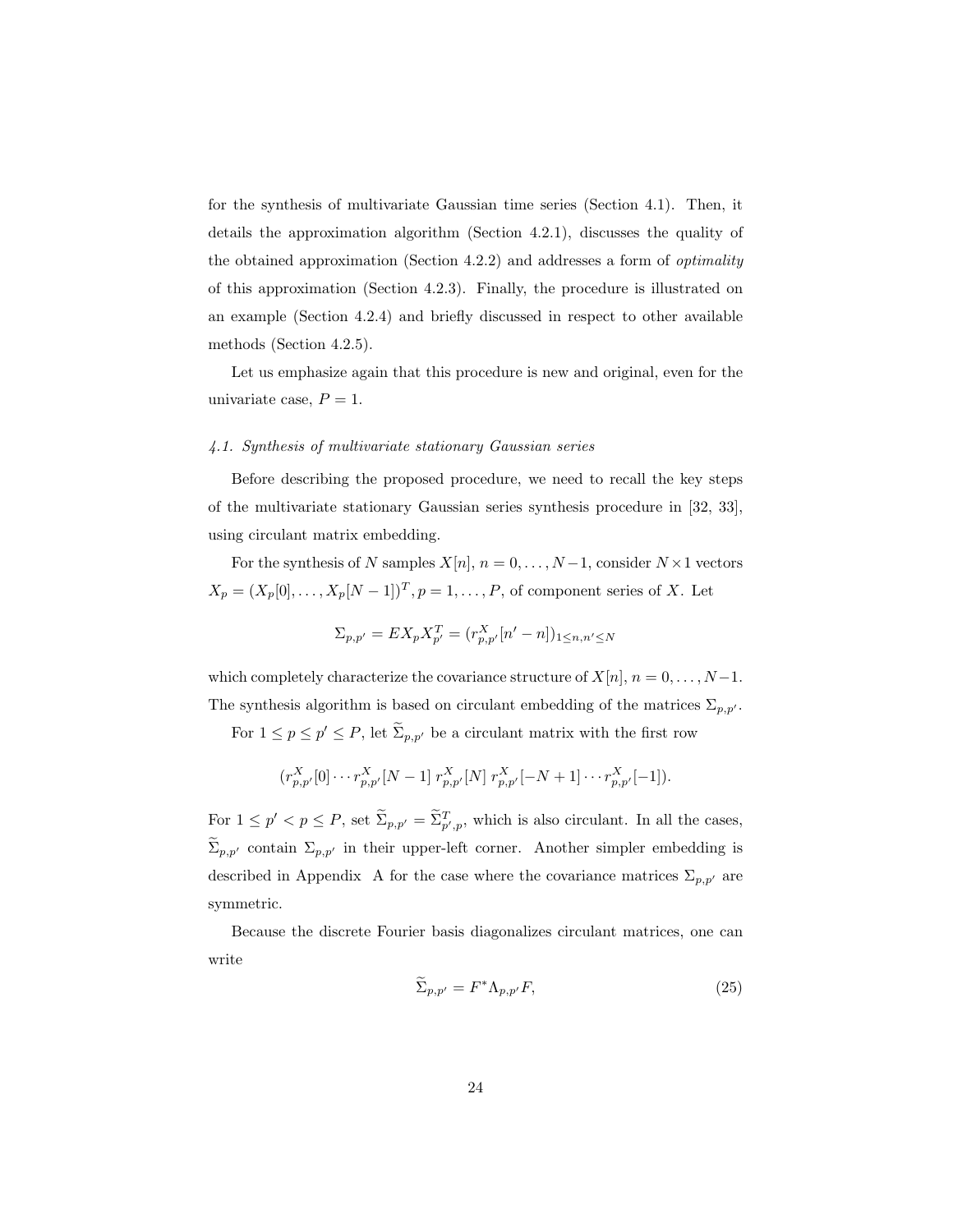where  $\Lambda_{p,p'} = diag(\lambda_{p,p'}[0], \ldots, \lambda_{p,p'}[2N-1]),$  \* indicates the conjugate transpose, and  $F^*$  is the  $2N \times 2N$  Fourier matrix with k-th column

$$
e_k = \frac{1}{\sqrt{2N}} \left( 1, e^{-i \frac{2\pi k}{2N}}, \dots, e^{-i \frac{2\pi k (2N-1)}{2N}} \right)^T.
$$

In practice, the eigenvalues  $\lambda_{p,p'}[0],\ldots,\lambda_{p,p'}[2N-1]$  are computed in an efficient manner by applying the FFT to the first row of  $\Sigma_{p,p'}$ .

The next step in the construction is another formulation of the one given in [33] (see Appendix A for a brief review) and written in the spirit of [32]. For  $p=1,\ldots,P$ , set

$$
\widetilde{X}_p = F^* U_p,\tag{26}
$$

where  $U_p = (U_p[0], \ldots, U_p[2N-1])^T$  are specially chosen, complex-valued vectors. Let  $\underline{U}_m = (U_1[m], \ldots, U_P[m])^T$ ,  $m = 0, \ldots, 2N - 1$ , and

$$
G_m = (2\Lambda_{p,p'}[m,m])_{1 \le p,p' \le P}, \quad m = 0, \dots, 2N - 1.
$$
 (27)

Note that, by the choice  $\tilde{\Sigma}_{p,p'} = \tilde{\Sigma}_{p',p}^T$  above and using the decomposition (25), we have  $\Lambda_{p,p'} = \Lambda_{p',p}^*$  for  $p' < p$ . This implies, in particular, that matrices  $G_m$ are always Hermitian symmetric.

Suppose now that the eigenvalues of  $G_m$  are nonnegative  $(G_m, \text{ being Her-})$ mitian symmetric, has real eigenvalues in general). As discussed extensively in [33], this is a mild assumption: it always holds for large enough N (and strictly speaking, at least for the so-called short-range dependent series) and it holds for any N for most time series models of interest.

If  $G_m$  has nonnegative eigenvalues, it admits the Cholesky factorization

$$
G_m = B_m B_m^*.
$$

Then  $\underline{U}_m$  (or  $U_p$ ) can be defined as

$$
\underline{U}_m = B_m W_m,
$$

where  $W_m = W_m^0 + iW_m^1$  with two independent vectors  $W_m^0$  and  $W_m^1$  being  $\mathcal{N}(0, I_P/2)$ . This construction is carried out independently across  $m =$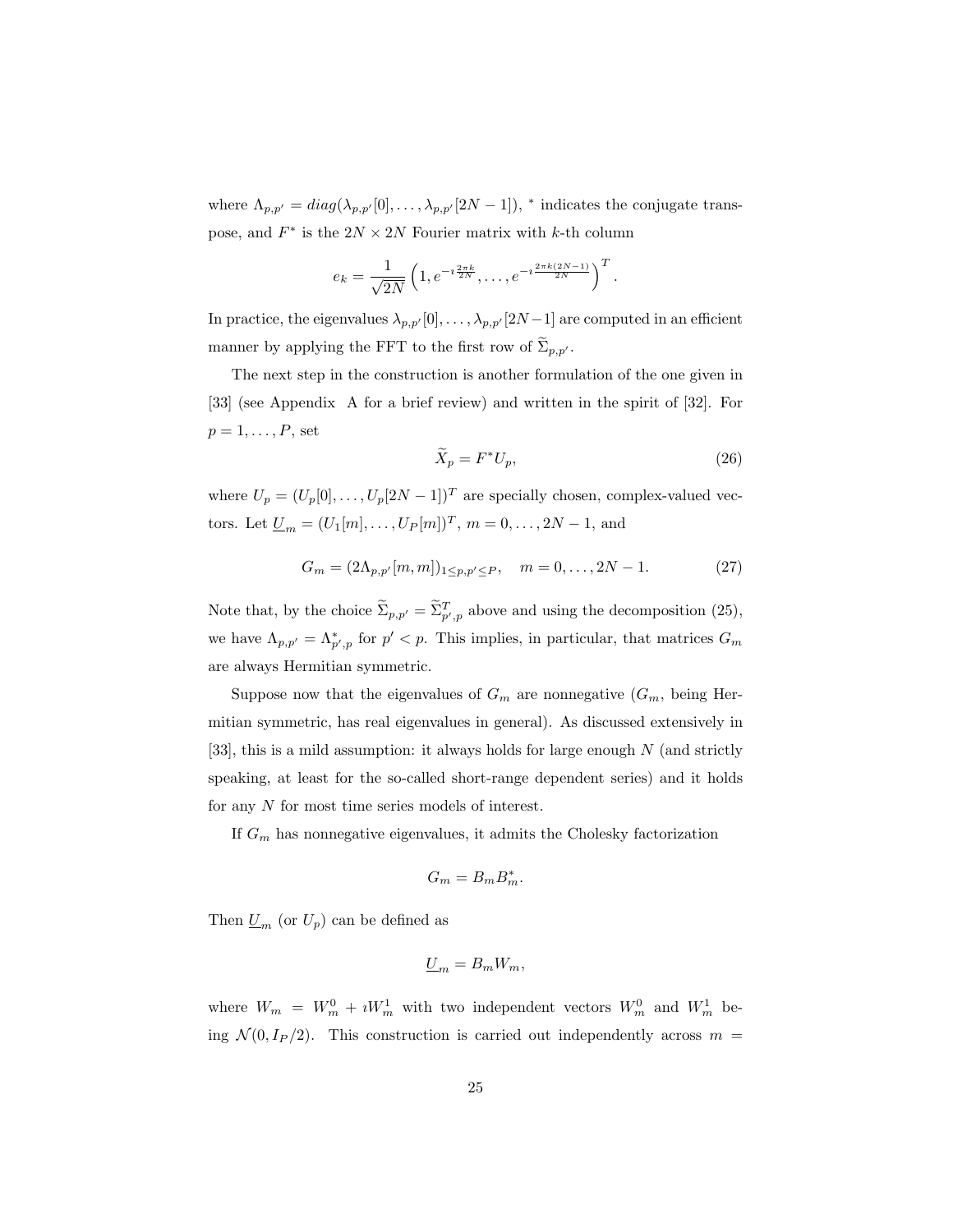$0, \ldots, 2N-1$ . Finally, the desired vectors  $X_p$  can be chosen as the first N entries of the real (or imaginary) parts of the vectors  $\widetilde{X}_p$  given by (26). Note that if all the matrices  $G_m$  are nonnegative definite, this Gaussian synthesis method is exact. The total computational complexity for the procedure is only  $O(P^2N \log N)$  (see [33] for more detailed discussion about computational issues).

# 4.2. Approximation procedure

### 4.2.1. Algorithm

The procedure is simple to implement, natural when using circulant embedding, and can be summarized through the following steps:

# Algorithm for synthesizing underlying Gaussian series.

- (1) For given transformations  $f_p$  in (2) matching desired marginal distributions, consider a relationship (6) between targeted and underlying covariances. By inverting relation (6), solve for  $r_{p,p'}^X[n]$  in terms of targeted  $r_{p,p'}^Y[n].$
- (2) Even though  $r_{p,p'}^X[n]$  above does not necessarily define a valid covariance structure, proceed with circulant embedding synthesis as described in Section 4.1, in the formulation following (26). Compute in particular, Hermitian symmetric matrices  $G_m$  in (27).
- (3) Factorize  $G_m$  through Schur decomposition as

$$
G_m = O_m S_m O_m^*,\tag{28}
$$

where  $S_m = diag(s_m[1], \ldots, s_m[P])$  is diagonal, and  $O_m$  is unitary. Define  $\tilde{S}_m = diag(\tilde{s}_m[1], \ldots, \tilde{s}_m[P]),$  where

$$
\tilde{s}_{m}[p] = \begin{cases} s_{m}[p], & \text{if } s_{m}[p] \ge 0, \\ 0, & \text{if } s_{m}[p] < 0, \end{cases}
$$
\n(29)

and consider nonnegative definite matrices

$$
\tilde{G}_m = O_m \tilde{S}_m O_m^*.
$$
\n(30)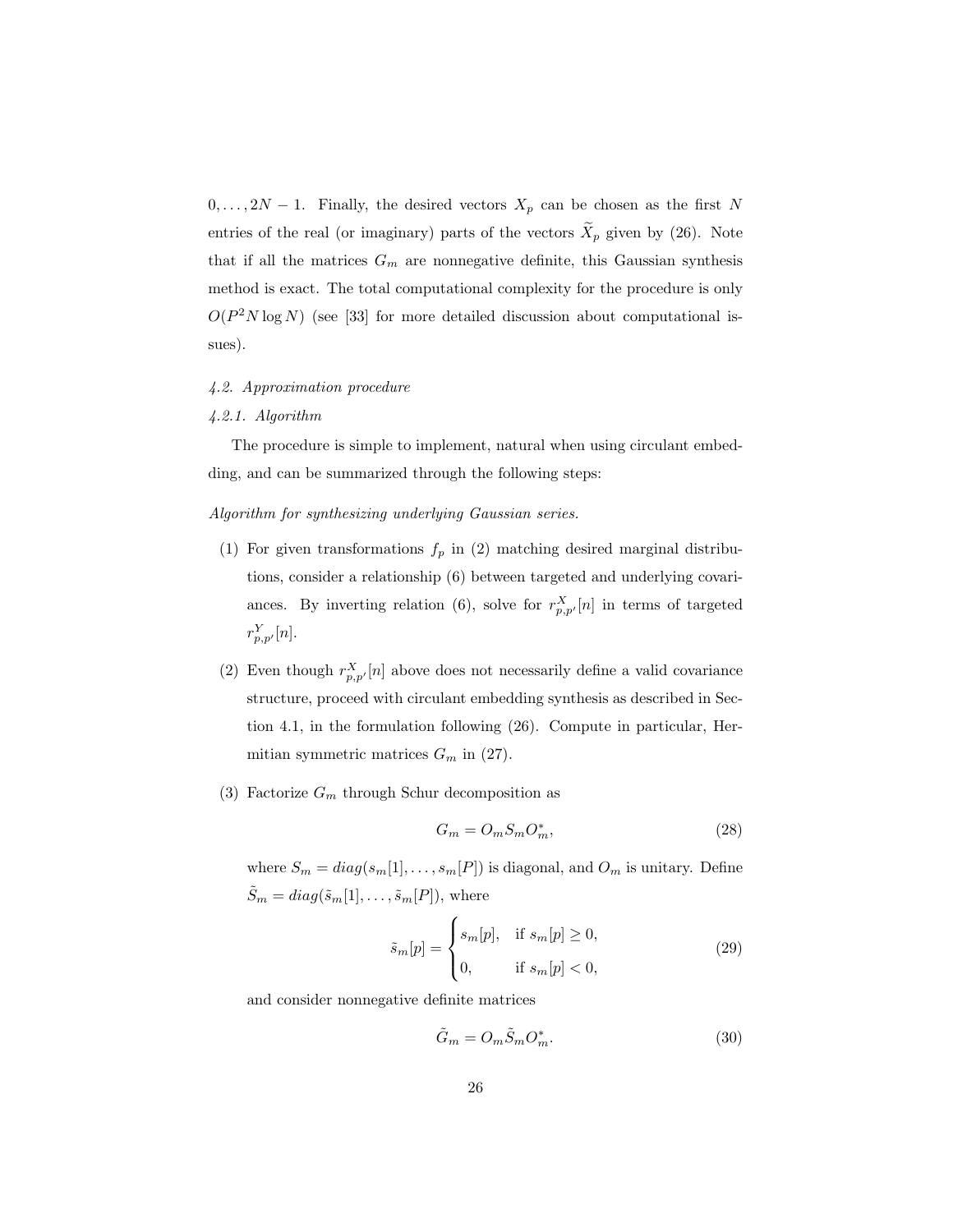(4) Finally, use nonnegative definite matrices  $\tilde{G}_m$  instead of  $G_m$  in the circulant embedding method (Section 4.1) to generate underlying Gaussian series. Denote the approximating covariances by  $\tilde{r}_{p,p'}^Y[n]$  and the approximating series by  $\widetilde{Y}[n]$ .

The steps above need some further explanation. In Step  $(1)$ , inversion of  $(6)$ is carried out explicitly or numerically as discussed in Section 3. We assume, in particular, that the targeted covariances  $r_{p,p'}^Y[n]$  fall in the range where this relation can actually be inverted. How to determine this in practice is also discussed in Section 3. Regarding Step (2), we emphasize again that  $r_{p,p'}^X[n]$ from Step (1) do not necessarily define a valid covariance structure, and that despite this fact, the matrices  $G_m$  will always be Hermitian symmetric. Step (3) above just makes the matrices  $G_m$  nonnegative definite by setting their eigenvalues to be nonnegative.

# 4.2.2. Quality of the approximation

When  $r_{p,p'}^X[n]$  actually defines a valid covariance structure, it is known from [33] that under mild assumptions, the eigenvalues of  $G_m$  in (27) will be nonnegative and hence that the series  $X$  will be generated through the circulant embedding method. In this case, the synthesized series  $Y[n]$  will exactly correspond to the desired series  $Y[n]$ , i.e., their marginal and covariance will exactly match the targeted ones.

When  $r_{p,p'}^X[n]$  does not define a valid covariance structure, it is similarly expected that some eigenvalues of  $G_m$  will be negative, and hence that only an approximation to the targeted covariance will be obtained. However, the approximating covariances  $\widetilde{r}_{p,p'}^Y[n]$  can be calculated numerically using the covariance relationship (6), since the matrices  $\tilde{G}_m$  together with decomposition (25) can give us the covariance of the synthesized multivariate Gaussian series. Moreover, when the targeted covariance is approximated, this information can be conveyed explicitly to practitioners, together with the actually synthetized covariance  $\tilde{r}_{p,p'}^Y[n]$ . The approximating covariance is, hence, made available to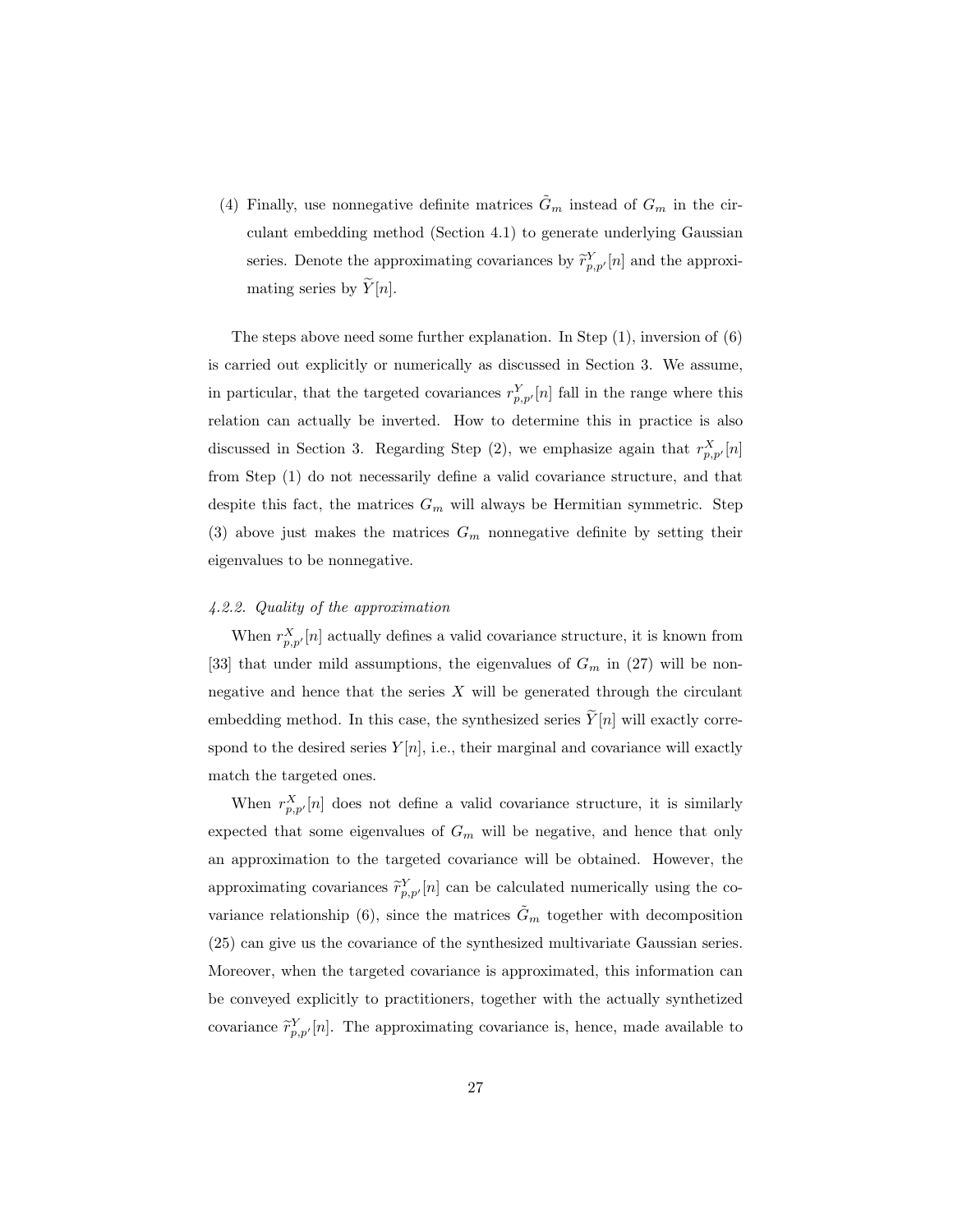practitioners, as illustrated in Figure 4 (see Section 4.2.4 below). Its quality can be checked a posteriori by practitioners using any distance that matches the proper needs of the applications being dealt with. Full knowledge of the resulting covariance is obviously very important for controlled numerical experiments making this a valuable feature of the method.

Finally, let us emphasize again that when the eigenvalues of  $G_m$  are nonnegative, the marginal distributions always match the targeted ones. Otherwise, one can always perfectly match the targeted marginals by rescaling the Gaussian series  $X$  appropriately; e.g., in the case of standard transforms as in  $(9)$ , the variance of the series  $X$  needs to be equal to one. Note that a similar solution would be necessary to ensure exact match of marginals in the synthesis procedures reviewed in Section 1.3.

# 4.2.3. Optimality

We now turn to a form of optimality for the obtained approximation of the targeted covariance. The argument is akin to that found in [17], where a related problem is considered in the univariate case.

Suppose the covariance structure  $R_Y[n]$  of Y is given. Let  $T : \mathbb{R}^{P \times P} \to$  $\mathbb{R}^{P\times P}$  be the transformation relating  $R_X[n]$  and  $R_Y[n]$  as in Eq. (6), that is,  $R_Y[n] = T(R_X[n])$ . (Here,  $R_X[n]$  is not necessarily a valid covariance structure.) Then, proceeding as in [17], Section IV, consider

$$
I := \min \sum_{n} \|R_Y[n] - R_{app,Y}[n]\|_{W_n}^2
$$
  
= 
$$
\min \sum_{n} \|T(R_X[n]) - T(R_{app,X}[n])\|_{W_n}^2,
$$

where  $||x||_W^2 = vec(x)^T W vec(x)$  with a positive definite matrix  $W$ ,  $W_n$  are positive definite weight matrices, and the minimum is over all covariance structures  $R_{app,X}[n]$ . We will argue informally that the minimum above is obtained by taking the series  $X[n]$  as in the approximation algorithm of Section 4.2.1.

One expects in practice that  $R_X[n] \approx R_{app,X}[n]$  for the optimal  $R_{app,X}[n]$ . Then, using the approximation  $vec(T(R_X[n]) - T(R_{app,X}[n])) \approx T'(R_X)vec(R_X[n])$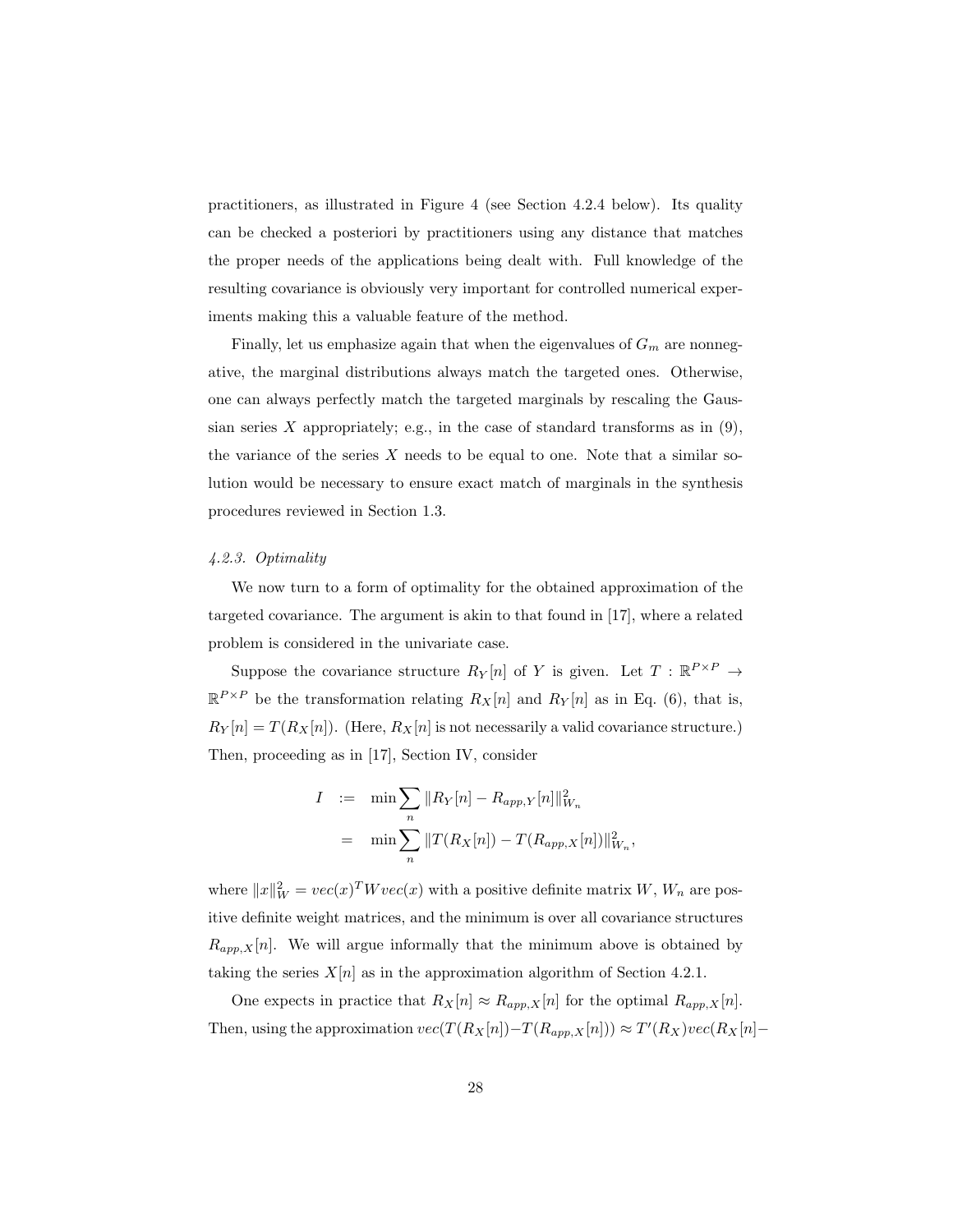$R_{app,X}[n]$ ) with  $T'(R_X) = diag(vec(T'(R_X[n]))$  and T' denoting the derivative of the function  $T$ , we get that

$$
I \approx \min \sum_{n} \|R_X[n] - R_{app,X}[n]\|_{\overline{W}_n}^2,
$$

where  $\overline{W}_n = T'(R_X)^T W_n T'(R_X)$ . Supposing now that  $W_n$  are such that  $\overline{W} \approx$  $I_P$ , we further get that

$$
I \approx \min \sum_{n} \|R_X[n] - R_{app,X}[n]\|^2,
$$

where  $\|\cdot\|$  stands for the Frobenius norm, i.e.,  $\|A\|^2 = \sum_{p=1}^P \sum_{p'=1}^P |a_{p,p'}|^2$  for a matrix  $A = (a_{p,p'})_{1 \leq p,p' \leq P}$ . By using Parseval's relation, we obtain that

$$
I \approx \min \frac{1}{2\pi} \int_{-\pi}^{\pi} ||f_X(\lambda) - f_{app,X}(\lambda)||^2 d\lambda,
$$

where, for example,  $f_X(\lambda) = \sum_{n=-\infty}^{\infty} R_X[n]e^{-i\lambda n}$  is the "spectral density" matrix of  $R_X[n]$ . (Note that  $f_X(\lambda)$  here is not necessarily nonnegative definite.) For large 2N, we further get that

$$
I \approx \min \frac{1}{N} \sum_{m=0}^{2N-1} \left\| f_X \left( \frac{2\pi m}{2N} \right) - f_{app,X} \left( \frac{2\pi m}{2N} \right) \right\|^2.
$$

As in the proof of Theorem 3.1 of [33], one expects that  $2f_X(2\pi m/2N) \approx G_m$ , where  $G_m$  is defined in (27). Then,

$$
I \approx \min \frac{2}{N} \sum_{m=0}^{2N-1} ||G_m - G_{app,m}||^2.
$$

The optimal  $G_{app,m}$  for the right-hand side above is now  $\tilde{G}_m$  defined through (30). This follows from the next result which can be proved easily using the fact that the Frobenius norm is invariant under multiplication by unitary matrices.

**Lemma 4.1.** Let G be a  $P \times P$  Hermitian symmetric matrix such that  $G =$ OSO<sup>\*</sup>, where  $S = diag(s[1], \ldots, s[P])$  and O is unitary. Then,

$$
\min \|G - G_{app}\| = \|G - \tilde{G}\|,
$$

where the minimum is over nonnegative definite matrices  $G_{app}$ , and  $\tilde{G} = O\tilde{S}O^*$ with  $\tilde{S} = diag(\tilde{s}[1], \ldots, \tilde{s}[P])$  and  $\tilde{s}[p] = \max\{s[p], 0\}.$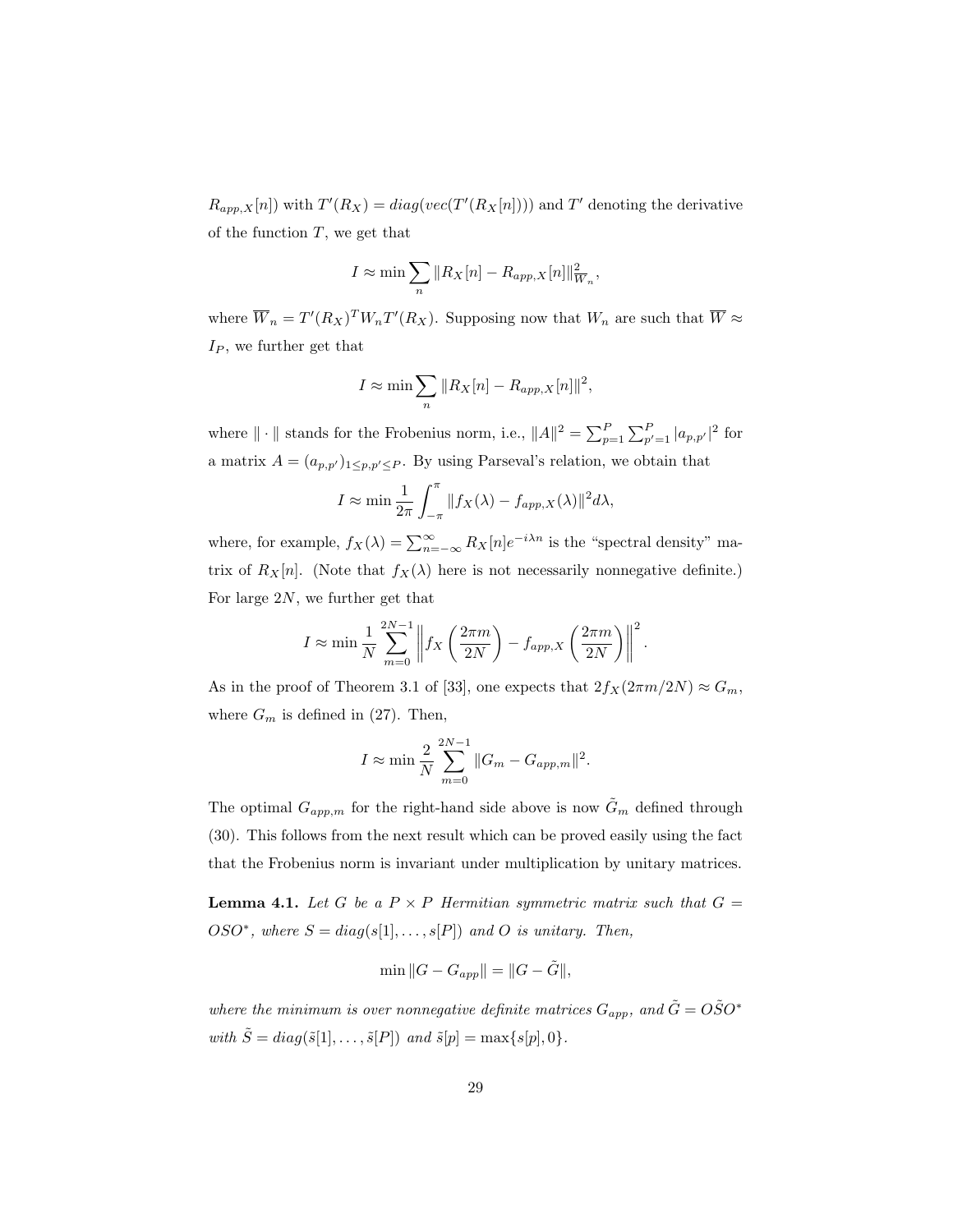

Figure 4: Plots of  $r^{Y}[n]$  and its approximation  $\tilde{r}^{Y}[n]$  (broken line) for AR(1) covariance and the transformation (18).

### 4.2.4. Numerical illustration

We briefly illustrate the algorithm above on a univariate  $(P = 1)$  example. Suppose a series  $Y[n]$  with  $\chi_1^2$  marginal and covariance function  $r^Y[n] = 2\phi^{|n|}$ ,  $n \geq 0, |\phi| < 1$ , of AR(1) series is targeted. Suppose also that negative correlations are sought, that is,  $-1 < \phi < 0$ . Consider the transformation (18) for which negative correlations are possible. Take  $\phi = -0.35$  so that  $\rho^{Y}[n] = r^{Y}[n]/r^{Y}[0], n \ge 1$ , fall in the domain  $R_{0,g} = [g(-1), 1]$  where inversion is possible and  $g(-1)$  is about  $-0.44$  as discussed in Section 3.2.3, Example (a). Take the sample size  $N = 5000$ . In the top plot of Figure 4, for the first few lags n, we plot the targeted covariance  $r^{Y}[n]$  and its approximation  $\tilde{r}^{Y}[n]$  obtained from the algorithm described in Section 4.2.1. In the bottom plot of the figure, we present the error of the approximation for a larger range of lags  $n$ .

# 4.2.5. Further discussion on the proposed and other methods

We first briefly compare the performance of our method to a one-dimensional version of the synthesis method described in [29]. The latter "spectral representation" method is very popular in a more applied literature, and was briefly sketched in Section 1.3.2 (see also [24]). The setting is as in Section 4.2.4. To enable comparison in the covariance (time) domain, we slightly modify the algorithm in [29] and use circulant embedding for exact synthesis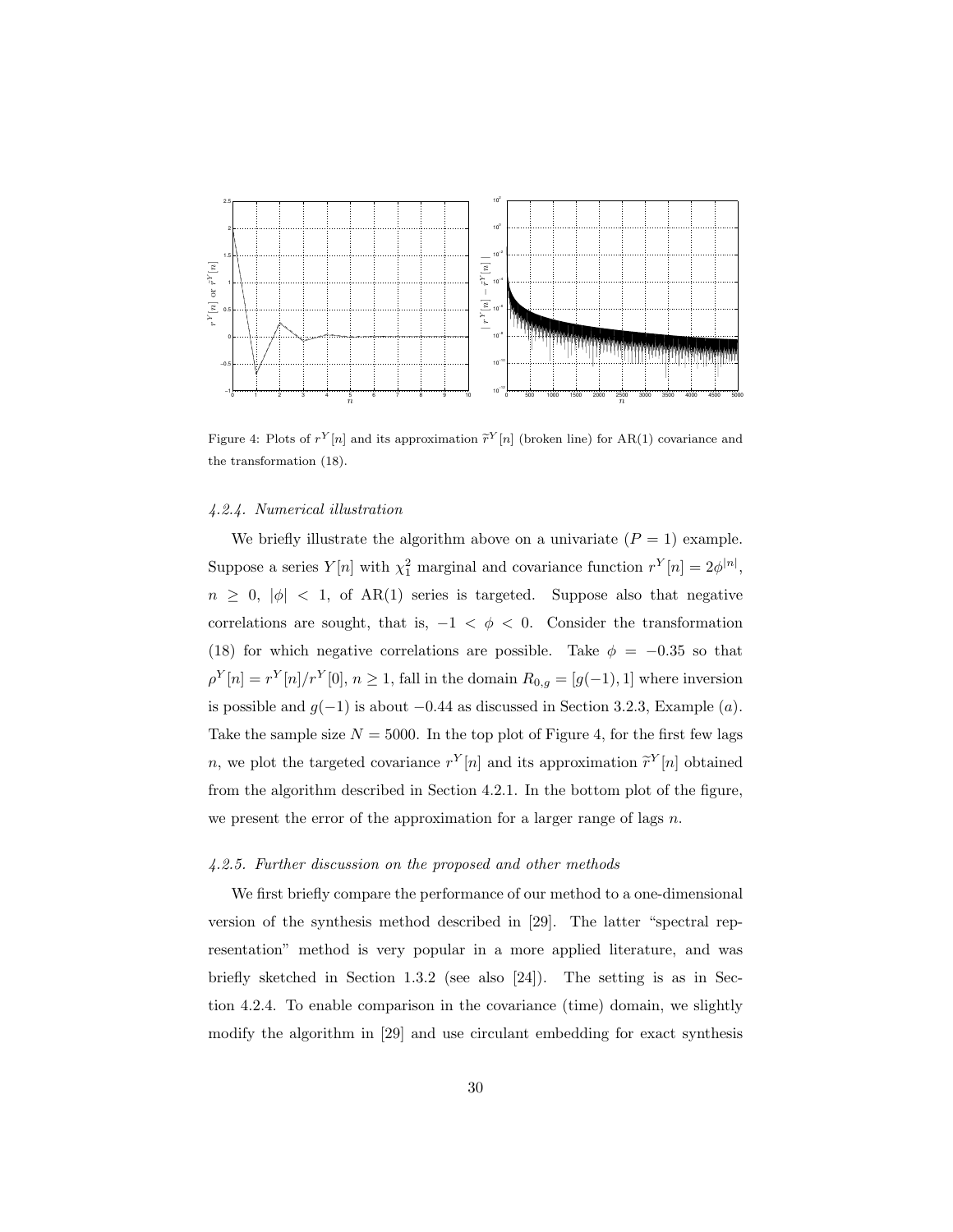of the underlying Gaussian series  $X[n]$ . Define the discrete spectrum  $S[k] =$  $\sum_{n=0}^{2N-1} \tilde{r}[n]e^{-i2\pi nk/(2N)}$ , where  $\tilde{r}[n] = r[n]$  for  $n = 0, ..., N$ , and  $\tilde{r}[n] = r[2N$ n],  $n = N+1, \ldots, 2N-1$ . Let  $S_X$  and  $S_Y$  be the discrete spectrums corresponding to  $X$  and  $Y$ , respectively. The one-dimensional version of the algorithm in [29] can be described as follows (using discrete spectrums):

- 1. Calculate  $S_Y$  from the embedding  $\tilde{r}^Y$  of  $r^Y$ . Set  $S_X^{(1)} = S_Y$  and  $i = 1$ .
- 2. Generate Gaussian series  $X^{(i)}[n], n = 0, \ldots, N-1$ , with the spectrum  $S_X^{(i)}$  and transform to get non-Gaussian series  $Y^{(i)}[n] = f(X^{(i)}[n])$ .
- 3. Estimate the spectral density of the generated non-Gaussian series based on the realization  $Y^{(i)}[n]$  from Step 2. Denote the estimated spectrum  $S_Y^{(i)}$  .
- 4. If the relative error  $\epsilon^{(i)} := ||S_Y S_Y^{(i)}||_{\ell_1}/||S_Y||_{\ell_1}$  is smaller than a threshold, stop. Otherwise, update the Gaussian spectrum according to

$$
S_X^{(i+1)} = S_X^{(i)} \frac{S_Y}{S_Y^{(i)}},\tag{31}
$$

set  $i = i + 1$ , and return to Step 2.

In the procedure described in [29], the spectral estimation in Step 3 is based on the modulus of the DFT of  $Y^{(i)}$  which will typically result in a "spiky" (irregular) estimate. Here we use instead a standard Welch's spectral estimation method, dividing the data into 20 windowed segments (using a Hamming window) with 50% overlap. This smoothens the spectral estimate and works in favor of the method due to the smooth spectrum of the AR(1) series.

Figure 5 (bottom) shows the behavior of the relative error  $\epsilon^{(i)}$  in Step 4 for the first 100 iterations. The minimum value, about 0.07, is reached after 10 iterations. In comparison, the relative error of our proposed method is 0.02. The two top plots of Figure 5 compare the targeted covariance  $r<sup>Y</sup>$  with the covariance  $r^{Y,i}$  of the synthesized non-Gaussian series  $Y^{(i)}$  corresponding to the iteration where  $\epsilon^{(i)}$  reaches minimum (among the 100 iterations). The covariance  $r^{Y,i}$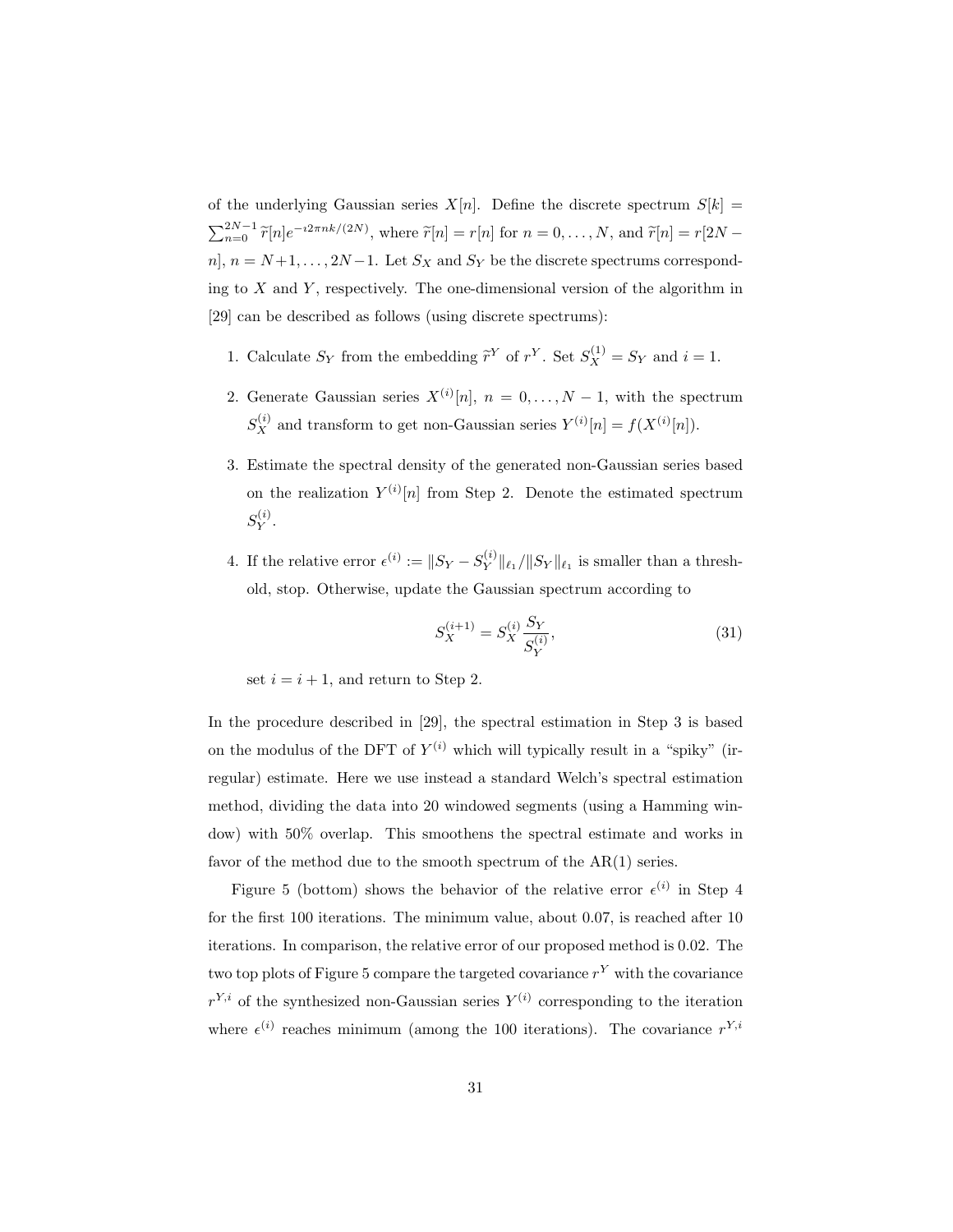of  $Y^{(i)}$  was calculated numerically by applying the IDFT to the spectrum  $S_X^{(i)}$ to get the actual covariance of the underlying synthesized Gaussian series  $X^{(i)}$ , and using the covariance relationship (6) (hence no estimation required). When comparing these plots with those in Figure 4, we see that for large lags (where the targeted covariance is essentially zero), the absolute difference from the targeted covariance is of the same order. On the other hand, for AR models, the covariance is essentially determined by its values at small lags. As Figures 4 and 5 show, this is where the performance of the iterative (estimation-based) scheme is far inferior to the proposed method. It is worth mentioning that the updating rule (31) in the iterative method does not seem applicable to all nonstandard transformations  $f$  (this can, for example, be checked numerically for the targeted covariance  $r^{Y}[n]=2\phi^{|n|}$  with  $\phi$  positive and  $f(x) = x^{2}$ .

We conclude this discussion by stressing the qualitative differences and advantages of our method to other available methods. As indicated in Section 4.2.3, our method is closest in spirit to the spectral truncation method of [17]. The performance of the latter method on the AR(1) example of Section 4.2.4 (not reported here) is comparable to our method. However, based on a popular approach of circulant matrix embedding, the proposed method is particularly easy to implement, is computationally efficient, and extends to the multivariate case. Two other distinct features of the proposed method are the following. First, the method is based on covariances, rather than spectral densities as, for example, in "spectral representation" methods (see Section 1.3). Second, in the Gaussian case, the proposed method is exactly that of the synthesis of Gaussian stationary series by using circulant matrix embedding. The latter method is the most popular and preferred method for the synthesis of such series (see, e.g., [33] in the multivariate context).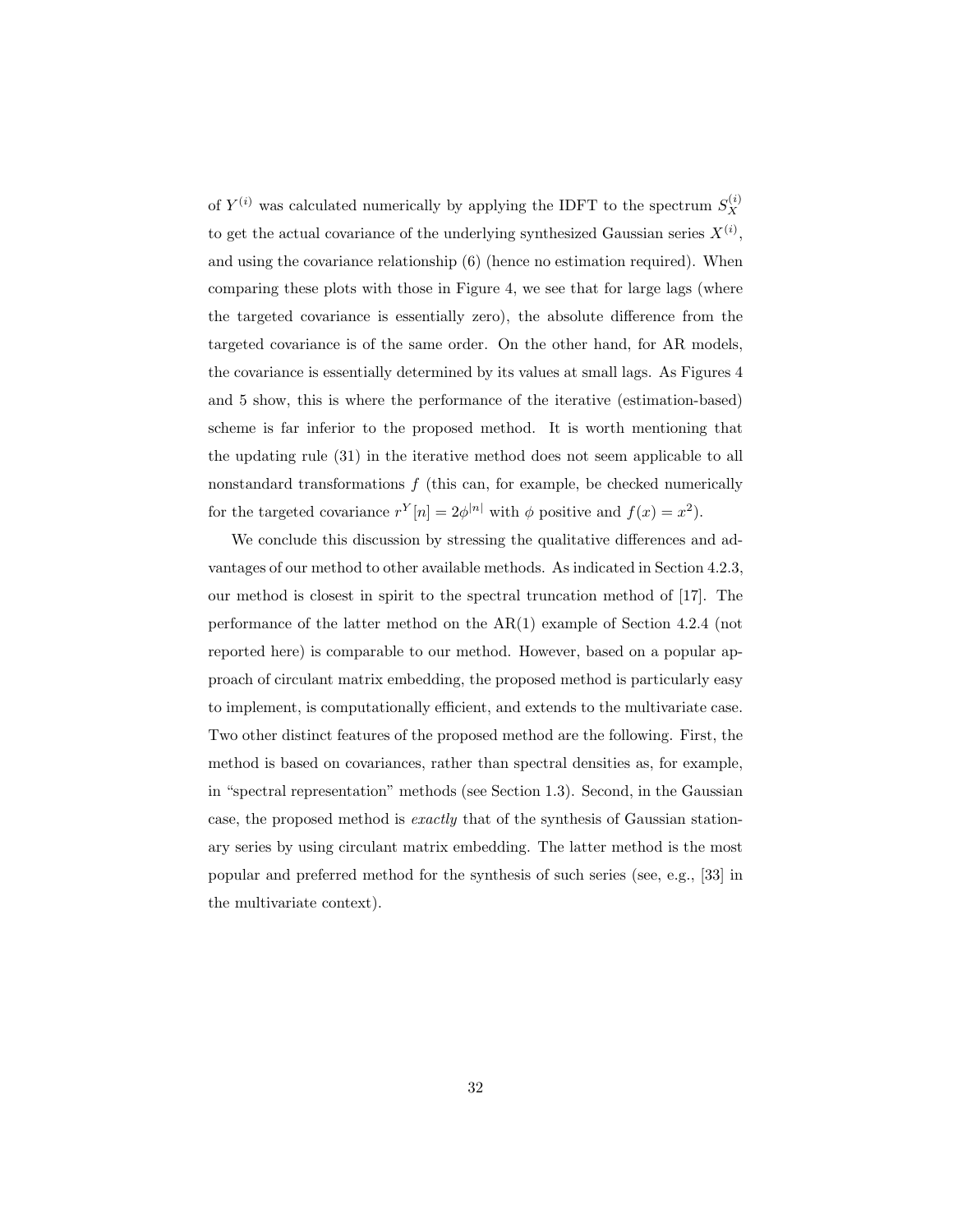

Figure 5: Plots of  $r^Y[n]$  and  $r^{Y,i}[n]$ , the covariance of  $Y^{(i)}$  where  $\epsilon^{(i)}$  is minimum, (broken line) for the example of Section 4.2.5. Bottom plot shows relative error  $\epsilon^{(i)}$  for subsequent iterations of the algorithm.

# 5. Component-Wise Transformations of Independent Copies of Gaussian Multivariate Series

# 5.1. Framework

In the previous sections, a non-Gaussian series  $Y$  was obtained by transformation of a single auxiliary Gaussian series  $X$ . Here we briefly address the useful case where  $Y[n]=(Y_1,\ldots,Y_P[n])^T$  is taken of the form

$$
Y_p[n] = f_p(X_p^{(1)}[n], \dots, X_p^{(K)}[n]),\tag{32}
$$

where  $X^{(k)}[n] = (X_1^{(k)}[n], \ldots, X_P^{(k)}[n])^T$ ,  $k = 1, \ldots, K$ , are i.i.d. copies of a stationary Gaussian series  $X[n]$  (which is as in the previous sections). Variants of this case were considered in [21, 22, 8].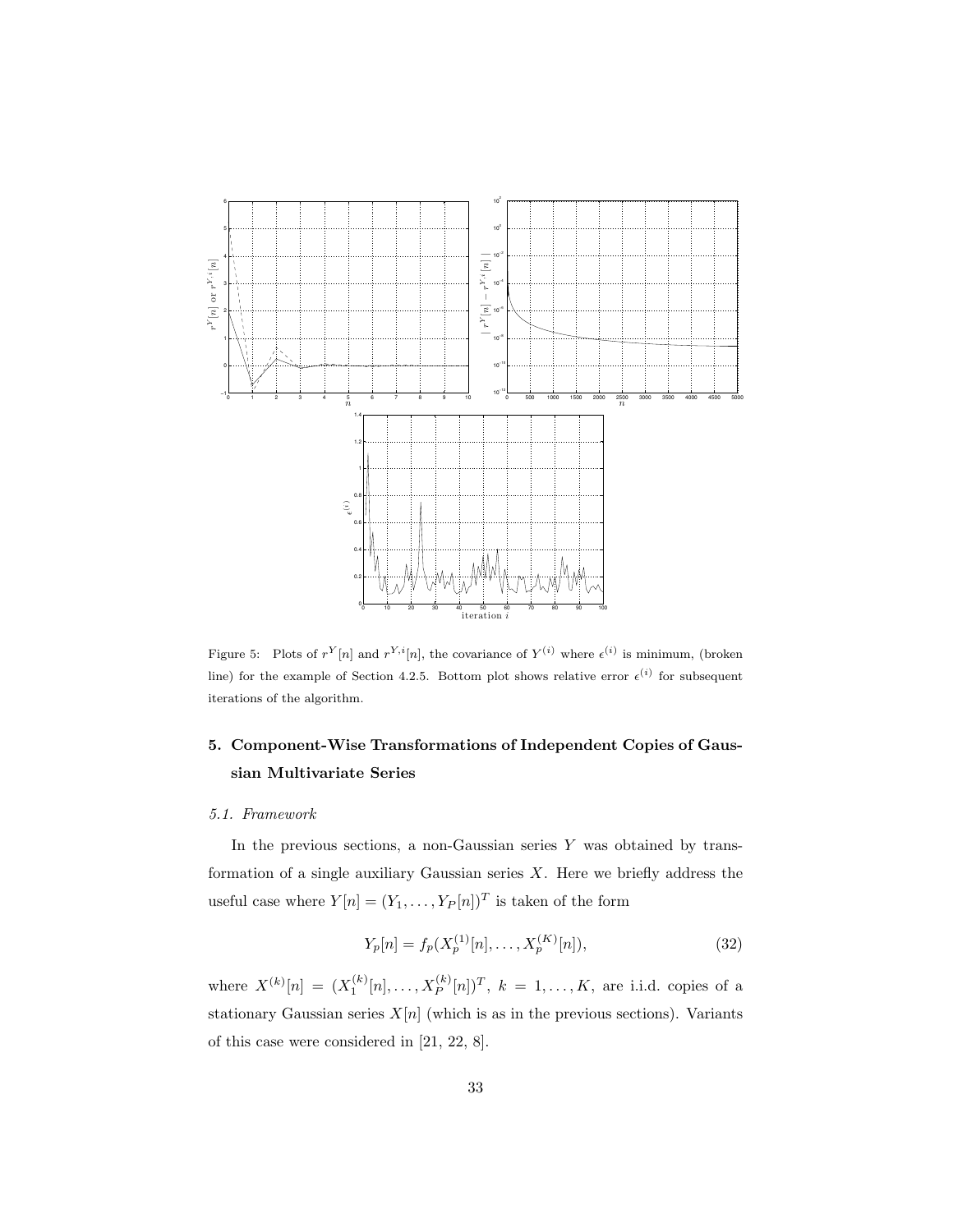A reason of interest in constructions (32) is that many marginals of practical use can be matched through such explicit constructions when  $K \geq 2$ . In particular, this can lead to explicit (direct and inverted) relationships between the covariances of  $Y$  and  $X$ , thus, numerical methods are not needed to deal with these relationships. A number of examples are given in Section 5.2 below. Though the main interest is in explicit relationships, the covariances of Y and X can also be related in terms of Hermite polynomials akin to  $(6)$ . This and some other issues are discussed in Sections 5.3 and 5.4.

### 5.2. Transformations and exact inversion for some classical marginals

This section only considers the case where  $f_1 = \cdots = f_P$ .

# 5.2.1. Linear combinations of  $\chi^2$  variables

Consider the transform

$$
f_p(x) = f_p(x_1,...,x_K) = \sum_{k=1}^K b_k x_k^2, \quad x \in \mathbb{R}^K,
$$

where  $\{b_k, k = 1, \ldots, K\}$  is a deterministic sequence. Many important distributions result from such linear combinations of independent  $\chi_1^2$  random variables; see Table 1. Using the decomposition  $x_k^2 = H_0(x_k) + H_2(x_k)$ , as in Section 2.5, and the fact that  $X^{(k)}$  and  $X^{(k')}$  are independent for  $k \neq k'$ , one gets

$$
r_{p,p'}^Y[n] = \sum_{k=1}^K 2b_k^2 (r_{p,p'}^X[n])^2.
$$

This relationship can be inverted if and only if  $r_{p,p}^{Y}[n] \geq 0$ , in which case

$$
r_{p,p'}^X[n] = \sqrt{\frac{r_{p,p'}^Y[n]}{2\sum_{k=1}^K b_k^2}},\tag{33}
$$

when enforcing  $r_{p,p'}^X[n]$  to be nonnegative as well.

5.2.2. Products of Log- $\chi^2$  variables

Consider the transform

$$
f_p(x) = f_p(x_1, ..., x_K) = \exp\left(\sum_{k=1}^K b_k x_k^2\right),
$$
 (34)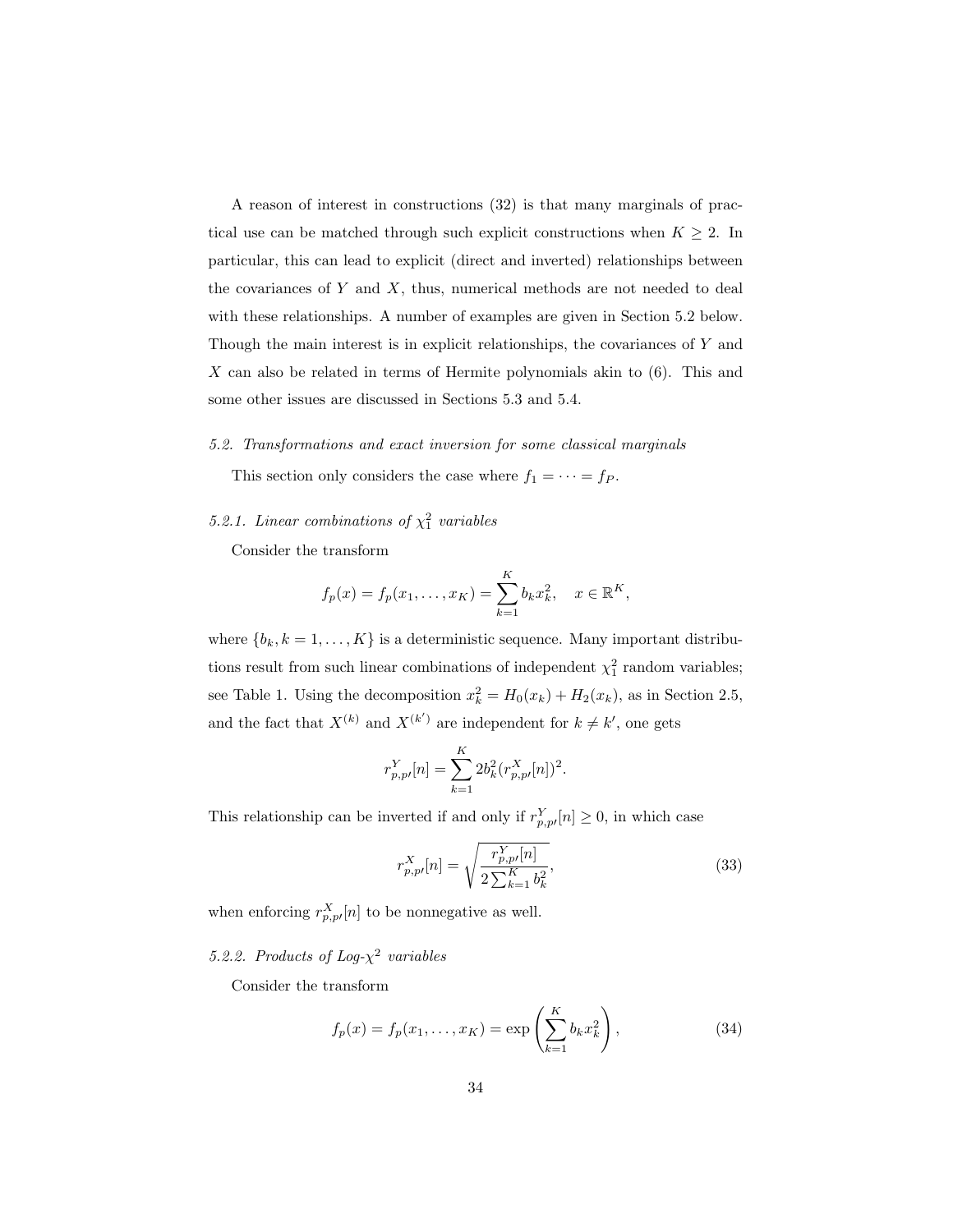|  | Table 1: Important marginals resulting from $f_p(x) = \sum_{k=1}^{K} b_k x_k^2$ . |  |  |  |
|--|-----------------------------------------------------------------------------------|--|--|--|
|--|-----------------------------------------------------------------------------------|--|--|--|

| Marginal Type                                | Parameter Values                                  |  |
|----------------------------------------------|---------------------------------------------------|--|
| Exponential distribution                     | $K = 2, b_1 = b_2 = a/2$                          |  |
| with mean $a > 0$                            |                                                   |  |
| Laplace $(0, a)$ distribution                |                                                   |  |
| with zero mean and variance $2a^2$           | $K = 4, \frac{b_1 = b_3 = a/2}{b_2 = b_4 = -a/2}$ |  |
| Chi-square distribution                      | $K=\nu, b_k=1, \forall k$                         |  |
| with $\nu$ degrees of freedom                |                                                   |  |
| Erlang $(\alpha, \beta)$ distribution,       |                                                   |  |
| i.e., sum of $\alpha$ exponential variables, | $K=2\alpha, b_k=\beta/2, \forall k$               |  |
| each with mean $\beta > 0$                   |                                                   |  |

with  ${b_k, k = 1, ..., K}$  being deterministic. Then  $log Y_p[n]$  is a linear combination of independent  $\chi_1^2$  variables. Some important examples of marginals resulting from this type of transformation are listed in Table 2. Note that to get a Pareto distribution with a general minimum  $\beta > 0$  (i.e.,  $P(Y_p < y) = 1 - (\beta/y)^{\alpha}$ for  $y \ge \beta$ ), one can take  $f_p(x) = \beta \exp((x_1^2 + x_2^2)/(2\alpha))$  and replace the covariance sequences  $r_{p,p'}^Y$  in the formulas below by  $r_{p,p'}^Y/\beta^2$ .

Table 2: Important marginals resulting from  $f_p(x) = \exp(\sum_{k=1}^K b_k x_k^2)$ .

| Marginal Type                         | Parameter Values                 |  |
|---------------------------------------|----------------------------------|--|
| Pareto distibution                    | $K=2, b_1=b_2=\frac{1}{2\alpha}$ |  |
| with minimum 1 and index $\alpha > 0$ |                                  |  |
| Uniform $(0, 1)$ distibution          | $K = 2, b_1 = b_2 = -1/2$        |  |

To find a closed form for the relationship of the covariances we will use the classical formula for the moment-generating function of  $\chi^2$  variable

$$
E e^{tX^2} = (1 - 2t)^{-1/2}, \quad t < 1/2, \quad \text{where } X \sim \mathcal{N}(0, 1), \tag{35}
$$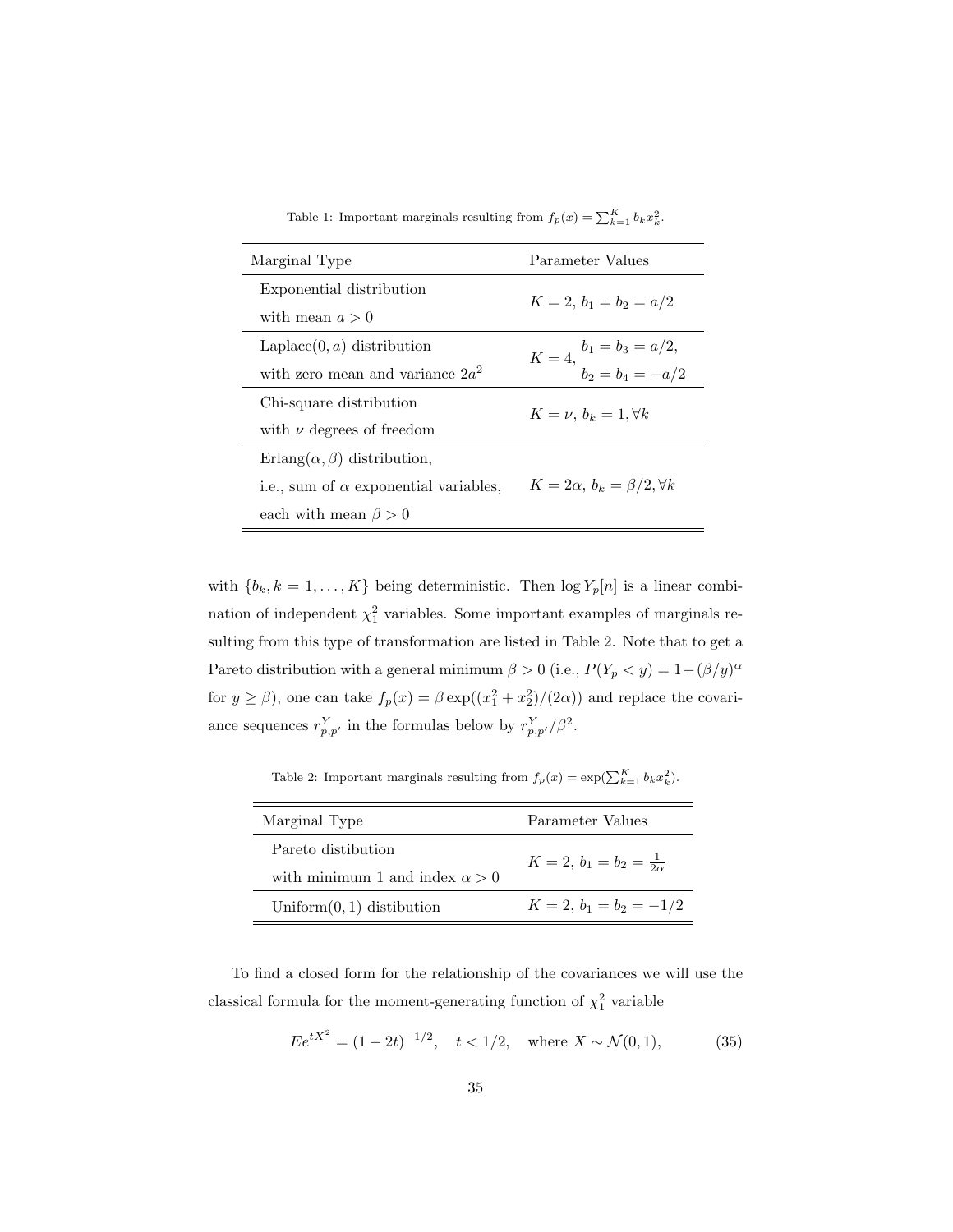and the following lemma (proved in Appendix C):

**Lemma 5.1.** Assume  $X_j \sim \mathcal{N}(0, \sigma_j^2)$ ,  $j = 1, 2$ , and  $EX_1X_2 = \sigma_{12}$ , with  $\sigma_{12}^2$  <  $\sigma_1^2 \sigma_2^2$ . Then

$$
E e^{t(X_1^2 + X_2^2)} = ((1 - 2t\sigma_1^2)(1 - 2t\sigma_2^2) - 4t^2\sigma_{12}^2)^{-1/2}
$$
 (36)

,

provided that  $t\lambda < 1/2$ , where

$$
\lambda = \frac{\sigma_1^2 + \sigma_2^2}{2} + \frac{1}{2}\sqrt{(\sigma_1^2 - \sigma_2^2)^2 + 4\sigma_{12}^2}.
$$

Using Lemma 5.1 with  $\sigma_1^2 = \sigma_2^2 = r_{p,p}^X[0] = 1$  and  $\sigma_{12} = r_{p,p}^X[n]$ , one gets

$$
EY_p[n'|Y_{p'}[n'+n] = \prod_{k=1}^K E e^{b_k (X_p^{(k)}[n']^2 + X_{p'}^{(k)}[n'+n]^2)}
$$
  
= 
$$
\prod_{k=1}^K ((1-2b_k)^2 - 4b_k^2 r_{p,p'}^X[n]^2)^{-1/2}
$$

provided that  $b_k < 1/4$ ,  $k = 1, ..., K$ ; the conditions of the lemma become  $b_k < (2(1 + |r_{p,p'}^X[n]|))^{-1}$ , where the right-hand side takes the minimum value  $(2(1+|r_{p,p}^X[0]|))^{-1} = 1/4$ . The mean of  $Y_p[n]$  is

$$
EY_p[n] = \prod_{k=1}^K E e^{b_k (X_p^{(k)}[n])^2} = \prod_{k=1}^K (1 - 2b_k)^{-1/2}.
$$

(The condition  $b_k < 1/2$  for this formula to hold is weaker than the earlier condition.) These calculations give us a closed formula for  $r_{p,p}^Y[n] = EY_p[n']Y_{p'}[n' +$  $n] - EY_p[n'] EY_{p'}[n' + n]$  in terms of  $r_{p,p'}^X[n]$ .

Consider the special case when  $b = b_1 = \cdots = b_K$  and write  $\mu := EY_p[n] =$  $(1 - 2b)^{-K/2}$ . Then

$$
r_{p,p'}^Y[n] = \left(\mu^{-4/K} - 4b^2 r_{p,p'}^X[n]^2\right)^{-K/2} - \mu^2,\tag{37}
$$

which can be rewritten as

$$
r_{p,p}^{X}[n]^{2} = \frac{1}{4b^{2}} \left( \mu^{-4/K} - \left( r_{p,p}^{Y}[n] + \mu^{2} \right)^{-2/K} \right). \tag{38}
$$

Note that (37) can be inverted only if  $r_{p,p}^Y[n] \geq 0$  (this follows also from the fact that  $f_p$  is even, see Section 2.4). These formulas are useful when generating series with the marginals listed in Table 2.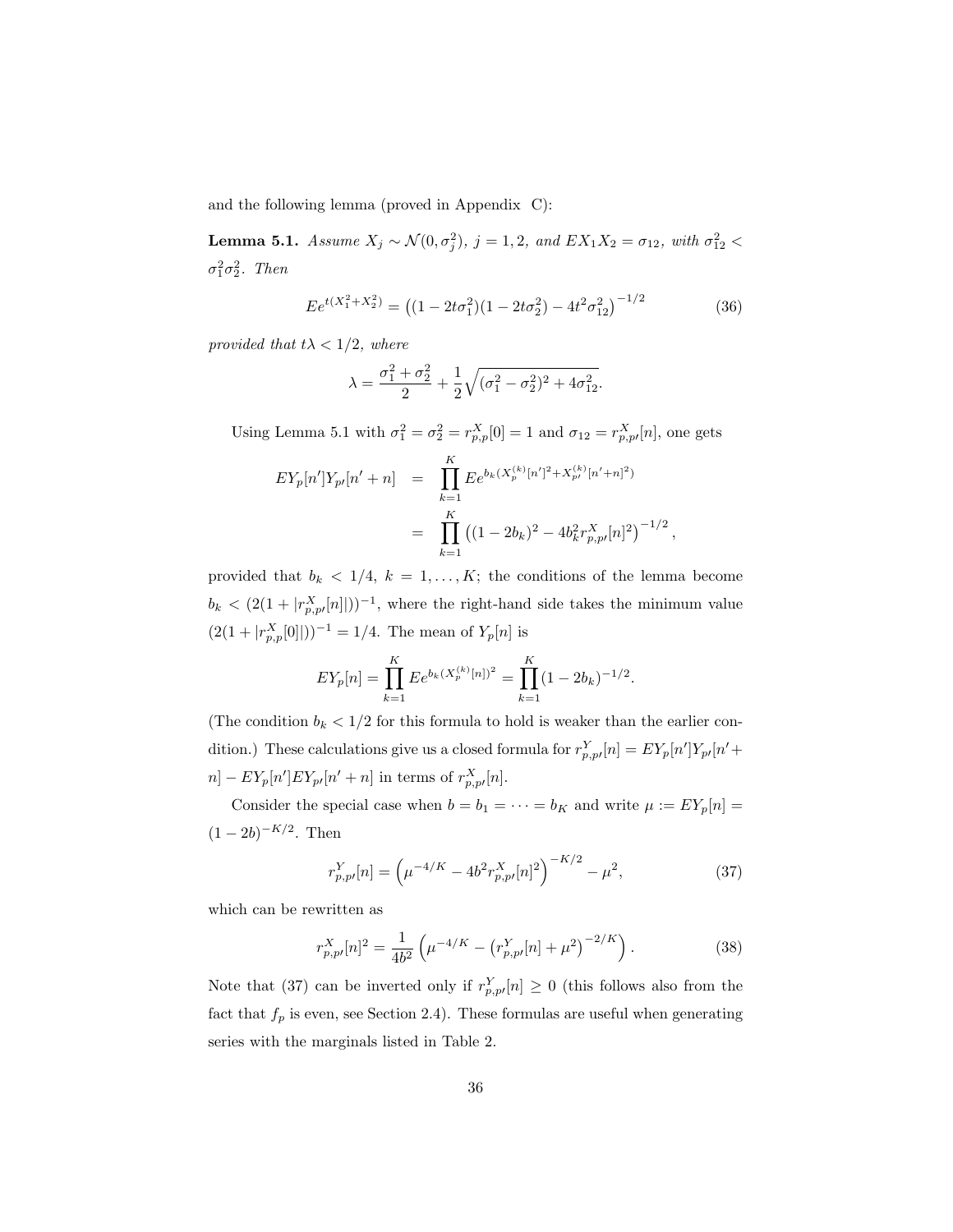### 5.3. Relationship between covariances via Hermite expansions

In the more general framework (32), the covariances  $r_{p,p'}^Y$  and  $r_{p,p'}^X$  can also be related by using multivariate Hermite expansions,

$$
f_p(x) = \sum_{l_1,\dots,l_K=0}^{\infty} c_{l_1,\dots,l_K}^{(p)} \prod_{k=1}^K H_{l_k}(x_k),
$$
\n(39)

where for  $l_1,\ldots,l_K \geq 0$ ,

$$
c_{l_1,\ldots,l_K}^{(p)} = E\left[f_p(X_p^{(1)}[n],\ldots,X_p^{(K)}[n])\prod_{k=1}^K H_{l_k}(X_p^{(k)})\right]
$$

(see [39]). As shown in Appendix D, this leads to

$$
r_{p,p'}^Y[n] = \sum_{m=1}^{\infty} a_m^{(p,p')}(r_{p,p'}^X[n])^m,
$$
\n(40)

where

$$
a_m^{(p,p')} = \sum_{l_1 + \dots + l_K = m} c_{l_1, \dots, l_K}^{(p)} c_{l_1, \dots, l_K}^{(p')} \prod_{k=1}^K l_k!.
$$
 (41)

### 5.4. Matching targeted covariances and synthesis algorithm

All the issues addressed in Sections 3 and 4 can be revisited under the more general framework (32). For example, the relationship of the covariances  $r_{p,p'}^Y[n]$ in terms of  $r_{p,p'}^X[n]$  can be inverted either explicitly as in (33), (38), or using reversion of the series (40). For targeted covariances  $r_{p,p'}^Y[n]$ , we again expect that inversion does not necessarily lead to a valid covariance structure  $r_{p,p'}^X[n]$ . The latter could be made valid through the algorithm described in Section 4.2.1 and is optimal in the sense of Section 4.2.3.

# 6. Discussion on Applications to Internet Traffic Modeling

It is now widely accepted that aggregated traffic time series, formed counting the number of Pkts or Bts in a time interval  $[n\Delta,(n+1)\Delta)$  where  $\Delta$  is an aggregation level, are characterized by two major statistical features: long-range dependence and significant departures from Gaussianity [40, 7]. In particular,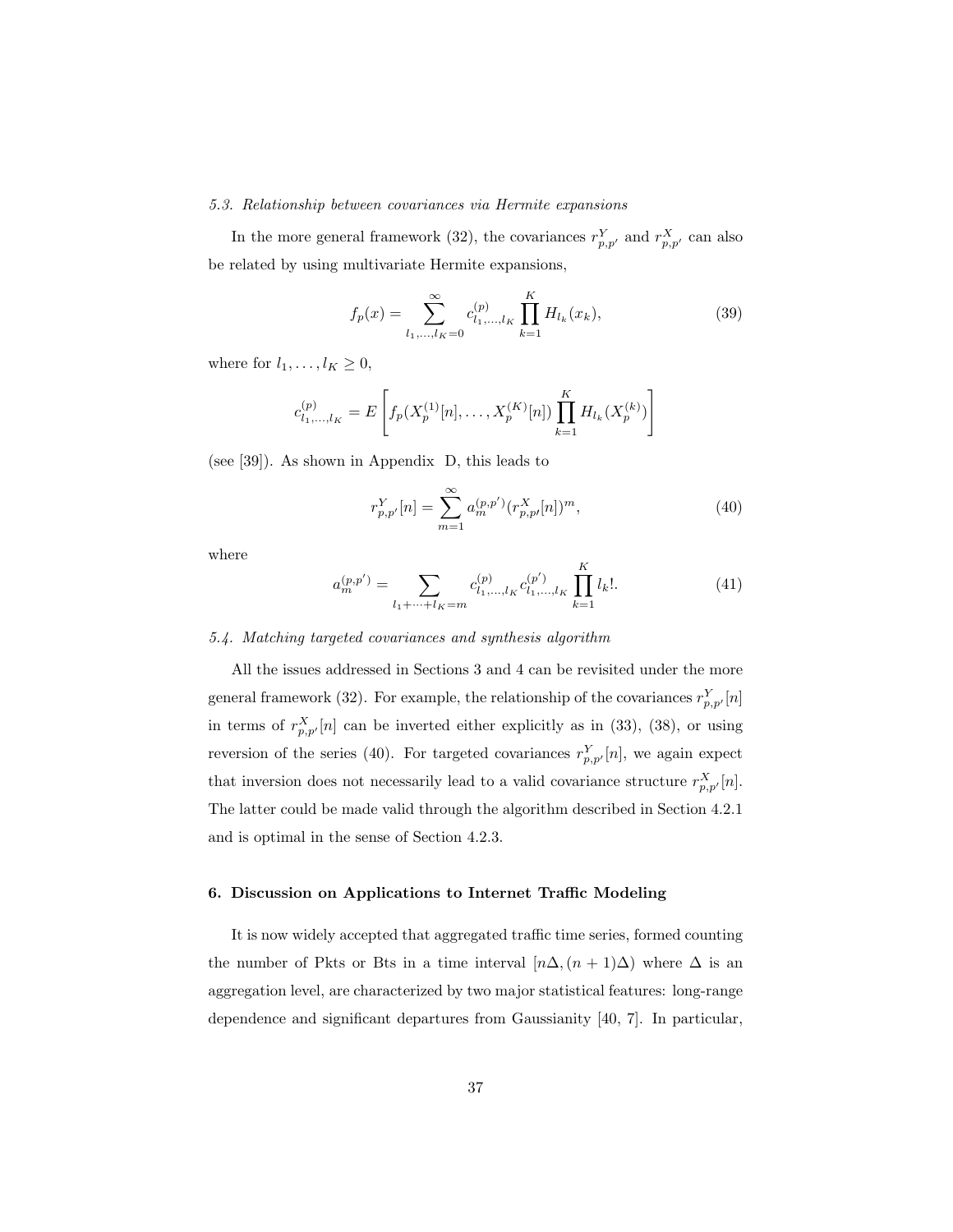it has been shown [41] that such time series are well modeled by  $\Gamma_{\alpha,\beta}$  marginal distributions and  $FARIMA(p, d, q)$  covariance structures.

In Internet traffic engineering (maintenance, security, ...), the actual deployment of security strategies and algorithms in real networks is a challenging task involving severe security protocols and monetary issues. Therefore, the possibility of testing the efficiency, performance and robustness of various algorithms on synthetic data that mimics as closely as possible real traffic is crucial, hence the great interest of versatile and efficient synthesis procedures. Let us detail an example showing the importance of varying f.

It is regarded as essential to correctly estimate the long-range dependence parameter, referred to as  $d$ . While estimation of  $d$  for Gaussian time series is now well-documented ([42] and references therein), this is far less the case for non-Gaussian time series. Estimation performance can hence be tested on synthetic time series with  $\Gamma_{\alpha,\beta}$  marginal distributions and FARIMA $(p, d, q)$  covariance. However, the analysis and examples presented in Section 2 clearly indicate that for a given joint choice of marginal and covariance, there are multiple ways to synthesize time series. More precisely,  $\Gamma_{\alpha,\beta}$  distribution could be reached both through the transformation  $f(x) = F^{-1}_{\Gamma_{\alpha,\beta}}(\Phi(x))$  and  $f(x) =$  $F_{\Gamma_{\alpha,\beta}}^{-1}(2(\Phi(|x|)-1/2))$ . On the condition that the desired covariance can be attained by both transformations, the marginal distribution and covariance of the two non-Gaussian series will be identical in both cases, yet their full joint distributions will be different. For such two series, the analysis reported in [43] clearly reveals that while the estimation of  $d$  appears almost as easy as in the Gaussian case for the choice  $f(x) = F_{\Gamma_{\alpha,\beta}}^{-1}(\Phi(x))$ , this is no longer the case for the choice  $f(x) = F_{\Gamma_{\alpha,\beta}}^{-1}(2(\Phi(|x|) - 1/2))$ . At this stage, it is an open question whether Internet traffic time series are better modeled by either choice of  $f$ . To investigate this question, it is of major practical importance to have at disposition tools that offer the possibility of varying the choice of  $f$  to design and explore a large variety of different non-Gaussian times series that yet have the same marginal distribution and covariance function.

As an illustration, using the tools proposed in this work, we synthesized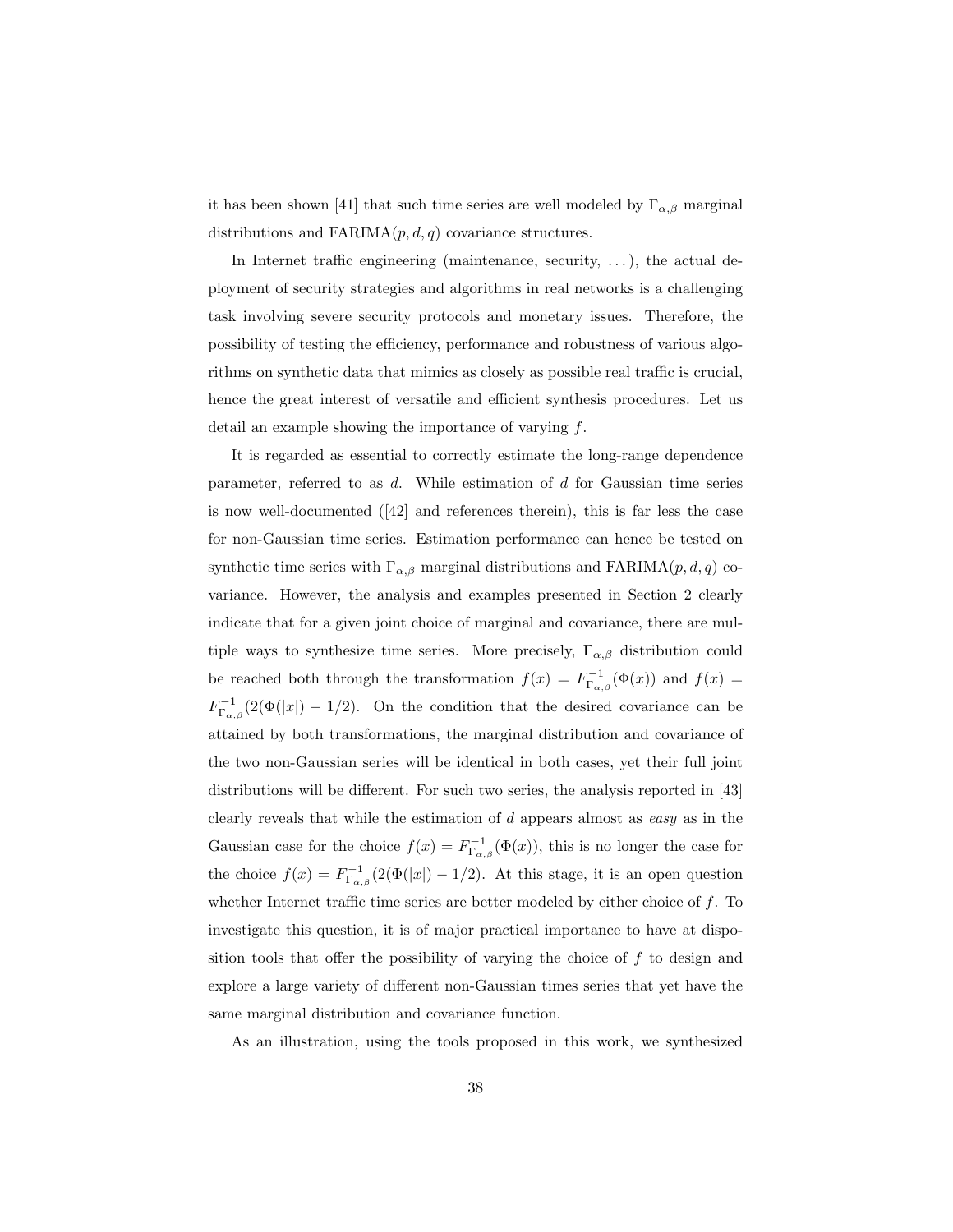

Figure 6: Log of the variance of  $d$ , the wavelet-based estimator of  $d$ , versus the log of series length, for time series with the same FARIMA(0, 0.3, 0) covariance, for a Gaussian times series, time series with a  $\Gamma_{3,2}$  marginal obtained from  $f(x) = F_{\Gamma_{3,2}}^{-1}(\Phi(x))$  (Hermite rank 1) and time series with  $\Gamma_{3,2}$  marginal obtained from  $f(x) = F_{\Gamma_{3,2}}^{-1}(2(\Phi(|x|) - 1/2))$  (Hermite rank 2).

numerically 500 realizations of lengths  $N = 2<sup>J</sup>$ , for  $J = 10, 12, ..., 18$ , of non-Gaussian times series with marginal distribution  $\Gamma_{3,2}$  and  $FARIMA(0, 0.3, 0)$ covariance, these parameters being chosen so as to match what is commonly observed on Internet traffic times series from the Japanese MAWI database [41, 44]. Two transformations,  $f(x) = F_{\Gamma_{3,2}}^{-1}(\Phi(x))$  and  $f(x) = F_{\Gamma_{3,2}}^{-1}(2(\Phi(|x|) -$ 1/2), are used and in both cases, marginal distributions and covariance functions are exactly the same. The parameter  $d$  is estimated using a classical waveletbased method described in, for example, [7]. For both synthesized times series, the estimator of  $d$  is found unbiased (not shown here). The variances of the estimates of d are compared (as a function of  $N$ ) in Figure 6, which shows clearly that for data synthesized using  $f(x) = F_{\Gamma_{3,2}}^{-1}(\Phi(x))$ , the variance decreases with  $N$  as quickly as in the Gaussian case, while the decrease is far more slow for data synthesized using  $f(x) = F_{\Gamma_{3,2}}^{-1}(2(\Phi(|x|)-1/2))$ , a fact with major practical consequences. (The Hermite rank referred to in the caption of Figure 6 is the index of the first non-zero coefficient in the Hermite expansion.)

This example illustrates that the versatility in varying  $f$  to synthesize times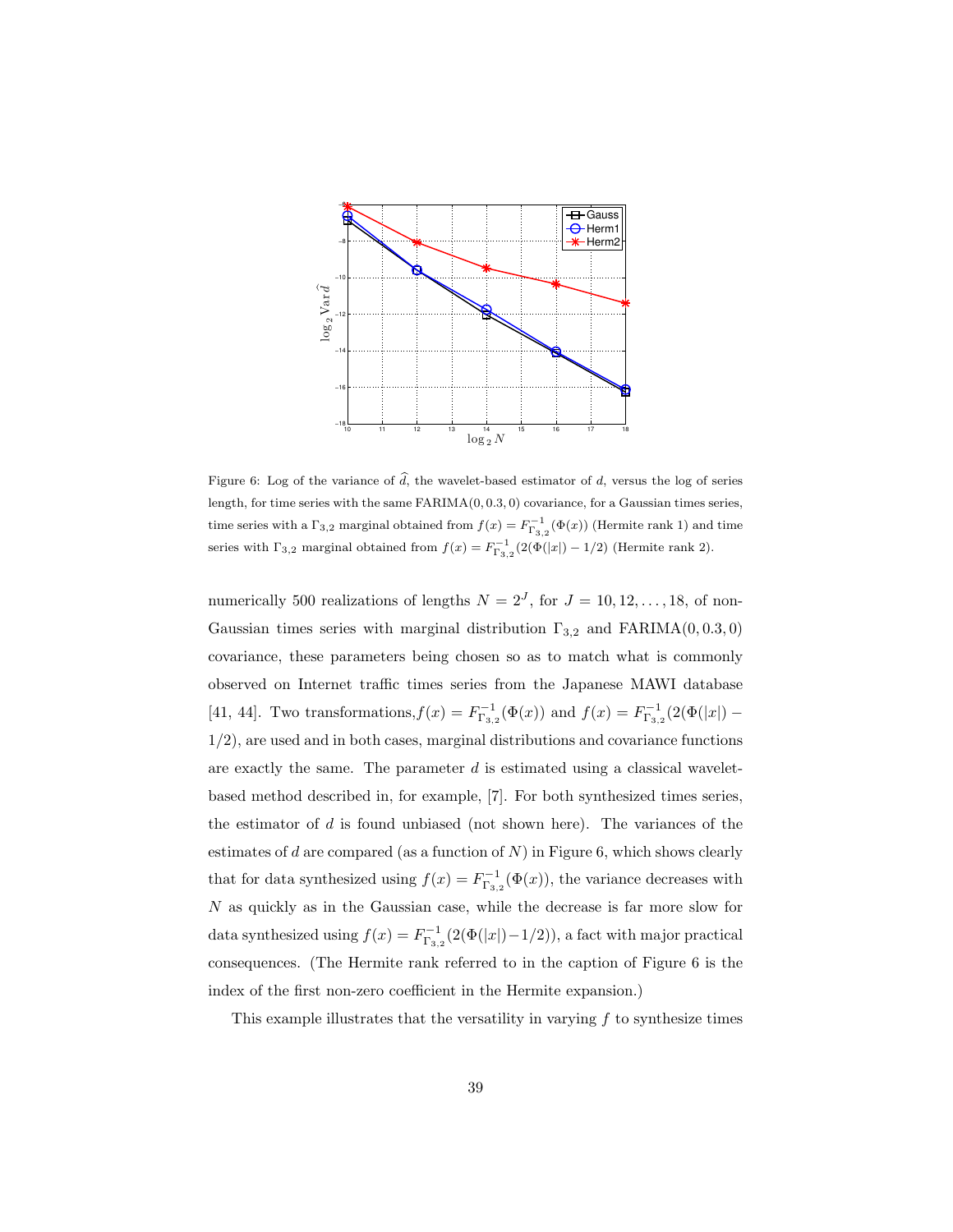series with the same marginal distribution and covariance function is crucial, both when addressing theoretical issues (such as estimation) or to meet practical requirements (fast synthesis of very long time series).

# 7. Conclusions and Further Directions

We have presented a novel practical methodology for synthesizing non-Gaussian series where the underlying algorithm is simple and very fast. The method can be applied for general transforms  $f_p$ , although we also provide a set of important and practical examples where one has simple analytic formulae for the relationship between covariances  $R_Y$  and  $R_X$  and its inversion. In cases where the targeted covariance needs to be approximated to impose nonnegative definiteness of  $R_X$ , the resulting covariance approximates it in an optimal sense.

Since non-Gaussian series are not fully determined by their mean and covariance, it remains to investigate the effect of different transforms  $f_p$ , giving the same marginal and covariance, on higher-order moments, e.g.,  $Cov(Y_p[k]^q, Y_{p^I}[n+$  $(k)^{q}$ ,  $q \geq 2$ . Indeed, we have emphasized that although different transforms  $f_{p}$ can give the same marginal distribution for  $Y_p[n]$ , these transforms can have different properties and restrictions. Would it be possible to extend the proposed methodology and gain control of higher-order moments in synthesis?

Another open theoretical issue to address would be to provide sufficient conditions for the inversion of the covariance relation to give nonnegative definite covariance  $R_X$  ([22] addresses this for the univariate case for some specific covariance models and marginals).

# 8. Software

Matlab codes implementing the methods and demos are publicly available at http://www.hermir.org.

# Acknowledgements

We thank the Associate Editor and referees for their many helpful comments.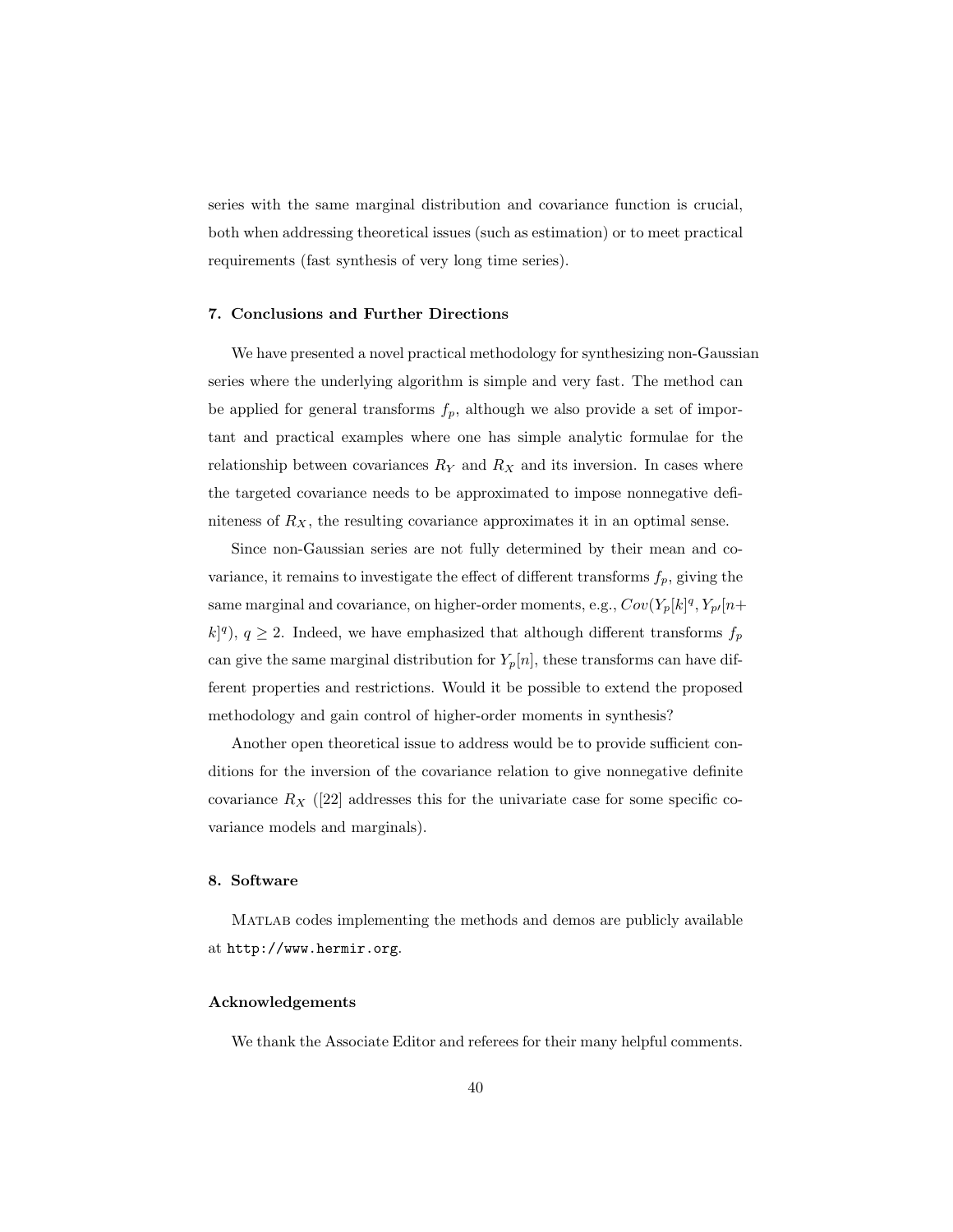### Appendix A. Further details about the synthesis of Gaussian series

This section provides some additional information relating to the multivariate Gaussian synthesis procedure described in Section 4.1.

# Appendix A.1. Circulant embedding for time-reversible series

As pointed out in [33], other circulant embeddings than the one provided in Section 4.1 could work. For example, a slightly simpler embedding is possible if the Gaussian series is time-reversible, which is equivalent to

$$
R_X[n] = R_X[-n] = R_X[n]^T, \quad n \ge 1,
$$
\n(A.1)

that is, covariance matrices being symmetric. In this case, one can take  $\widetilde{\Sigma}_{p,p'}$ to be circulant matrices with the first row being

$$
(r_{p,p'}^X[0] \cdots r_{p,p'}^X[N-1] \; r_{p,p'}^X[N-2] \cdots r_{p,p'}^X[1]).
$$

Note that for this case, the size of  $\widetilde{\Sigma}_{p,p'}$  becomes  $(2N-2) \times (2N-2)$  which would require the construction in Section 4.1 to be changed accordingly.

### Appendix A.2. Another construction for synthesis

The construction given in [33] replaces (26) by

$$
\widetilde{X}_p = F^* \Lambda_{p,p}^{1/2} Z_p. \tag{A.2}
$$

Here,  $Z_p = (Z_p[0], \ldots, Z_p[2N-1])^T$  are complex-valued, column vectors of size 2N, specially chosen as follows. Instead of dealing with  $Z_p$  directly, set  $\underline{Z}_m = (Z_1[m], \ldots, Z_p[m])^T$ ,  $m = 0, \ldots, 2M - 1$ . Consider  $2N \times 2N$  diagonal matrices

$$
D_{p,p'} = 2\Lambda_{p,p}^{-1/2} \Lambda_{p,p'} \Lambda_{p',p'}^{-1/2}, \quad 1 \le p,p' \le P,
$$

and  $P\times P$  matrices

$$
C_m = (D_{p,p'}[m,m])_{1 \leq p,p' \leq P}, \quad m = 0,\ldots,2N-1.
$$

Factor out  $C_m$  as

$$
C_m = A_m A_m^*,
$$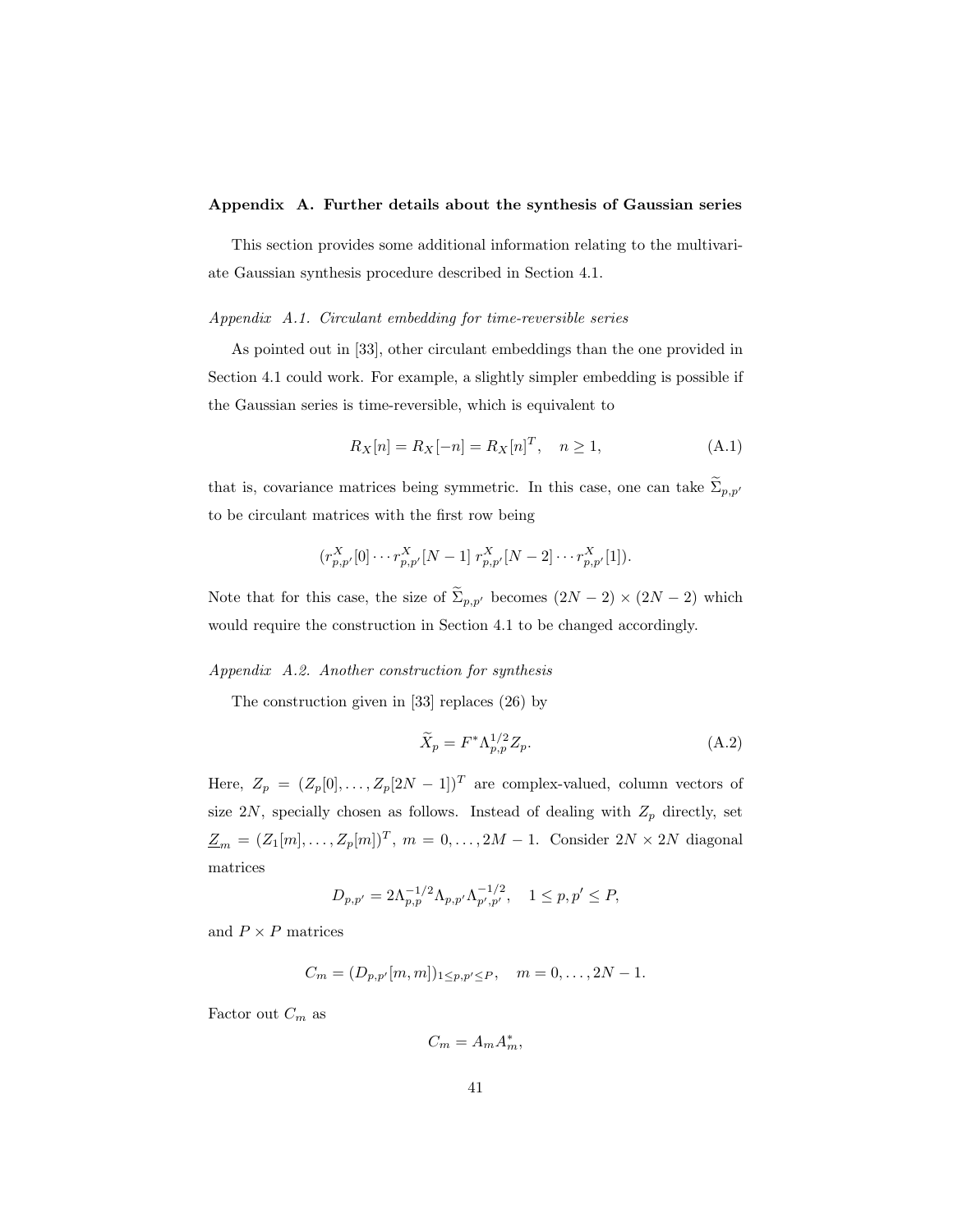and define  $\underline{Z}_m$  (or  $Z_p$ ) as

$$
\underline{Z}_m = A_m W_m,
$$

where  $W_m$  are the same as in Section 4.1. This construction is carried out independently across  $m = 0, \ldots, 2N - 1$ . One can easily check that this formulation is equivalent to the one given in Section 4.1 (where basically  $U_p = \Lambda_{p,p}^{1/2} Z_p$ ).

### Appendix B. Using Price theorem to derive covariance relationships

For demonstration purposes, we include simple applications of Price theorem to derive covariance relationships for the  $\chi_1^2$  and log-normal marginals in Section 2.5.

Appendix B.1. Price theorem for  $\chi_1^2$  marginals

Consider  $f_p(x) = x^2$ . Taking  $k = 1$  in (8), one gets

$$
\frac{\partial r_{p,p'}^Y[n]}{\partial r_{p,p'}^X[n]} = 4EX_p[0]X_{p'}[n] = 4r_{p,p'}^X[n].
$$

The relation (17) follows by integrating and using the fact that  $r_{p,p'}^X[n] = 0$  (that is,  $X_p[0]$  and  $X_{p'}[n]$  are independent) implies  $r_{p,p'}^Y[n] = 0$ .

Appendix B.2. Price theorem for log-normal marginals

Here we consider  $f_p(x) = e^{\sigma x + \mu}$ . Using  $\partial f_p(x)/\partial x = \sigma f_p(x)$ , Price theorem gives

$$
\frac{\partial r_{p,p'}^Y[n]}{\partial r_{p,p'}^X[n]} = \sigma^2 E Y_p[n] Y_{p'}[n] = \sigma^2 (r_{p,p'}^Y[n] + e^{2\mu + \sigma^2}),
$$

since  $r_{p,p'}^Y[n] = EY_p[n]Y_{p'}[n] - E(Y_p[n])E(Y_{p'}[n])$  and  $EY_p[n] = e^{\mu + \sigma^2/2}$ . The solution to this standard ordinary differential equation is

$$
r_{p,p'}^Y[n] = e^{2\mu + \sigma^2} (e^{\sigma^2 r_{p,p'}^X[n]} - 1),
$$

where the constant term is determined by the fact that  $r_{p,p'}^X[n] = 0$  implies  $r_{p,p'}^Y[n] = 0.$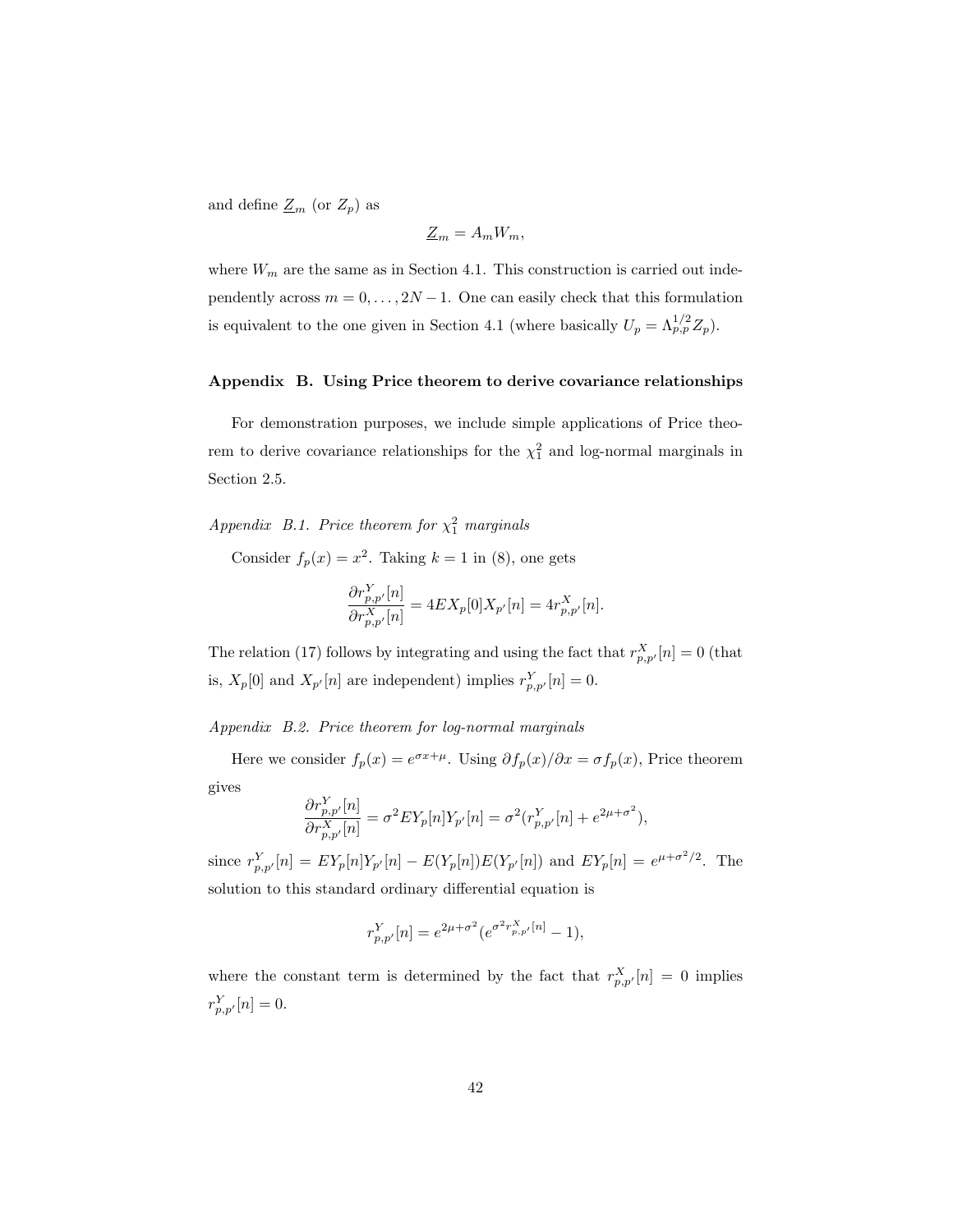# Appendix C. Proof of Lemma 5.1

Using matrix notation, write  $X = (X_1 \ X_2)^T$  and  $EXX^T = Q\Lambda Q^T$ , where Q is orthogonal and  $\Lambda = diag(\lambda_+, \lambda_-)$ . This allows one to write  $X = Q\Lambda^{1/2}Z$ , where  $Z = (Z_1 Z_2)^T$ ,  $Z_1$  and  $Z_2$  are i.i.d.  $\mathcal{N}(0,1)$  variables, yielding  $X_1^2 + X_2^2 =$  $X^T X = \lambda_+ Z_1^2 + \lambda_- Z_2^2$ . Then, by independence and using the formula for the moment-generating function of  $\chi_1^2$  variables, one gets  $E \exp(t(X_1^2 + X_2^2))$  =  $E \exp(t\lambda_+ Z_1^2) E \exp(t\lambda_- Z_2^2) = (1 - 2t\lambda_+)^{-1/2} (1 - 2t\lambda_-)^{-1/2}$ , provided that  $t\lambda_{\pm}$  < 1/2; this condition is equivalent to  $t\lambda_{+}$  < 1/2, since  $\lambda_{+}$   $\geq \lambda_{-}$  > 0. The result follows from elementary algebra.

# Appendix D. Derivation of covariance relationship based on multivariate Hermite expansions

Here we derive relationship (40). By using (39) and since  $X_p^{(k)}$  and  $X_{p'}^{(k')}$ are independent for  $k \neq k'$ , one has

$$
EY_{p}[0]Y_{p'}[n] = E \sum_{l_{1},...,l_{K}=0}^{\infty} c_{l_{1},...,l_{K}}^{(p)} \prod_{k=1}^{K} H_{l_{k}}(X_{p}^{(k)}[0]) \sum_{m_{1},...,m_{K}=0}^{\infty} c_{l_{1},...,l_{K}}^{(p')} \prod_{k=1}^{K} H_{m_{k}}(X_{p'}^{(k)}[n])
$$
  
\n
$$
= E \sum_{l_{1},...,l_{K}=0}^{\infty} \sum_{m_{1},...,m_{K}=0}^{\infty} c_{l_{1},...,l_{K}}^{(p)} c_{l_{1},...,l_{K}}^{(p')} \prod_{k=1}^{K} H_{l_{k}}(X_{p}^{(k)}[0]) H_{m_{k}}(X_{p'}^{(k)}[n])
$$
  
\n
$$
= \sum_{l_{1},...,l_{K}=0}^{\infty} \sum_{m_{1},...,m_{K}=0}^{\infty} c_{l_{1},...,l_{K}}^{(p)} c_{l_{1},...,l_{K}}^{(p')} \prod_{k=1}^{K} H_{l_{k}}(X_{p}^{(k)}[0]) H_{m_{k}}(X_{p'}^{(k)}[n])
$$
  
\n
$$
= \sum_{l_{1},...,l_{K}=0}^{\infty} c_{l_{1},...,l_{K}}^{(p)} c_{l_{1},...,l_{K}}^{(p')} \prod_{k=1}^{K} L_{k} (X_{p}^{(K)}[0]) H_{m_{K}}(X_{p'}^{(K)}[n])
$$
  
\n
$$
= \sum_{l_{1},...,l_{K}=0}^{\infty} c_{l_{1},...,l_{K}}^{(p)} c_{l_{1},...,l_{K}}^{(p')} \prod_{k=1}^{K} l_{k}! \Big( EX_{p}[0]X_{p'}[n]) \Big)^{l_{1}+...+l_{K}}
$$
  
\n
$$
= \sum_{l_{1},...,l_{K}=0}^{\infty} c_{l_{1},...,l_{K}}^{(p)} c_{l_{1},...,l_{K}}^{(p')} \prod_{k=1}^{K} l_{k}! \Big) (EX_{p}[0]X_{p'}[n]) \Big)^{l_{1}+...+l_{K}}.
$$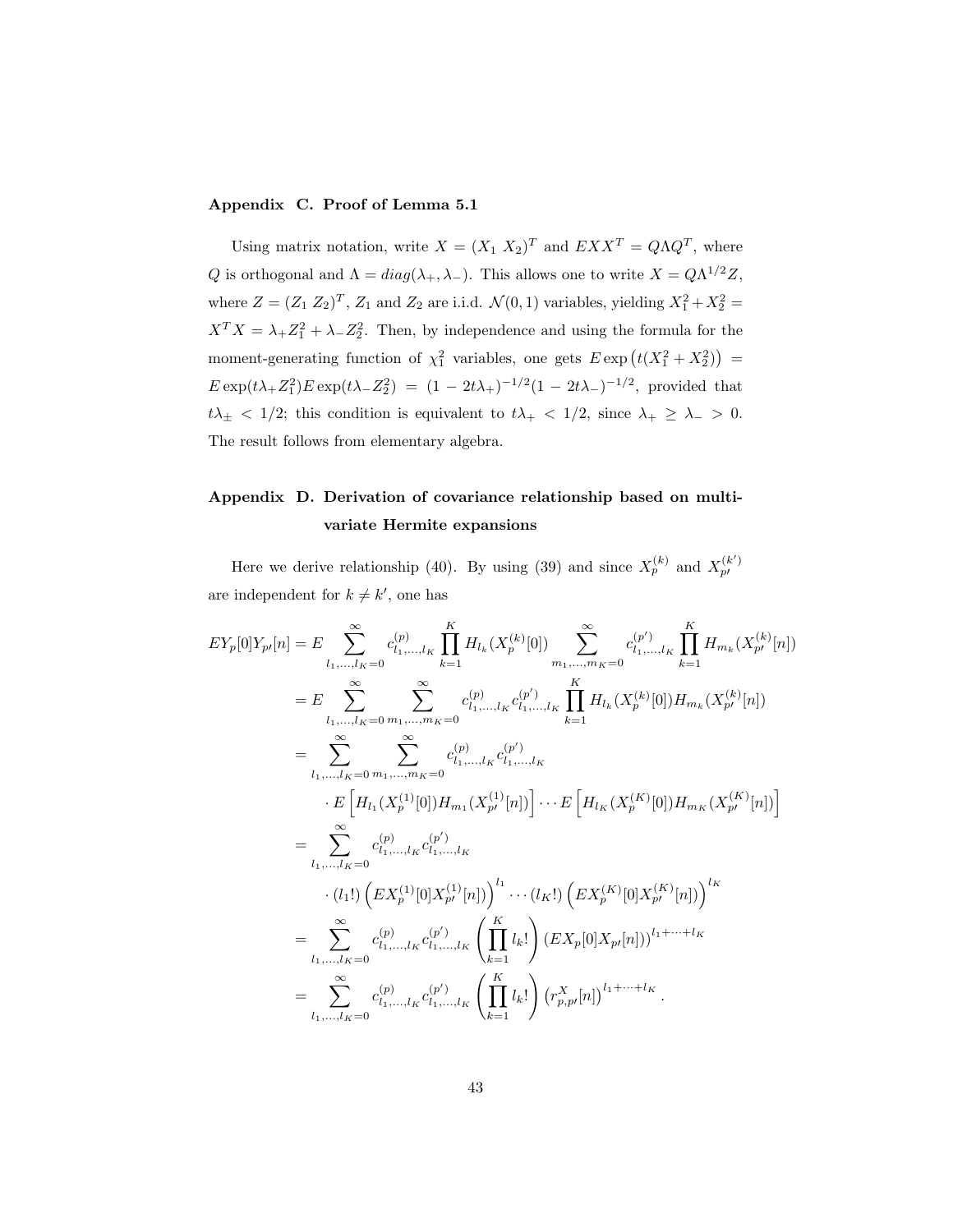By the independence of the series  $X_p^{(1)}[n], \ldots, X_p^{(K)}[n]$  and the property  $EH_m(X) =$ 0 for  $m \ge 1$ ,  $X \sim \mathcal{N}(0, 1)$ , we have  $EY_p[n] = c_{0,\ldots,0}^{(p)}$ . Then the first term correcsponding to  $m = l_1 + \cdots + l_K = 0$  in the summation above is  $EY_p[0]EY_{p'}[n]$ . With the definition of  $a_m^{(p,p')}$  in Eq. (41) and by subtracting the term  $EY_p[0]EY_{p'}[n]$ from  $EY_p[0]Y_{p'}[n]$ , to obtain the covariance, the relationship (40) follows.

### Appendix E. List of popular marginals and transformations

Table E.3 gathers together transformations for various important and popular marginals where the covariance relationship, for the case  $f_1 = \cdots = f_P$ , is given by a simple analytic formula which is easily invertible. Note that all these transformations, except in the log-normal case, are even functions and therefore the targeted covariance has to be non-negative (see Section 2.4.1). Pareto $(\alpha, \beta)$ stands for the distribution defined by  $P(Y < y) = 1 - (\beta/y)^{\alpha}$  for  $y \ge \beta$ , and zero if  $y < \beta$ . The probability density function for Laplace(0, a) variables is given by  $f(y) = \exp(-|y|/a)/(2a)$ ,  $a > 0$ .

### Appendix F. Summary of the proposed synthesis algorithm

Below is a step-by-step description of the methodology for a typical synthesis task. It is assumed that the user wants to target some specific marginals  $F_p$ and covariance  $R_Y$ .

Recipe for synthesizing multivariate non-Gaussian series:

- 1. Choose transform functions  $f_p$ : The simplest choice is  $f_p(x) = F_p^{-1}(\Phi(x))$ but depending on the marginals, other natural choices might be available.
- 2. Find tentative Gaussian "covariance sequence"  $R_X[n]$ : If available, use analytic plug-in formulas to invert the relationship between the covariances. Otherwise compute numerically the Hermite coefficients of  $f_p$ , up to a sufficiently large order (see [18] for discussion about such truncation in the univariate case). Then, for each pair  $(p, p')$ :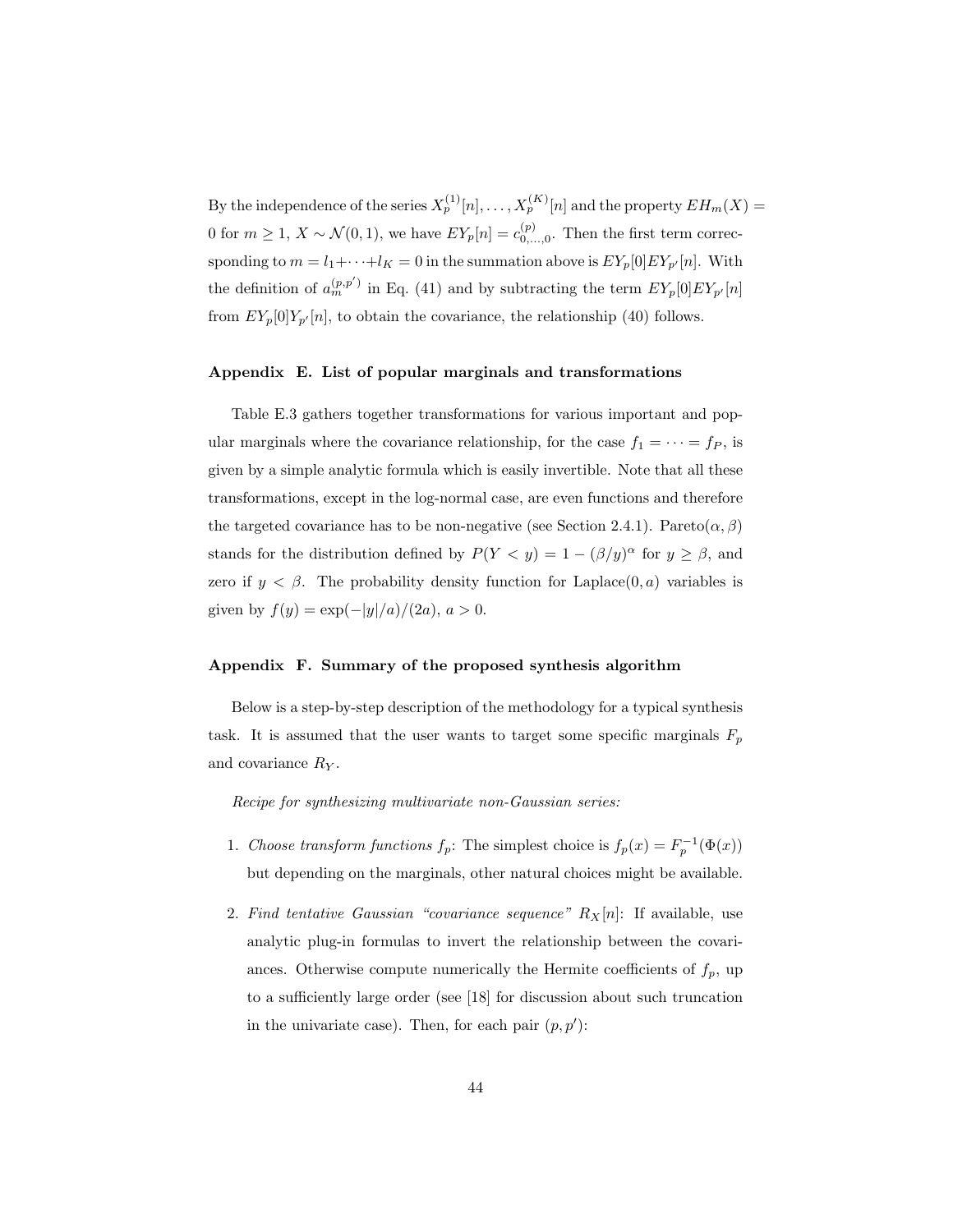| Marginal                                              | Covariance relationship                                                                                                  |  |
|-------------------------------------------------------|--------------------------------------------------------------------------------------------------------------------------|--|
| Transform                                             |                                                                                                                          |  |
| $LN(\mu, \sigma^2)$                                   | $r_{n,n'}^Y[n] = e^{2\mu + \sigma^2} (e^{\sigma^2 r_{p,p'}^X[n]} - 1)$                                                   |  |
| $f_p(x) = e^{\sigma x + \mu}$                         |                                                                                                                          |  |
| $\chi^2_{\nu}$                                        | $r_{n,p'}^Y[n] = 2\nu(r_{n,p'}^X[n])^2$                                                                                  |  |
| $f_p(x) = \sum_{k=1}^{p} x_k^2$                       |                                                                                                                          |  |
| Exp. with mean $\mu > 0$                              | $r_{n,p'}^Y[n] = \mu^2(r_{n,p'}^X[n])^2$                                                                                 |  |
| $f_p(x) = \frac{\mu}{2}(x_1^2 + x_2^2)$               |                                                                                                                          |  |
| $Erlang(\alpha, \beta)$                               |                                                                                                                          |  |
| $f_p(x) = \frac{\beta}{2} \sum_{k=1}^{2\alpha} x_k^2$ | $r_{n,n'}^Y[n] = \alpha \beta^2 (r_{n,n'}^X[n])^2$                                                                       |  |
| Laplace $(0, a)$                                      | $r_{n,n'}^Y[n] = 2a^2(r_{n,n'}^X[n])^2$                                                                                  |  |
| $f_n(x) = \frac{a}{2}(x_1^2 - x_2^2 + x_3^2 - x_4^2)$ |                                                                                                                          |  |
| Unif(0,1)                                             | $r_{p,p'}^Y[n] = \frac{r_{p,p'}^{\alpha} n ^2}{16-4r^X \cdot  n ^2}$                                                     |  |
| $f_p(x) = e^{-(x_1^2 + x_2^2)/2}$                     |                                                                                                                          |  |
| Pareto $(\alpha, \beta)$                              | $r_{p,p'}^Y[n] = \frac{\beta^2 \alpha^2}{(\alpha - 1)^2} \cdot \frac{r_{p,p'}^X[n]^2}{(\alpha - 1)^2 - r_{p,p'}^X[n]^2}$ |  |
| $f_p(x) = \beta e^{(x_1^2 + x_2^2)/(2\alpha)}$        |                                                                                                                          |  |

Table E.3: Covariance relationships for important marginals (for the case  $f_1 = \cdots = f_P$ ).

- (a) Form (truncated) series  $g_{p,p'}(z)$  as in (13) and plot  $(z, g_{p,p'}(z))$  for  $-1\leq z\leq 1.$  The range for each targeted correlation sequence has to fall in the range of  $g_{p,p'}(z)$ , otherwise the targeted covariance is not suitable and needs to be adjusted. The choice of  $f_p$  can affect this range.
- (b) Invert (6) numerically for each pair  $(p, p')$ . If using the series reversion procedure detailed in Section 3.2, investigate the convergence region of the (truncated) series  $g^{-1}$  by plotting  $(g_{p,p'}^{-1}(w), w)$  for w in the range of  $g_{p,p'}$  found previously.
- 3. Synthesize multivariate Gaussian series: Use the algorithm for synthesiz-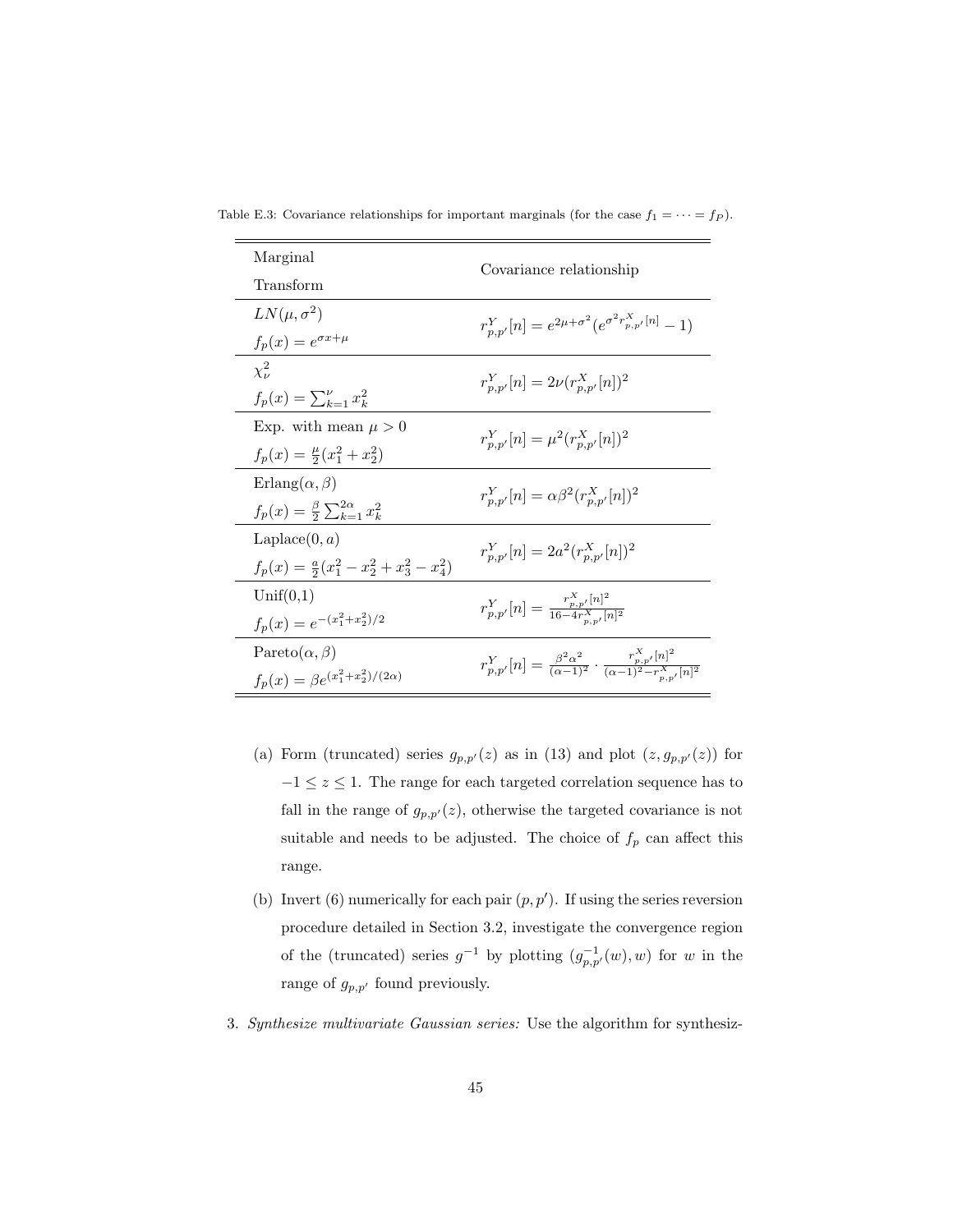ing multivariate Gaussian series  $X$  for the tentative covariance sequence  $R_X$  from last step (see Section 4.2.1). If  $R_X$  is not nonnegative definite and approximation is needed, compare the resulting approximating covariances  $\tilde{r}_{p,p'}^Y$  to the targeted one. A perfect match of the targeted marginal can be ensured by renormalizing the Gaussian series X so that  $r_{p,p}^X[n] = 1$ .

4. Transform Gaussian series: Synthesize component p of the non-Gaussian series by the transform  $f_p(X_p)$ . The covariance sequences for this multivariate series are given by  $\tilde{r}_{p,p'}^Y$ .

# References

- [1] G. Barrenetxea, F. Ingelrest, G. Schaefer, M. Vetterli, The hitchhiker's guide to successful wireless sensor network deployments, in: Proc. of the ACM SenSys Conference, 2008.
- [2] Z.-Q. Luo, M. Gastpar, J. Liu, A. Swami, Distributed signal processing in sensor networks, IEEE Signal Proc. Mag. 23 (4).
- [3] P. Ciuciu, P. Abry, C. Rabrait, H. Wendt, Log wavelet leaders cumulant based multifractal analysis of EVI fMRI time series: evidence of scaling in ongoing and evoked brain activity, IEEE J. of Selected Topics in Signal Proces. 2 (6) (2008) 929–943.
- [4] S. Achard, D. Bassett, A. Meyer-Lindenberg, E. Bullmore, Fractal connectivity of long-memory networks, Phys. Rev. E 77 (3) (2008) 036104.
- [5] J. Goldberger, Sympathovagal balance: how should we measure it?, Am. J. Physiol., 45 (1999) 1273–1280.
- [6] B. Krishnamurthy, S. Sen, Y. Zhang, Y. Chen, Sketch-based change detection: Methods, evaluation, and applications, in: IMC'03, 2003, pp. 234– 247.
- [7] P. Abry, R. Baraniuk, P. Flandrin, R. Riedi, D. Veitch, Multiscale nature of network traffic, IEEE Signal Proc. Mag. 19 (3) (2002) 28–46.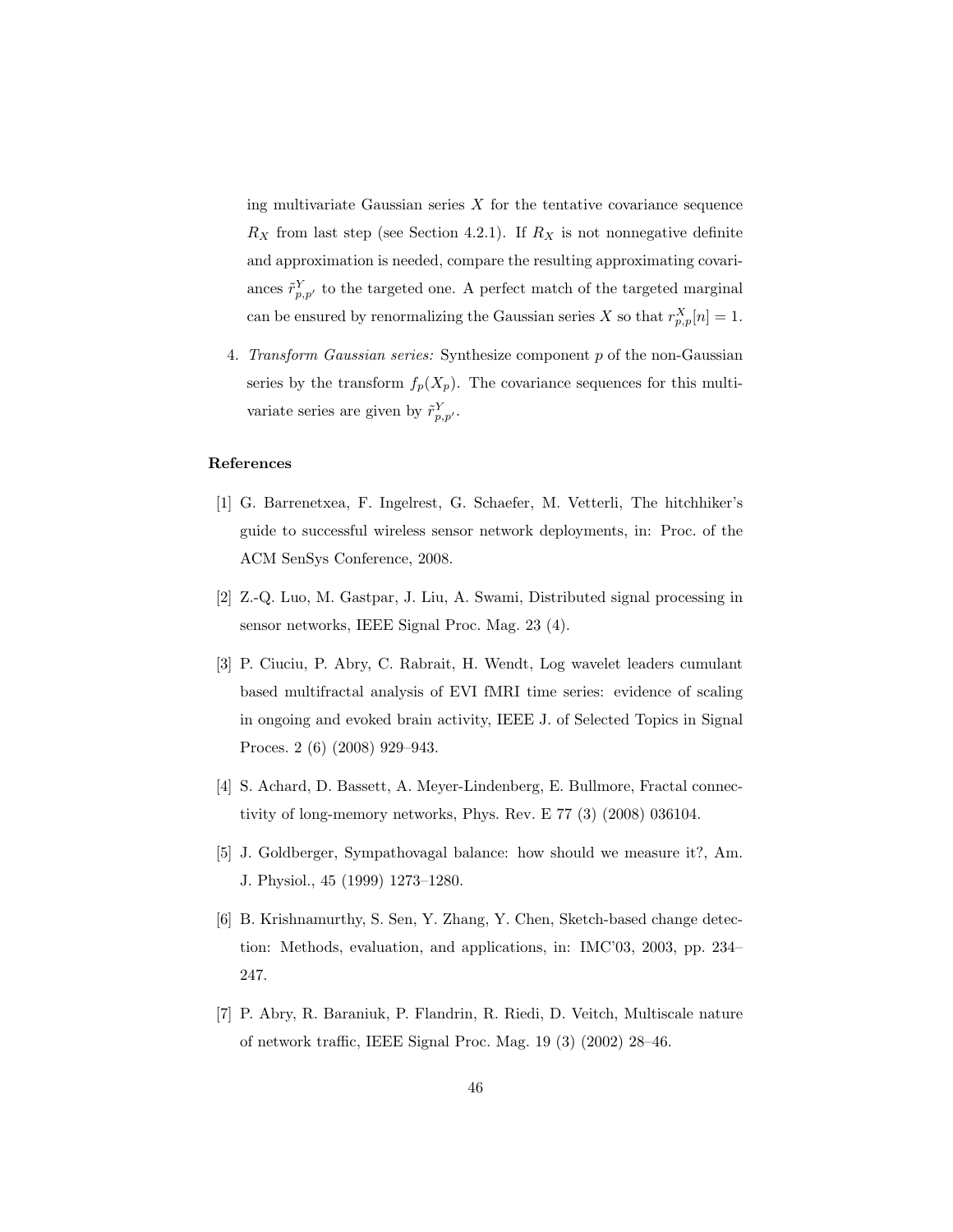- [8] A. Scherrer, P. Abry, Synthèse de processus bivariés non Gaussiens à m´emoires longues, in: 22nd GRETSI Symposium on Signal and Image Processing, Dijon, 2009.
- [9] H. Lütkepohl, New Introduction to Multiple Time Series Analysis, Springer-Verlag, Berlin, 2005.
- [10] G. Teyssière, P. Abry, Wavelet analysis of nonlinear long range dependent processes. applications to financial time series, in: Long Memory in Econometrics, G. Teyssière and A. P. Kirman, editors, Springer, Berlin, 2007.
- [11] M. Grigoriu, Existence and construction of translation models for stationary non-Gaussian processes, Probabilistic Engineering Mechanics 24 (4)  $(2009)$  545 – 551.
- [12] M. Grigoriu, Applied Non-Gaussian Processes, Prentice-Hall, 1995.
- [13] O. Barndorff-Nielsen, N. Shephard, Non-Gaussian Ornstein-Uhlenbeckbased models and some of their uses in financial economics, Journal of the Royal Statistical Society Series B 63 (2) (2001) 167–241.
- [14] N. Leonenko, E. Taufer, Convergence of integrated superpositions of Ornstein-Uhlenbeck processes to fractional Brownian motion, Stochastics: An International Journal of Probability and Stochastic Processes 77 (6) (2005) 477–499.
- [15] R. Price, A useful theorem for nonlinear devices having Gaussian inputs, IRE Trans. Inform. Theory IT-4 (1958) 69–72.
- [16] U. G. Gujar, R. J. Kavanagh, Generation of random signals with specified probability density functions and power density spectra, IEEE Transactions on Automatic Control 13 (6) (1968) 716–719.
- [17] B. Liu, D. Munson, Jr., Generation of a random sequence having a jointly specified marginal distribution and autocovariance, Acoustics, Speech and Signal Processing, IEEE Transactions on 30 (6) (1982) 973–983.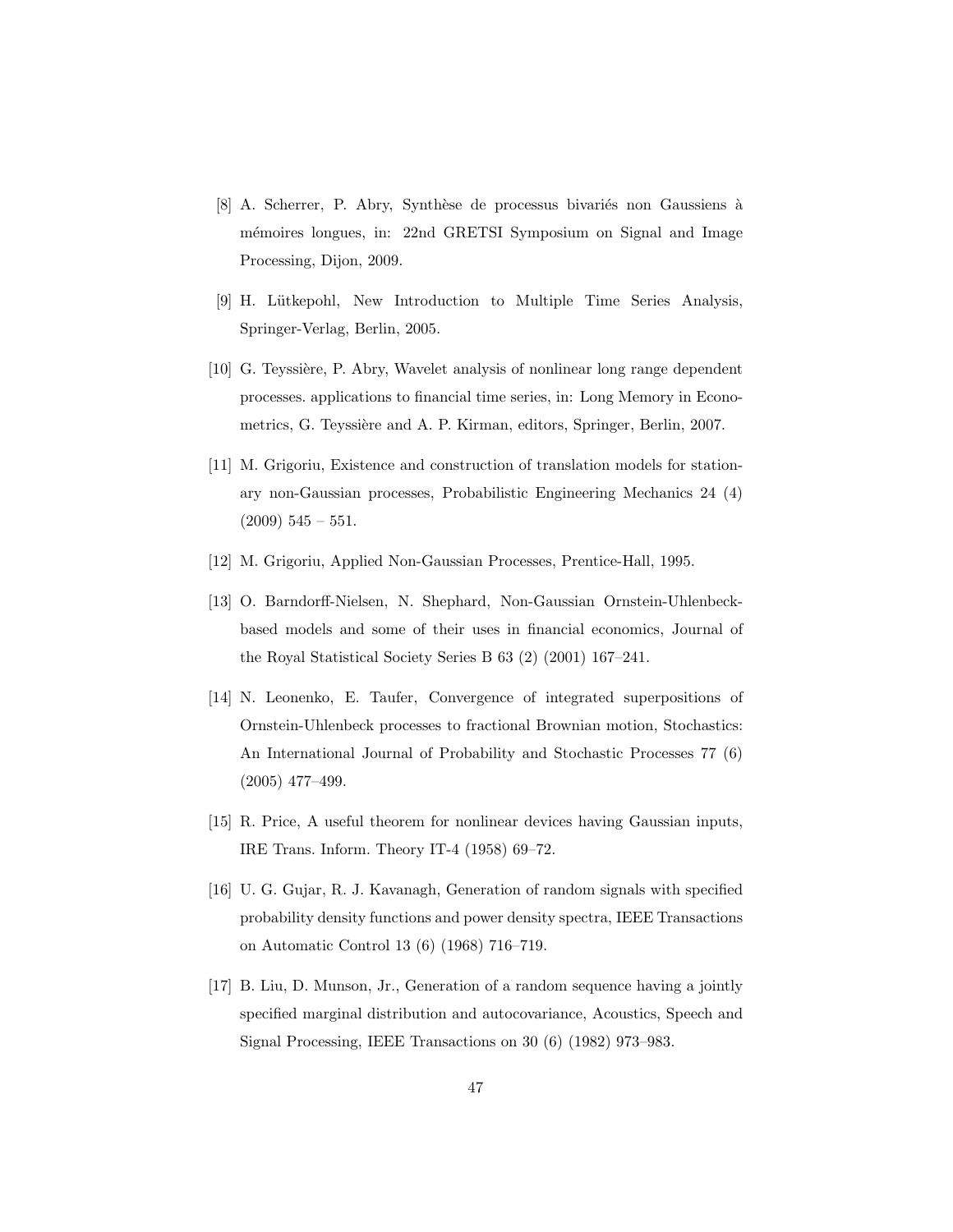- [18] B. Puig, F. Poirion, C. Soize, Non-Gaussian simulation using Hermite polynomial expansion: convergences and algorithms, Probabilistic Engineering Mechanics 17 (3) (2002) 253 – 264.
- [19] B. Puig, J.-L. Akian, Non-Gaussian simulation using Hermite polynomials expansion and maximum entropy principle, Probabilistic Engineering Mechanics 19 (2004) 293–305.
- [20] S. Lowen, S. Cash, M. Poo, M. Teich, Quantal neurotransmitter secretion rate exhibits fractal behavior, The Journal of Neuroscience 17(15) (1997) 5666–5677.
- [21] S. Lowen, M. Teich, Fractal-Based Point Processes, Wiley Series in Probability and Statistics, 2005.
- [22] M. Crouse, R. Baraniuk, Fast, exact synthesis of Gaussian and nonGaussian long-range-dependent processes, Internal research report, Rice University, Houston, Texas, USA (2004).
- [23] S. Cambanis, E. Masry, On the reconstruction of the covariance of stationary Gaussian process observed through zero-memory nonlinearities, IEEE Trans. Inform. Theory IT-24 (4) (1978) 485–494.
- [24] P. Bocchinia, G. Deodatis, Critical review and latest developments of a class of simulation algorithms for strongly non-Gaussian random fields, Probabilistic Engineering Mechanics 23 (2008) 393–407.
- [25] T. Schreiber, A. Schmitz, Surrogate time series, Physica D 142 (3-4) (2000) 346–382.
- [26] J. C. S. S. Filho, M. D. Yacoub, Coloring non-Gaussian sequences, IEEE Transactions on Signal Processing 56 (12) (2008) 5817–5822.
- [27] J. M. Nichols, C. C. Olson, J. V. Michalowicz, F. Bucholtz, A simple algorithm for generating spectrally colored, non-Gaussian signals, Probabilistic Engineering Mechanics 25 (3) (2010) 315–322.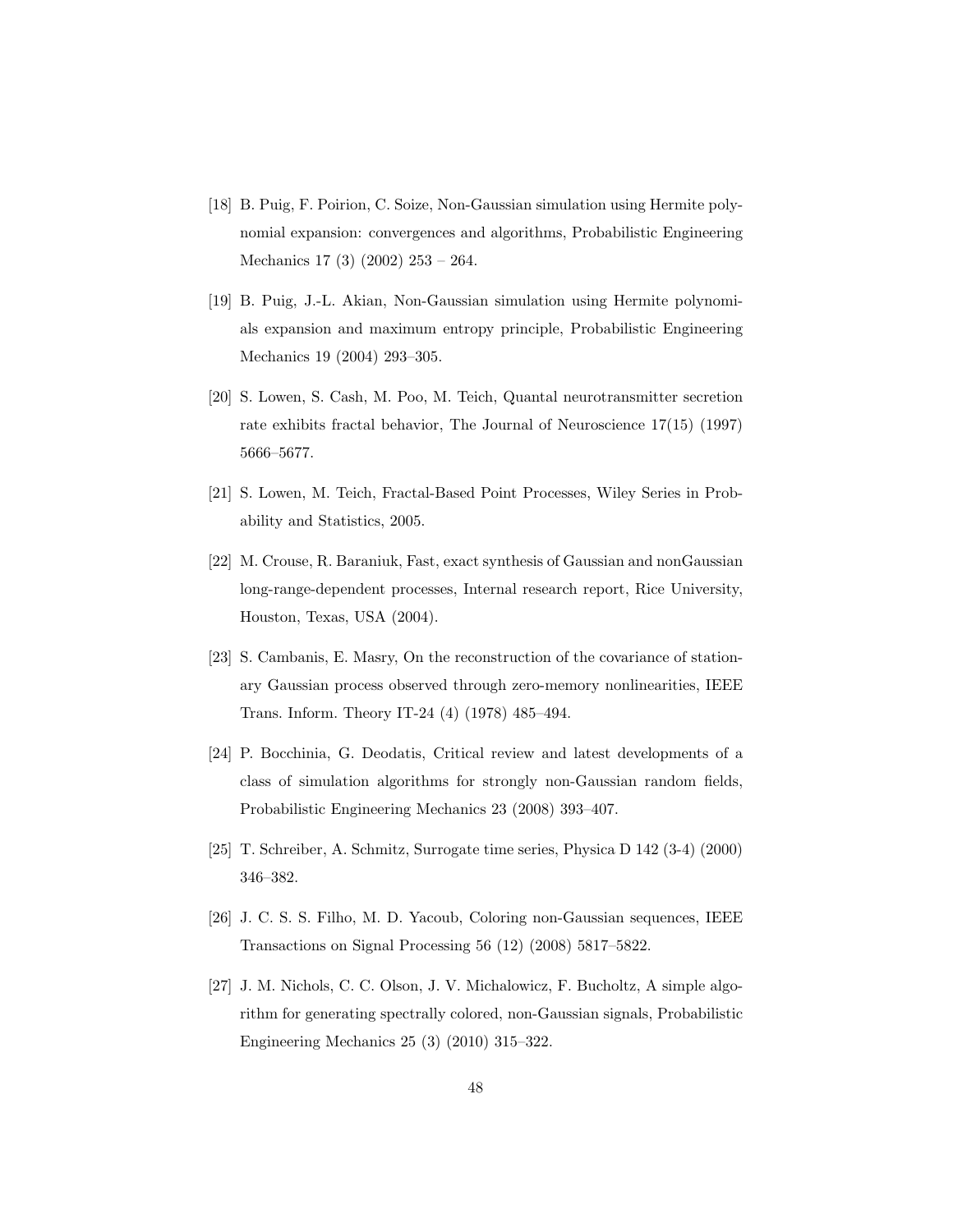- [28] K. R. Gurley, A. Kareem, A conditional simulation of non-normal velocity/pressure fields, Journal of Wind Engineering and Industrial Aerodynamics 77–78 (1998) 39–51.
- [29] R. Popescu, G. Deodatis, J. Prevost, Simulation of homogeneous nonGaussian stochastic vector fields, Probabilistic Engineering Mechanics 13 (1998)  $1-13(13)$ .
- [30] R. J. A. Tough, K. D. Ward, The correlation properties of gamma and other non-Gaussian processes generated by memoryless nonlinear transformation, Journal of Physics D: Applied Physics 32 (1999) 3075–3084.
- [31] M. Chambers, The simulation of random vector time series with given spectrum, Mathl. Comput. Modelling 22 (2) (1995) 1–6.
- [32] G. Chan, A. Wood, Simulation of stationary Gaussian vector fields, Statistics and Computing 9 (4) (1999) 265–268.
- [33] H. Helgason, V. Pipiras, P. Abry, Fast and exact synthesis of stationary multivariate Gaussian time series using circulant embedding, Signal Processing, In Press. doi:10.1016/j.sigpro.2010.10.014.
- [34] D. Nualart, The Mallavian Calculus and Related Topics, 2nd Edition, Probability and its Applications, Springer-Verlag, Berlin, 2006.
- [35] H. Lancaster, Some properties of the bivariate normal distribution considered in the form of a contingency table, Biometrika 44 (1957) 289–292.
- [36] P. Brockwell, R. Davis, Introduction to Time Series and Forecasting, 2nd Edition, Springer, 2002.
- [37] U. Grenander, G. Szegő, Toeplitz Forms and their Applications, Univ. of California Press, 1958.
- [38] P. Henrici, Applied and Computational Complex Analysis, vol. 1, Wiley, 1974.